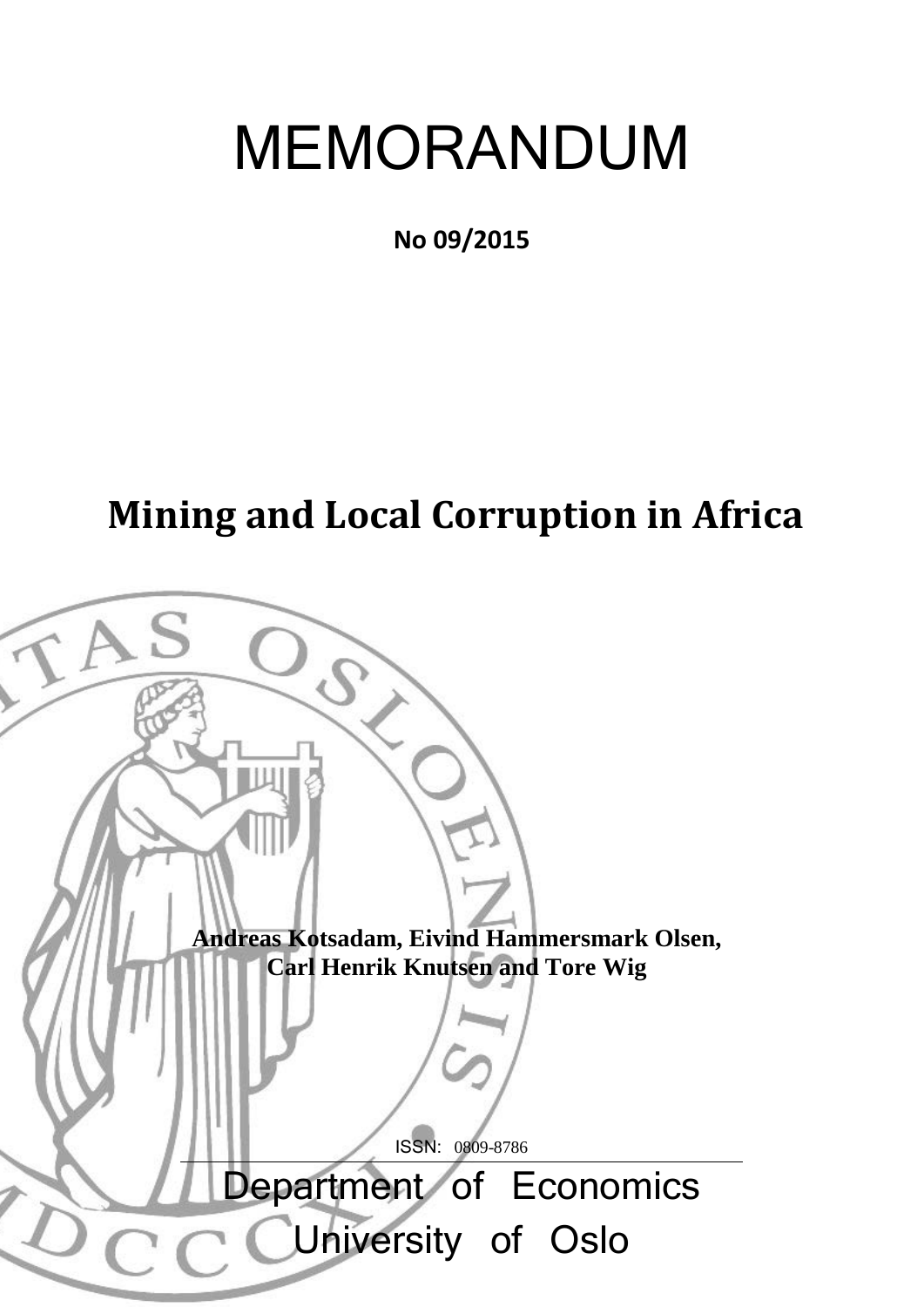| This series is published by the<br><b>University of Oslo</b><br><b>Department of Economics</b> | In co-operation with<br>The Frisch Centre for Economic<br><b>Research</b> |                            |  |
|------------------------------------------------------------------------------------------------|---------------------------------------------------------------------------|----------------------------|--|
| P. O.Box 1095 Blindern                                                                         | Gaustadalleén 21                                                          |                            |  |
| N-0317 OSLO Norway                                                                             | N-0371 OSLO Norway                                                        |                            |  |
| Telephone: $+4722855127$                                                                       |                                                                           | Telephone: +47 22 95 88 20 |  |
| $+4722855035$<br>Fax:                                                                          | Fax:                                                                      | +47 22 95 88 25            |  |
| http://www.sv.uio.no/econ<br>Internet:                                                         | Internet:                                                                 | http://www.frisch.uio.no   |  |
| econdep@econ.uio.no<br>e-mail:                                                                 | e-mail:                                                                   | frisch@frisch.uio.no       |  |

## **Last 10 Memoranda**

| No 08/15   | Eric Nævdal<br>Catastrophes and Expected Marginal Utility – How the Value of The Last<br>Fish in a Lak is Infinity and Why We Shouldn't Care (Much)                      |
|------------|--------------------------------------------------------------------------------------------------------------------------------------------------------------------------|
| No 07/15   | Niklas Jakobsson and Andreas Kotsadam<br>The Economics of Trafficking for Sexual Exploitation                                                                            |
| No 06/15   | Geir B. Asheim and Stéphane Zuber<br>Evaluating Intergenerational Risks: Probability Adjusted Rank-Discounted<br><i>Utilitarianism</i>                                   |
| No 05/15   | Fridrik Mar Baldursson and Nils-Henrik von der Fehr<br>Natural Resources and Sovereign Expropriation                                                                     |
| $No$ 04/15 | Erik Biørn and Xuehui Han<br>Persistence, Signal-Noise Pattern and Heterogeneity in Panel Data: With<br>an Application to the Impact of Foreign Direct Investment in GDP |
| No 03/15   | Alice Ciccone<br>Environmental Effects of a Vehicle Tax Reform: Empirical Evidence from<br><b>Norway</b>                                                                 |
| No 02/15   | Katinka Holtsmark and Kristoffer Midttømme<br>The Dynamics of Linking Permit Markets                                                                                     |
| No 01/15   | Francesco Lania and Alessia Russo<br>Public Education and Pensions in Democracy: A Political Economy<br><i>Theory</i>                                                    |
| No 29/14   | Lars Kirkebøen, Edwin Leuven and Magne Mogstad<br>Field of Study, Earnings, and Self-Selection                                                                           |
| No 28/14   | Erik Biørn<br>Serially Correlated Measurement Errors in Time Series Regression: The<br>Potential of Instrumental Variable Estimators                                     |

Previous issues of the memo-series are available in a PDF® format at: http://www.sv.uio.no/econ/english/research/unpublished-works/working-papers/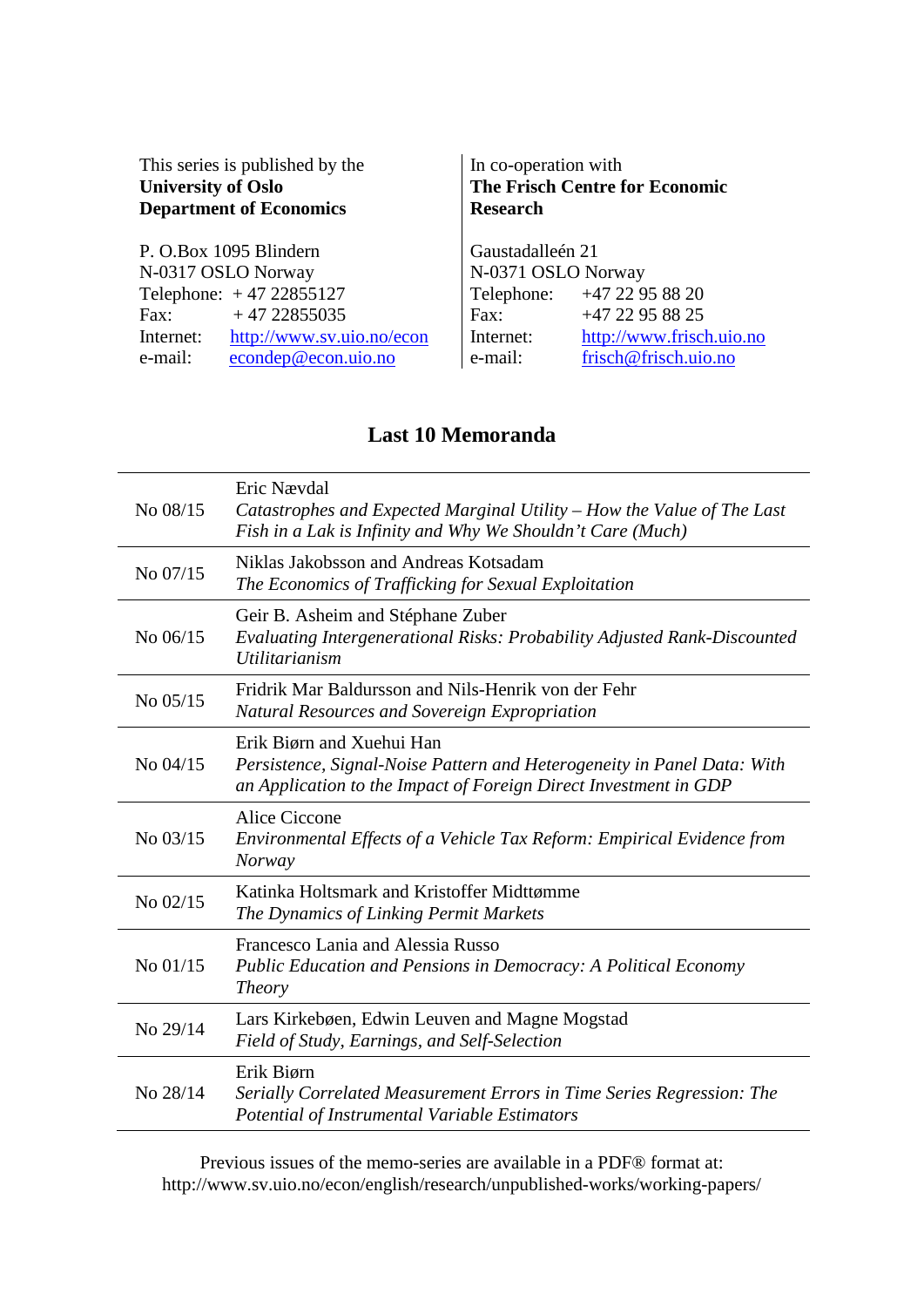## Mining and local corruption in Africa

Andreas Kotsadam<sup>1</sup>, Eivind Hammersmark Olsen<sup>,1</sup>, Carl Henrik Knutsen<sup>2</sup>, and Tore Wig<sup>2</sup>

**Memo 09/2015-v1**

(This version April 2015)

<sup>1</sup>Department of Economics and ESOP, University of Oslo <sup>2</sup>Department of Political Science, University of Oslo

#### Abstract

We investigate whether mining affects local-level corruption in Africa. Several cross-country analyses report that natural resource production and wealth have adverse effects on political institutions, for instance by increasing corruption, whereas other country-level studies show no evidence of such "political resource curses". These studies face well-known endogeneity and other methodological issues, and employing alternative designs and micro-level data would allow for drawing stronger inferences. Hence, we connect 90,000 survey respondents in four Afrobarometer survey waves to spatial data on about 500 industrial mines. Using a difference-in-differences strategy, we find evidence that mining increases bribe payments. Mines are initially located in less corrupt areas, but mining areas turn more corrupt after mines open and actively produce. A closer study of South Africa — using even more precise spatial matching of mines and survey respondents — corroborates the continent-wide results. Hence, mineral production is, indeed, a "curse" to local institutions.

Keywords: Resource curse, corruption, minerals, mining JEL-Codes: Q32, Q33, D73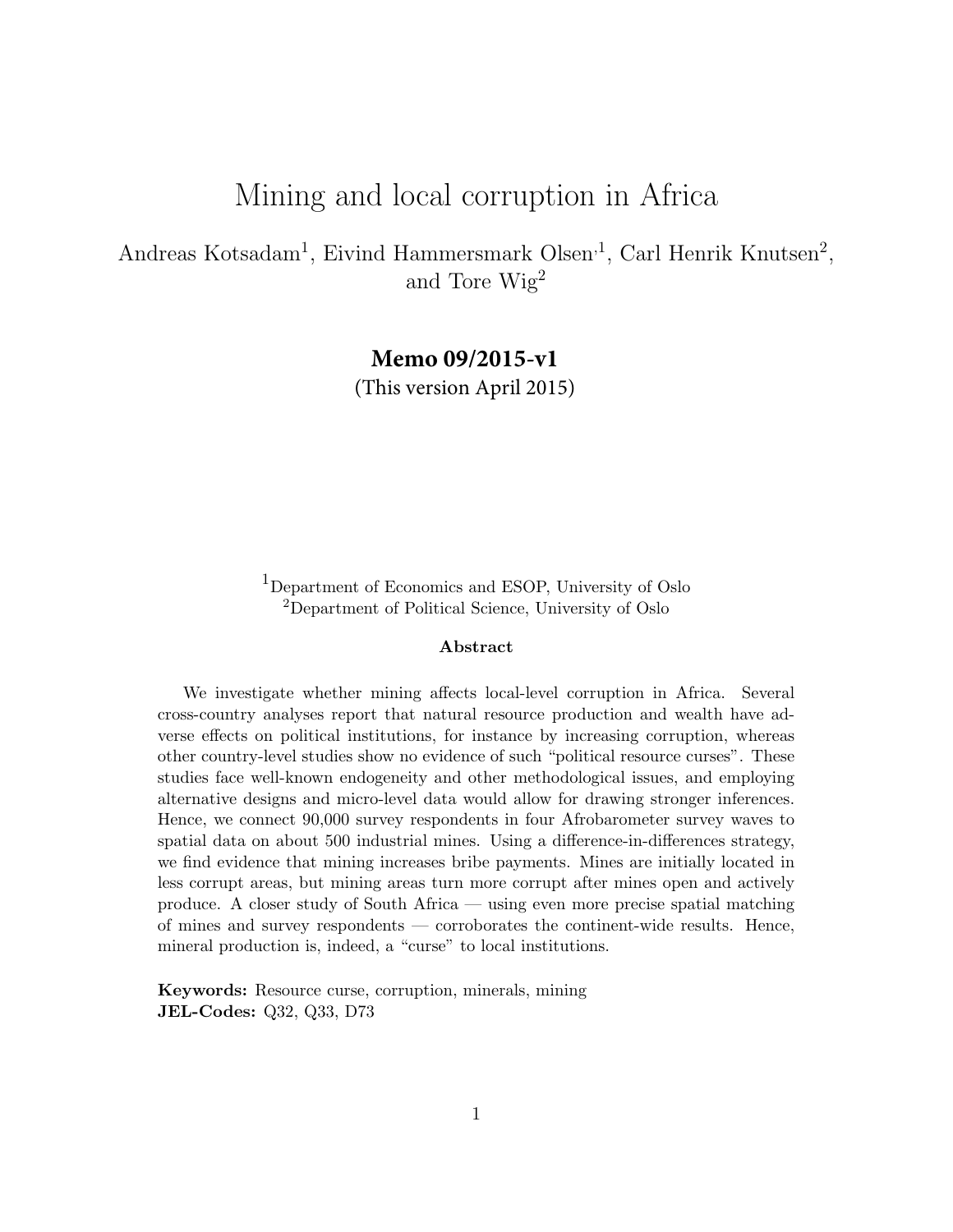## 1 Introduction

Several cross-country studies indicate that dependence on natural resources is related to less democratic regime forms and worse governance institutions and outcomes. (for a recent survey, see [Deacon, 2011\)](#page-30-0). In particular, there seems to be a correlation between natural resources and corruption (e.g., Busse and Gröning, 2013). This posited relationship may, for example, stem from natural resource revenues being relatively easy to control and monopolize for political elites [\(Boix, 2003;](#page-30-2) [Bueno de Mesquita and Smith, 2009\)](#page-30-3), in turn reducing incentives for politicians to provide accountability and transparency. Moreover, high-rent activities such as natural resource production increase the amount of resources available for patronage and unofficial transactions. Hence, one may expect that "resource-abundant countries engender a political state that is factional or predatory and distorts the economy in the pursuit of rents" [\(Auty, 2001,](#page-29-0) 839).

Despite these plausible arguments, scholars increasingly question whether the crosscountry correlations undergirding the political resource curse thesis reflect causal effects. This growing skepticism is related to an increased awareness of the limitations of traditional cross-country designs for drawing inferences, mirroring developments on other, but related, questions, such as how income level affects democracy [\(Acemoglu et al., 2008\)](#page-29-1). For instance, [Haber and Menaldo](#page-31-0) [\(2011\)](#page-31-0) argue that the cross-country correlation between natural resource wealth and autocracy largely stems from omitted country-specific characteristics, but also the resource dependence–corruption relationship may simply reflect that corrupt countries have poorly performing industrial sectors and few other goods and services to export (see, e.g., [Brunnschweiler and Bulte, 2008\)](#page-30-4). Nevertheless, the proposed cures to these ailments, often fixed effects models on country-level panel data, increase the risk of making Type II errors. Exogenous macro-variables measuring natural resources are virtually non-existent, and many of the extant measures employed in panel-regressions are fairly time-invariant within countries, thereby inflating standard errors.

In this paper we provide micro-level evidence — studying the exact localization and opening of industrial mines and how they affect bribe payments and corruption perceptions in their surrounding areas — that mineral extraction affects corruption. More, specifically, we geographically match 90,000 respondents from four Afrobarometer survey waves with spatial data on about 500 mines in 33 different African countries. Our data and design enable us to deal with concerns of country heterogeneity while simultaneously having sufficient variation in our natural resource variable to mitigate the risk of Type II errors. Studying both inactive mines that have yet to open and active ones, we employ a difference-in-differences strategy.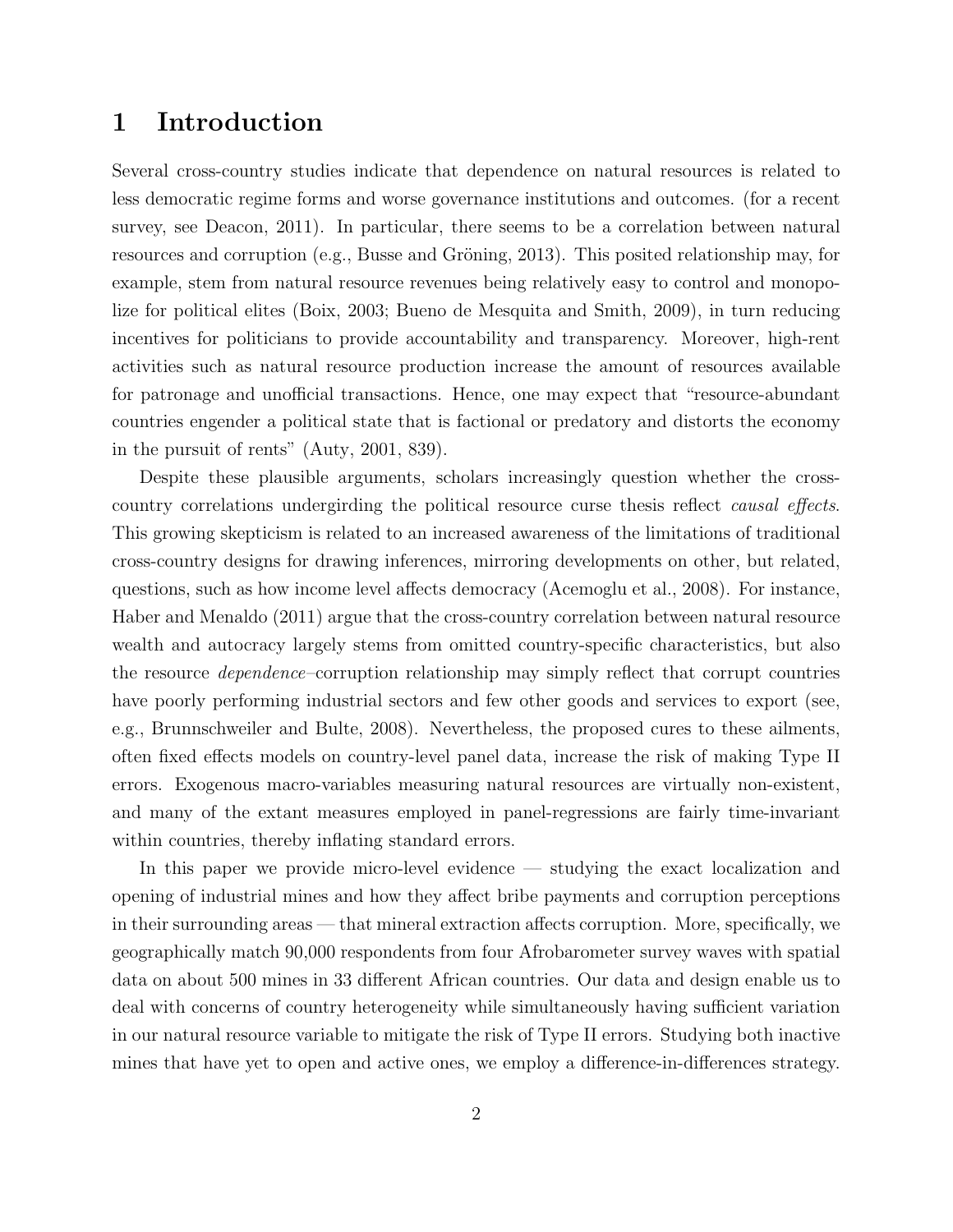Whereas we often identify a negative relationship between corruption and initial localization of mines, and a positive correlation between corruption and active mines, our core finding is that mining causes corruption to increase. More specifically the opening of mines in African countries — for a wide variety of minerals — is systematically related to increases in local corruption. While not as strong when employing (arguably more problematic) measures of corruption perceptions as when employing measures of bribe payments, this result is quite robust to various specification choices. It is, for instance, retained both in a comprehensive 33 country sample and in a closer study of the country we have the best data from; South Africa.

Although we cannot immediately extrapolate our conclusions to the macro level, these results at least indicate a local political resource curse. While previous studies have documented that mining activities have important consequences for the societies in which they are located (for example by increasing female labor force participation, but also increasing conflict risk), this is the first study of its kind to investigate the local institutional effects of mineral production. Our study thus adds not only to the broader resource curse literature, but also to the literatures on local effects of mining activities and the rapidly growing literature on the determinants of local-level institutions (e.g., [Nunn and Wantchekon, 2011;](#page-32-0) [Acemoglu et al., 2014\)](#page-29-2).

In the following, we first review relevant literature (Section [2\)](#page-4-0), before addressing particular challenges to studying the effects of resources on corruption and how our design alleviates many of these problems (Section [3\)](#page-8-0). Thereafter, we present and discuss our data (Section [4\)](#page-11-0), and report and discuss the results for the Africa-wide sample and for South Africa (Section [5\)](#page-21-0).

## <span id="page-4-0"></span>2 Related literature

#### 2.1 Economic and political resource curses

According to a recent review [\(Frankel, 2010\)](#page-31-1), the term "Resource Curse" was first coined by [Auty](#page-29-3) [\(1993\)](#page-29-3). Since then (and even before), numerous studies have addressed the potential economic and political consequences of natural resources production, dependence, wealth, or reserves (see, for instance, [Humphreys et al., 2007\)](#page-31-2). Although some studies indicate there may be "resource blessings" (see, e.g., [Alexeev and Conrad, 2009;](#page-29-4) [Brunnschweiler,](#page-30-5) [2008\)](#page-30-5)—at least in the presence of pre-existing strong/inclusive/producer-friendly institutions (e.g., [Karl, 1997;](#page-31-3) [Acemoglu et al., 2001;](#page-29-5) [Mehlum et al., 2006b](#page-32-1)[,a;](#page-32-2) [Bhattacharyya and Hodler,](#page-29-6)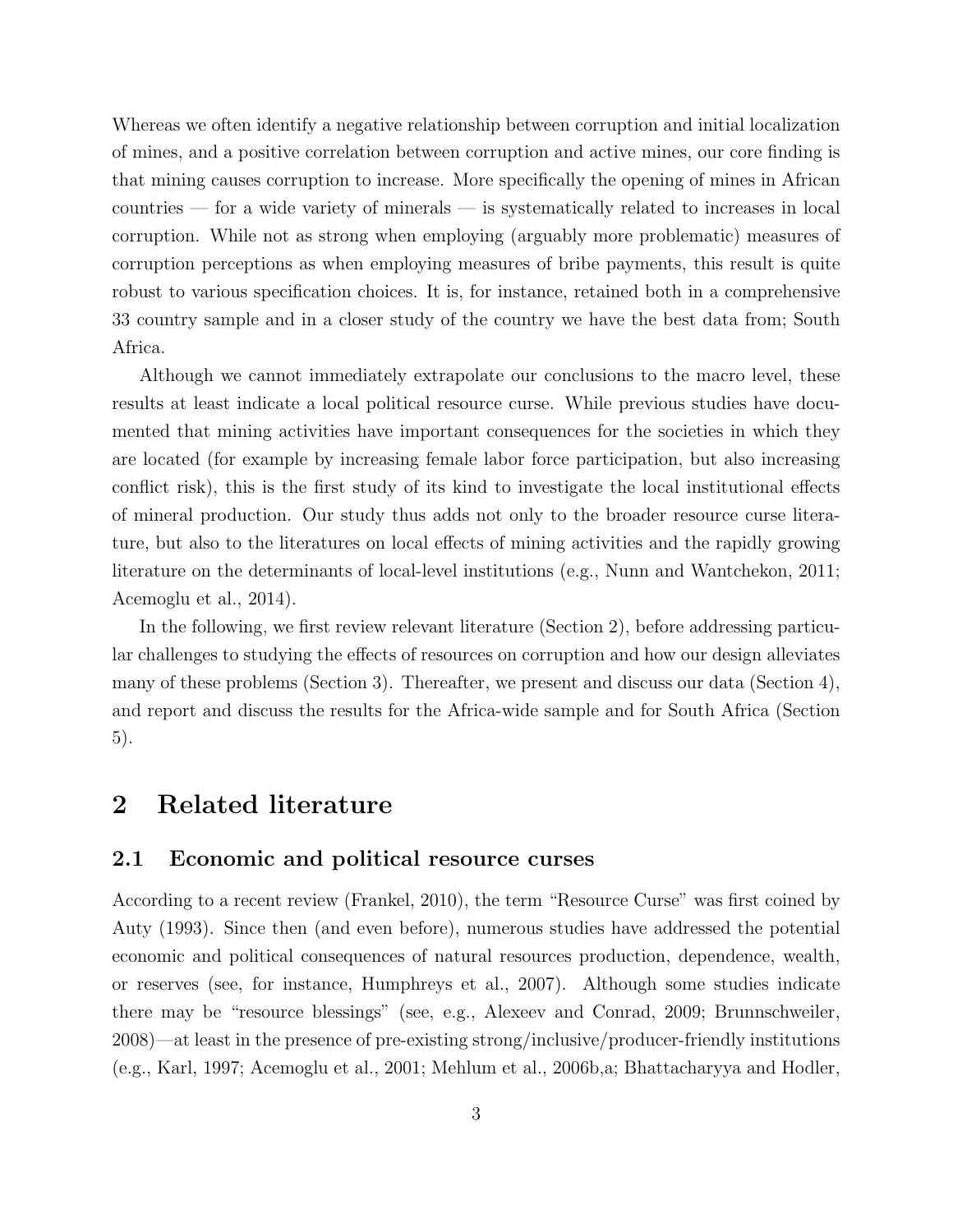[2010\)](#page-29-6)—the debate has largely centered on whether there are resources curses or not.

Regarding the potential negative economic effects of discovering natural resources, the literature has largely focused on GDP growth. Different reasons have been proposed for why natural resources might impede growth (for overviews, see [Sachs and Warner, 2001;](#page-33-0) [Frankel, 2010;](#page-31-1) [Torres et al., 2013\)](#page-33-1), including perpetually declining relative prices on natural resources [\(Prebisch, 1950\)](#page-32-3); large fluctuations in natural resource prices with subsequent negative macroeconomic consequences [\(Hausmann and Rigobon, 2003\)](#page-31-4); increased incentives for prioritizing rent-seeking activities over productive work [\(Auty, 2001\)](#page-29-0); lacking incentives for resource-rich governments to provide education opportunities and infrastructure [\(Isham](#page-31-5) [et al., 2005\)](#page-31-5); and, an indirect negative effect through adversely affecting institutional structures and governance. Early empirical studies, relying mainly on cross-country regressions, often found a clear negative association between natural resources and growth [\(Sachs and](#page-33-2) [Warner, 1995;](#page-33-2) [Leite and Weidmann, 1999\)](#page-31-6), although the effect is stronger when using exportbased measures than, for instance, measures of fuel and mineral reserves (e.g., [Stijns, 2005\)](#page-33-3). The latter qualification indicates that different endogeneity and selection biases may drive the proposed resource curse relationship [\(Brunnschweiler and Bulte, 2008\)](#page-30-4).

An equally large literature, spanning both economics and political science, has studied the adverse political and institutional consequences of natural resources (e.g. [Ross, 2001;](#page-32-4) [Humphreys et al., 2007;](#page-31-2) [Ross, 2012\)](#page-33-4). Referring to a Political Resource Curse involves a potentially too crude—generalization over the impacts of natural resource activities on various, distinct political and institutional outcomes (see [Bulte et al., 2005\)](#page-30-6), such as civil conflict, regime stability, probability of democratization, quality of the bureaucracy and corruption.<sup>[1](#page-5-0)</sup> Notably, there is a large literature on how natural resource wealth may spur authoritarianism. There is evidence that natural resource abundance increases the durability of existing autocratic regimes (e.g., [Cuaresma et al., 2011;](#page-30-7) [Andersen and Aslaksen, 2013\)](#page-29-7), and make them less susceptible to democratization (e.g., [Boix, 2003;](#page-30-2) [Ross, 2012\)](#page-33-4). Natural resources constitute a source of easily controllable wealth that regime elites may monopolize and subsequently use for co-optation of regime threats or for investing in repressive capacity (e.g., [Smith, 2004,](#page-33-5) [2006;](#page-33-6) [Bueno de Mesquita and Smith, 2009;](#page-30-3) [Cuaresma et al., 2011;](#page-30-7) [Knutsen,](#page-31-7) [2014\)](#page-31-7). Moreover, [Ross](#page-32-4) [\(2001\)](#page-32-4) suggests that natural resources enable "rentier states" that

<span id="page-5-0"></span><sup>1</sup>For instance, numerous studies propose that natural resources, notably including oil and diamonds, enhance civil war risk (see, e.g., [Collier and Hoeffler, 2001\)](#page-30-8), for example by altering the incentives and the capabilities of rebel groups to contest state authority (for discussions on mechanisms, see [Ross, 2004b;](#page-33-7) [Humphreys, 2005\)](#page-31-8). Yet, Ross discusses how mining activities—as opposed to oil production which increases risk of civil war onset—may not affect conflict outbreak, but increase the duration of already ongoing conflicts [\(Ross, 2004a\)](#page-32-5).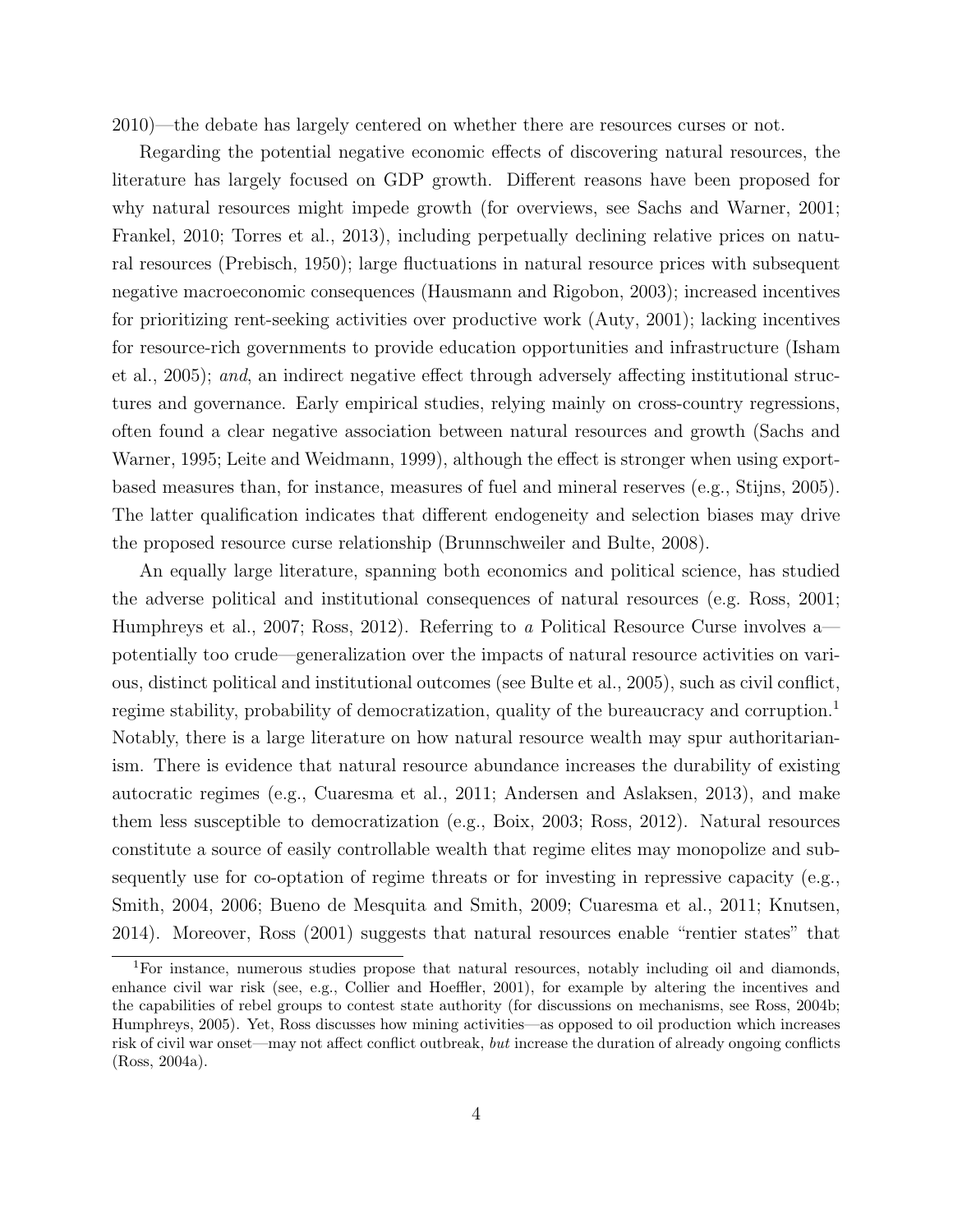escape accountability by providing low taxes, thus relieving pressures for democratization. Despite this, [Haber and Menaldo](#page-31-0) [\(2011\)](#page-31-0) question the proposed effect of resources on autocracy. Collecting resource data back to 1800, they fail to find any clear time-series evidence of an effect in most countries.<sup>[2](#page-6-0)</sup> In contrast, [Aslaksen](#page-29-8) [\(2010\)](#page-29-8) does find indications of oil affecting regime type, using GMM models on a cross-country panel data set (for a study using a different identification strategy, but with similar results, see [Tsui, 2011\)](#page-33-8). Hence, it remains unclear whether natural resource activities actually cause autocracy.

#### 2.2 Natural resources and corruption

Our empirical analysis tests how mining affects corruption, a phenomenon that likely has wider negative consequences for investment and economic growth (e.g., [Mauro, 1995;](#page-31-9) [Mo,](#page-32-6) [2001\)](#page-32-6). If natural resource dependent economies are conducive to autocratic regimes, they may also be linked to governance outcomes such as control of corruption (and rule of law), provided the latter is contingent on having an open and transparent democratic regime.[3](#page-6-1) Nevertheless, natural resources may also directly affect corruption, without the effect being mediated through regime type. First, both within democratic and autocratic regimes natural resource discoveries introduce a "high-rent activity" to the economy, increasing the bribes that involved economic actors can possibly pay while still reaping profits. This, in turn, increases incentives for individual bureaucrats to accept bribes. Furthermore, the economic costs (for example lost tax income) for the government of accepting corruption is lower when the economy is dominated by sectors, such as natural resource extraction, in which capital investments are less price- (and thus bribe-) sensitive (see [Leite and Weidmann,](#page-31-6) [1999\)](#page-31-6). Hence, governments of natural resource-based economies should have less incentives to invest in costly monitoring and control institutions for detecting and punishing corruption. Indeed, leading government actors may themselves benefit from bribes relating to control over natural resource production and exports, as has been the case in numerous African countries (for vivid case stories, see [Meredith, 2006\)](#page-32-7).

[Vicente](#page-33-9) [\(2010\)](#page-33-9) draws on a natural experimental design when investigating the impact of oil discovery announcements on corruption in the small African island country of Sao

<span id="page-6-0"></span><sup>2</sup>[Ross and Andersen](#page-33-10) [\(2012\)](#page-33-10) question some of the specifications in [Haber and Menaldo](#page-31-0) [\(2011\)](#page-31-0) and show indications of an effect in more recent decades, after the oil crisis and price shock in 1973, with structural changes to how oil production is governed domestically and internationally.

<span id="page-6-1"></span><sup>3</sup>Yet, the literature on democracy and corruption has failed to identify a clear effect; [Rock](#page-32-8) [\(2009\)](#page-32-8), for instance, finds that while post-democratization years may actually be associated with increasing corruption, democracy reduces corruption over the medium- to long-term (see also [Treisman, 2000\)](#page-33-11).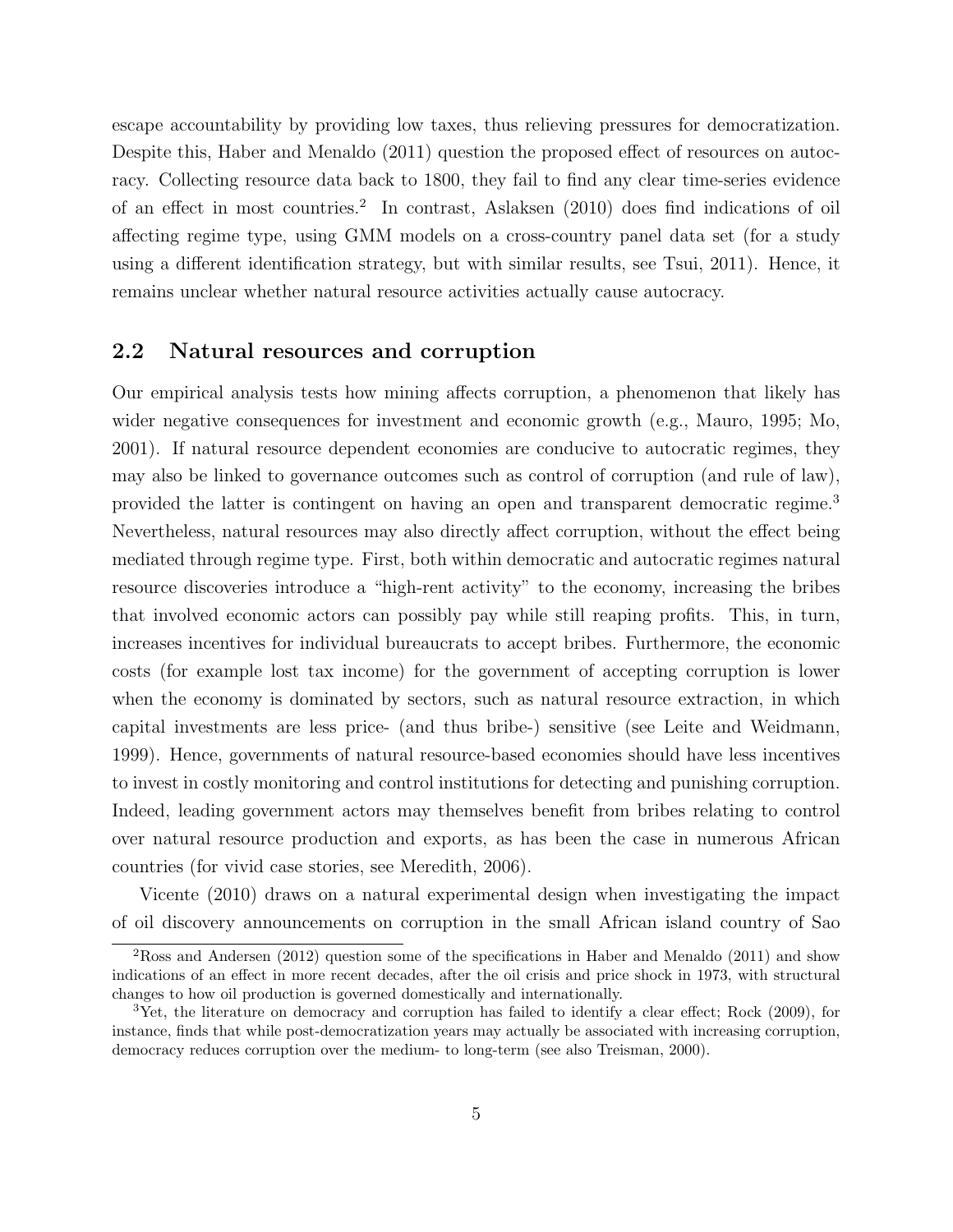Tome and Principe. By conducting household surveys, and employing Cape Verde as a control case, Vicente reports evidence that the discovery of oil increases certain types of corruption. Despite this, and despite the theoretical predictions mainly indicating that natural resource extraction increases corruption, the empirical evidence is actually quite mixed. The analyses in [Ades and Di Tella](#page-29-9) [\(1999\)](#page-29-9), [Treisman](#page-33-11) [\(2000\)](#page-33-11) and [Serra](#page-33-12) [\(2006\)](#page-33-12) do not yield clear relationships, particularly when utilizing data from the 1990s (see [Busse and](#page-30-1) Gröning, 2013). In contrast, drawing on cross-country variation from about 70 countries, [Leite and Weidmann](#page-31-6) [\(1999\)](#page-31-6) find clear associations between fuel production share in GDP and corruption, and particularly between mineral production share in GDP and corruption. Further, [Aslaksen](#page-29-10) [\(2009\)](#page-29-10) and Busse and Gröning [\(2013\)](#page-30-1) find indications of an effect when employing panel data models that try to deal explicitly with country-fixed effects and account for the endogeneity of resource-based variables. Nevertheless, the resource–corruption results drawn from cross-section and panel data analysis with country(-year) as the unit vary with the particular specification. For instance, [Bhattacharyya and Hodler](#page-29-6) [\(2010\)](#page-29-6) find that the relation between resources and corruption turns statistically insignificant once controlling for country-fixed effects. Further, [Alexeev and Conrad](#page-29-4) [\(2009\)](#page-29-4) find that the estimated impact of oil extraction on corruption depends on whether they correct for income being endogenous to oil production, while they find no effect of mining activities on corruption in any of their specifications.<sup>[4](#page-7-0)</sup>

#### 2.3 Using local-level data to draw inferences

Our paper also contributes to a growing literature on causes and consequences of local institutional variation in Africa. The *modus operandi* of these studies is to use survey-data as proxies for features of local institutions. A seminal contribution is [Nunn and Wantchekon](#page-32-0) [\(2011\)](#page-32-0) who used geo-referenced data from Wave 3 of the Afrobarometer (see also [Nunn, 2010\)](#page-32-9) to study local institutional variation. [Nunn and Wantchekon](#page-32-0) [\(2011\)](#page-32-0) find robust evidence that areas heavily affected by the slave trade have lower levels of contemporary social trust and institutional quality, results which have also been replicated for Wave 4 of the Afrobarometer survey (Deconinck and Verpoorten,  $2013$ ).<sup>[5](#page-7-1)</sup>

<span id="page-7-0"></span><sup>&</sup>lt;sup>4</sup>The impact of natural resources on corruption may, however, be context dependent. [Leite and Weidmann](#page-31-6) [\(1999\)](#page-31-6) argue that natural resource discoveries should have a clearer impact on corruption in poor than in rich countries, and this finds support in Busse and Gröning [\(2013\)](#page-30-1). The impact of natural resources may also depend on the pre-existing institutional framework (e.g., [Mehlum et al., 2006b;](#page-32-1) [Bhattacharyya and Hodler,](#page-29-6) [2010\)](#page-29-6).

<span id="page-7-1"></span><sup>5</sup>Other recent studies have used geo-referenced survey data to investigate various other local-level outcomes. [Bellows and Miguel](#page-29-11) [\(2006,](#page-29-11) [2009\)](#page-29-12) assess the institutional effects of civil war violence. Yet other studies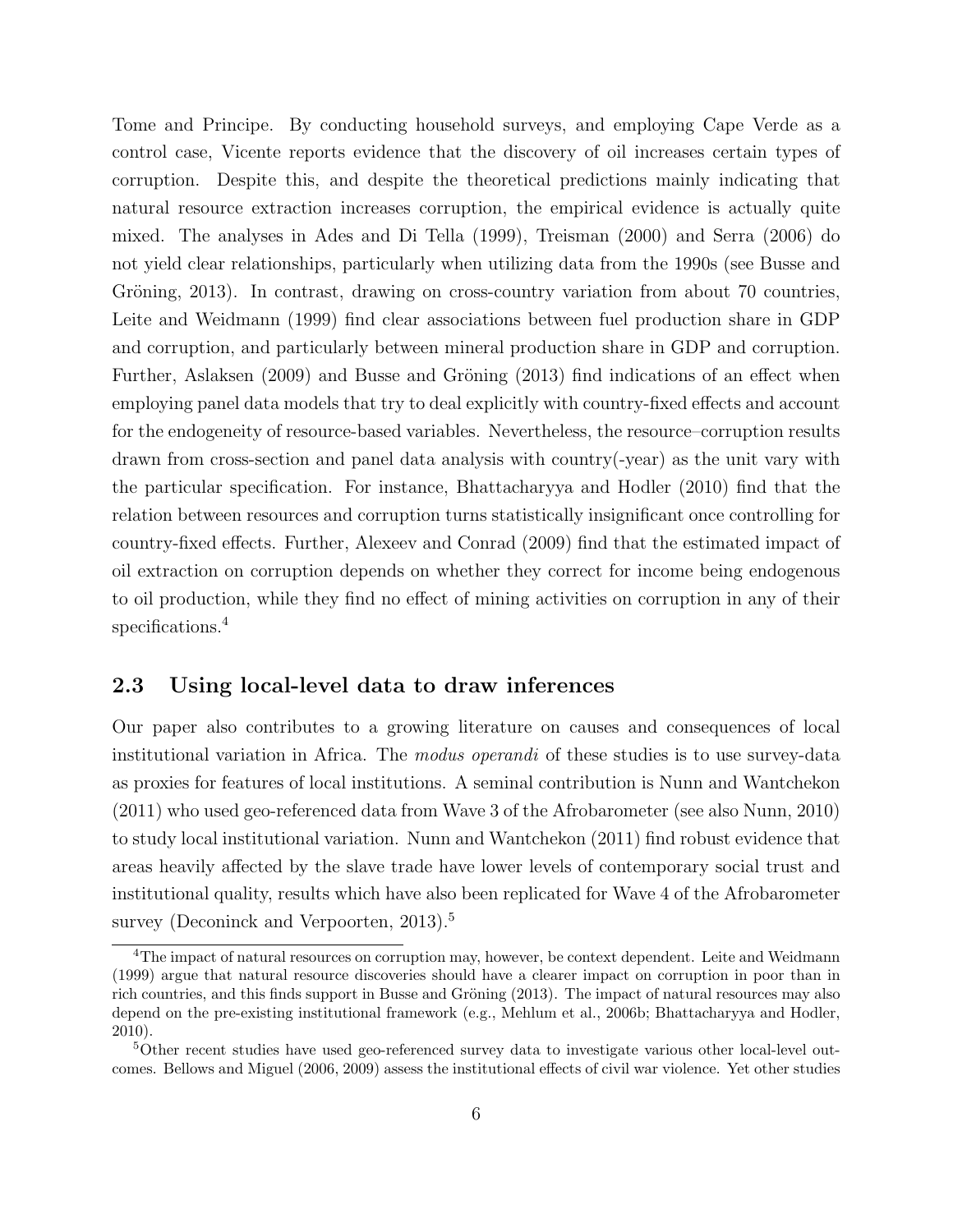A handful of studies have investigated various local effects of resource extraction. For example, [Maystadt et al.](#page-31-10) [\(2014\)](#page-31-10) investigate the association between local mining concessions and conflict events in the DRC. [Berman et al.](#page-29-13) [\(2014\)](#page-29-13) find that mineral production has a sizeable impact on both the probability and intensity of various conflict types in Africa, whereas [de la Sierra](#page-30-10) [\(2014\)](#page-30-10) finds a positive effect of coltan mining, but no effect of gold, on the emergence of local rebel governance structures in the Democratic Republic of Congo (DRC) — the proposed difference relates to gold being far easier to hide. [Dube and Vargas](#page-30-11) [\(2013\)](#page-30-11) examine how income shocks affect violence across municipalities in Colombia, and finds that positive oil price shocks increases violence, whereas the same effect is found for negative coffee price shocks. [Kotsadam and Tolonen](#page-31-11) [\(2013,](#page-31-11) [2014\)](#page-31-12) study how mine openings affect local female labor force participation, finding that mine openings make women more likely to work in the service sector and less likely to work in agriculture. [Tolonen](#page-33-13) [\(2014\)](#page-33-13) investigates the effects of gold-mining in Africa and finds that mine openings increase women's empowerment. Our study contributes to this burgeoning literature by investigating how local mining activity affects local institutional characteristics in terms of corruption.

## <span id="page-8-0"></span>3 Endogenous resource extraction

As discussed, the evidence for the existence of economic and political "resource curses" is more mixed than what early, influential cross-country studies [\(Sachs and Warner, 1995;](#page-33-2) [Ross, 2001\)](#page-32-4) indicated. The empirical results on corruption, more in particular, are also mixed. The results essentially pivot on two issues: country heterogeneity and endogenous natural resource measures. Hence, there still remains uncertainty concerning whether natural resources extraction causes corruption to increase, and, if so, in what contexts this effect operates.

We investigate these questions using a different design and data than recent studies trying to deal with these concerns through country-fixed effects regressions and exogenous variation in natural resources at the national level. These studies necessarily draw on very limited information, since much of the total variation is between-country variation. Truly exogenous country-level measures of natural resources simply do not exist, or they have limited variation

have investigated such effects on social trust [\(Rohner et al., 2013\)](#page-32-10), and trust in government [\(Linke, 2013\)](#page-31-13). Different studies have also analyzed local institutional output such as public goods provision [\(Acemoglu](#page-29-2) [et al., 2014;](#page-29-2) [Glennerster et al., 2013\)](#page-31-14), education [\(Nunn, 2014\)](#page-32-11), and political participation (Cagé and Rueda, [2014\)](#page-30-12). A distinct line of research has focused on local variation in pre-colonial political structures and their effect on economic development [\(Michalopoulos and Papaioannou, 2013,](#page-32-12) [2014;](#page-32-13) [Fenske, 2014\)](#page-30-13).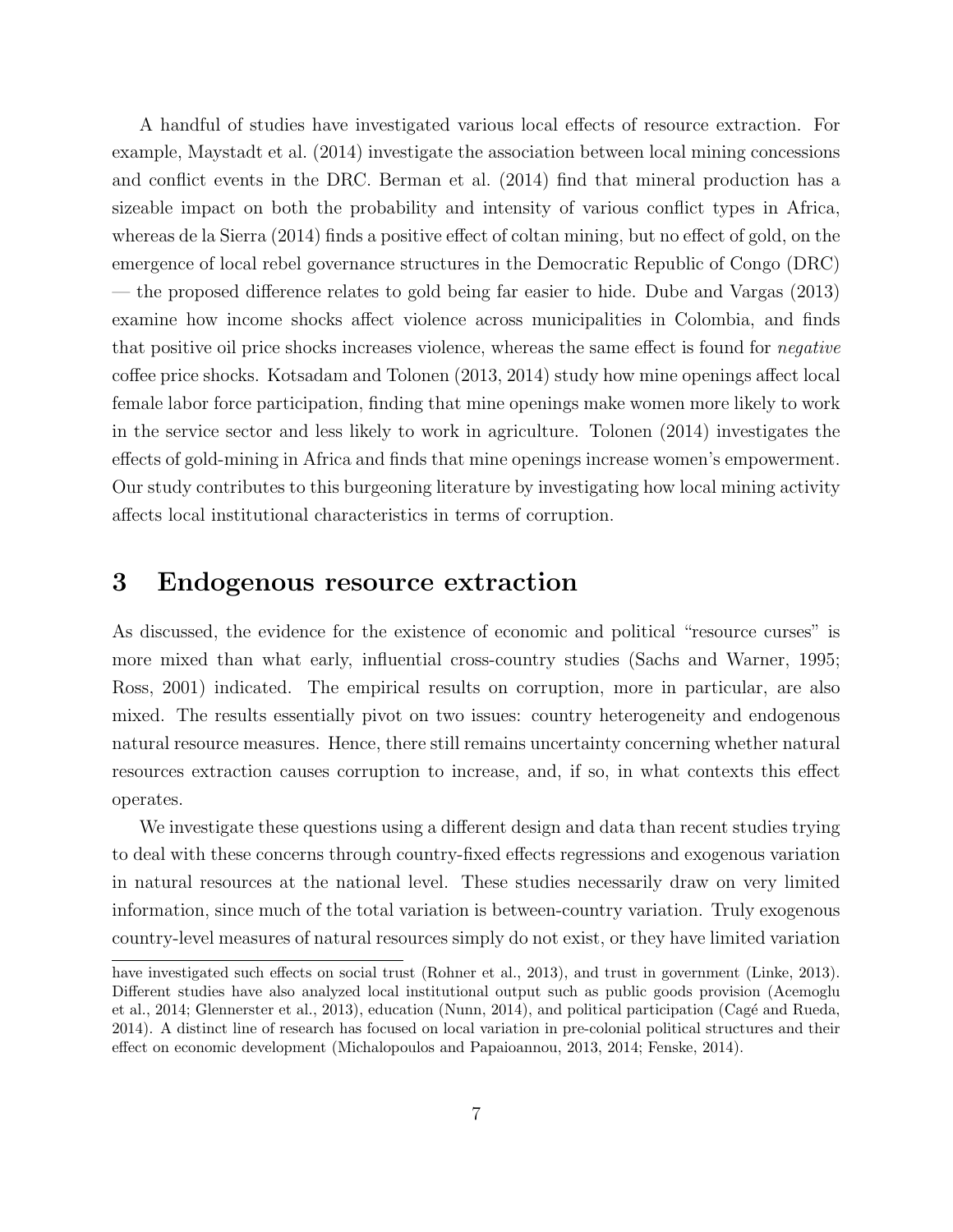within countries. [Brunnschweiler and Bulte](#page-30-4) [\(2008\)](#page-30-4) argue that we should employ "subsoil assets", estimated from World Bank data. Such measures fall short, however, because they are often imputed, extra-/interpolated, or even mere multiples of yearly production. Even if we were able to combine within-country variation with truly exogenous measures of natural resources, it is not obvious when we should expect the mere presence of these resources to start affecting economic or political outcomes [\(Deacon, 2011\)](#page-30-0). As a consequence, such analysis could produce "Type II errors", particularly when time series are short (as for most corruption indicators) and the dependent and key independent variables are slow-moving (see [Beck and Katz, 2001\)](#page-29-14). Our design and data alleviate this problem, as we draw on rich local-level variation in mining and corruption, which should provide us with far more efficient estimates.

There is another, and more substantive, reason for why many studies using nation-level data may have failed to identify a clear effect of resources on corruption. We noted the difficulties of solving endogeneity issues for this particular question, and there is one critical, and fairly straightforward, source of endogeneity that may downward bias the estimated effect unless successful identification strategies are employed: As highlighted in a voluminous literature, the location and scale of economic activity is strongly affected by the surrounding institutional framework (e.g., [North, 1990\)](#page-32-14). Whereas certain institutions reduce production and transaction costs, others increase them. Institutions related to high levels of corruption, in particular, should impose additional costs on firms (see, e.g., [Svensson, 2005\)](#page-33-14). At best — when centralized and transparent — bribes work like a tax, and, at worst, pervasive and decentralized corruption generates exceedingly high costs (and uncertainty) [\(Shleifer](#page-33-15) [and Vishny, 1993\)](#page-33-15). Thus, several empirical studies report that corruption strongly reduces inward foreign direct investments (see, e.g., [Blonigen, 2005\)](#page-30-14).

Although the supply curve for natural resources production may be less elastic — and thus less sensitive to expected bribes — than many other economic activities, the level of corruption might make the difference between investing or not investing in some extraction projects. We can only speculate, but it seems unlikely that the expensive tar sand extraction projects in Canada or shale gas extraction in the US would have been initiated in countries with the corruption levels of Afghanistan or DR Congo. Corruption increases costs of doing business also in the mining sector, and while several resource economies are corrupt, we expect that the resource revenues of countries such as Afghanistan or DR Congo would increase, *ceteris paribus*, if their corruption levels were to fall. When estimating how mining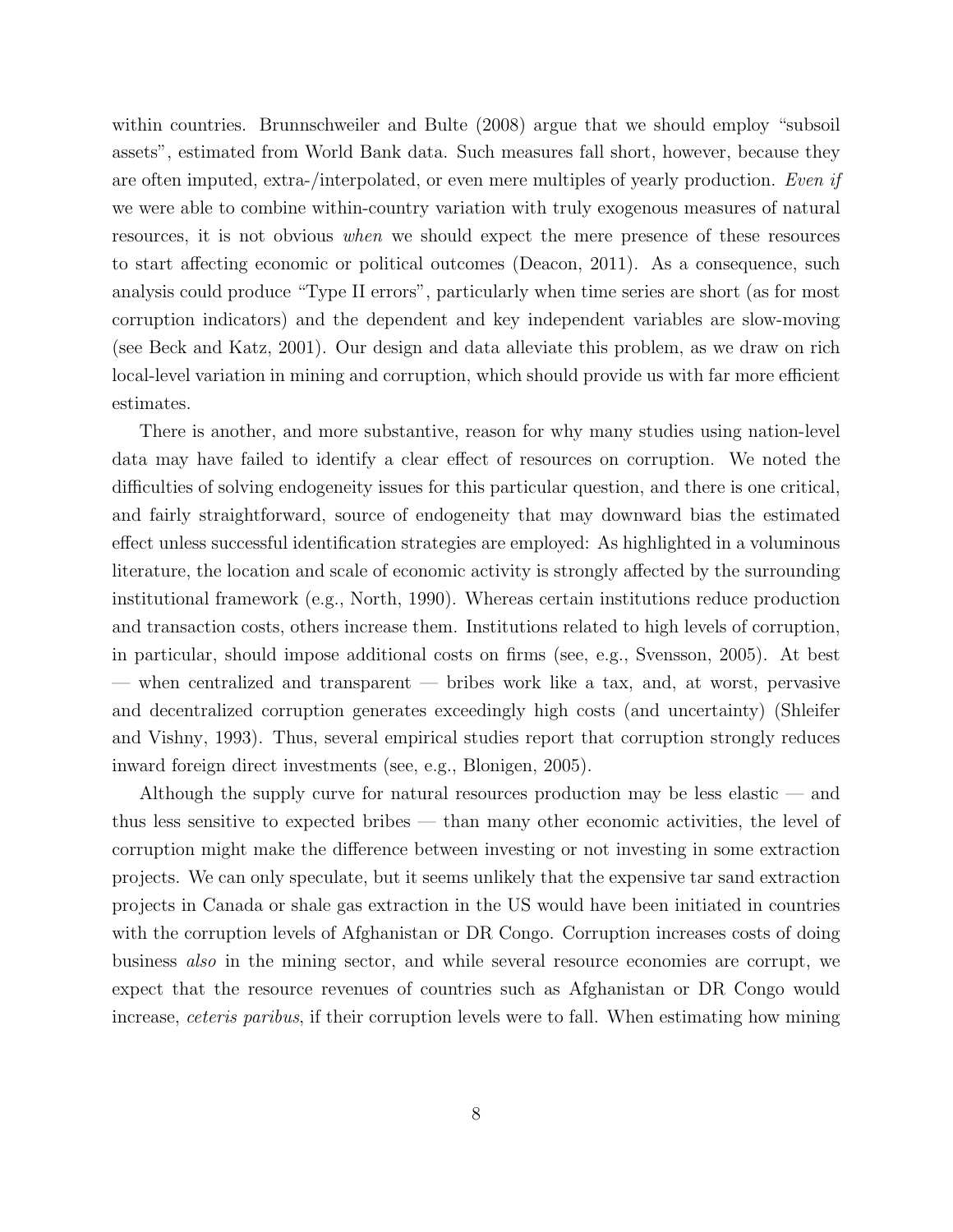activities, in turn, affect corruption, we need to account for such "selection effects".[6](#page-10-0)

The mixed results in the extant literature, therefore, do not imply there is no strong effect. The more appropriate interpretation is that we, at current, simply do not know whether natural resources increase corruption (or lower growth or autocracy, for that matter). We therefore shift focus from problematic macro data to micro data, and employ local variation in mining activities and corruption outcomes. These local data also allow us to trace differences in corruption between areas with mines that have yet to open activity and areas with active mines following the strategy employed in [Kotsadam and Tolonen](#page-31-11) [\(2013,](#page-31-11) [2014\)](#page-31-12). This allows accounting for selection of mining activities into areas with particular characteristics we expect that firms, everything else equal, want to open mines in less corrupt areas. If the resource curse hypothesis on corruption is true, we should observe significantly higher corruption in areas with active mines than in otherwise similar areas where mines are inactive.

One can, of course, never fully guarantee that these are perfectly comparable: In our sample, inactive mines are usually younger (opened between 2001–2012) than active (opened prior to and during Afrobarometer survey). If companies locate where corruption is low first, active mines would have had lower initial corruption than inactive. Thus, our results  $-$  indicating that resources have a clear causal effect on corruption — may actually be downward biased. But, if mines locate where there is scope for bribing officials to speed up construction, our results will be upward biased. Further, corruption in extractive industries has recently received increasing attention, as evidenced by the Extractive Industries Transparency Initiative (EITI) (see, e.g., [Corrigan, 2014\)](#page-30-15). Possibly, companies could follow different location strategies today — selecting systematically less corrupt areas — than in the 1980s and 1990s. Comparing active and inactive mines of similar age alleviate such problems associated with endogenous opening, and we show in the Appendix that our main result holds up when restricting the sample only to mines opening within 10 years of the relevant Afrobarometer survey. Perhaps even more important, we also conduct analyses with mine-fixed effects in order to compare corruption levels in the same areas before and after mine opening. We present the data and more specific empirical modeling strategy below.

Our results strongly suggest that opening mines increases local corruption. Hence, one might consider this as evidence pointing towards the more general existence of a political resource curse, at least on corruption. However, we make some cautionary notes on too

<span id="page-10-0"></span><sup>&</sup>lt;sup>6</sup>There may also be other sources of endogeneity biases. For example, construction permits for mines may be easier to obtain where bribes can speed up the bureaucracy. Alternatively, corruption increases the number of permits required and slows down mine building. Choices of whether or not to give a mining concession may also be affected by corruption.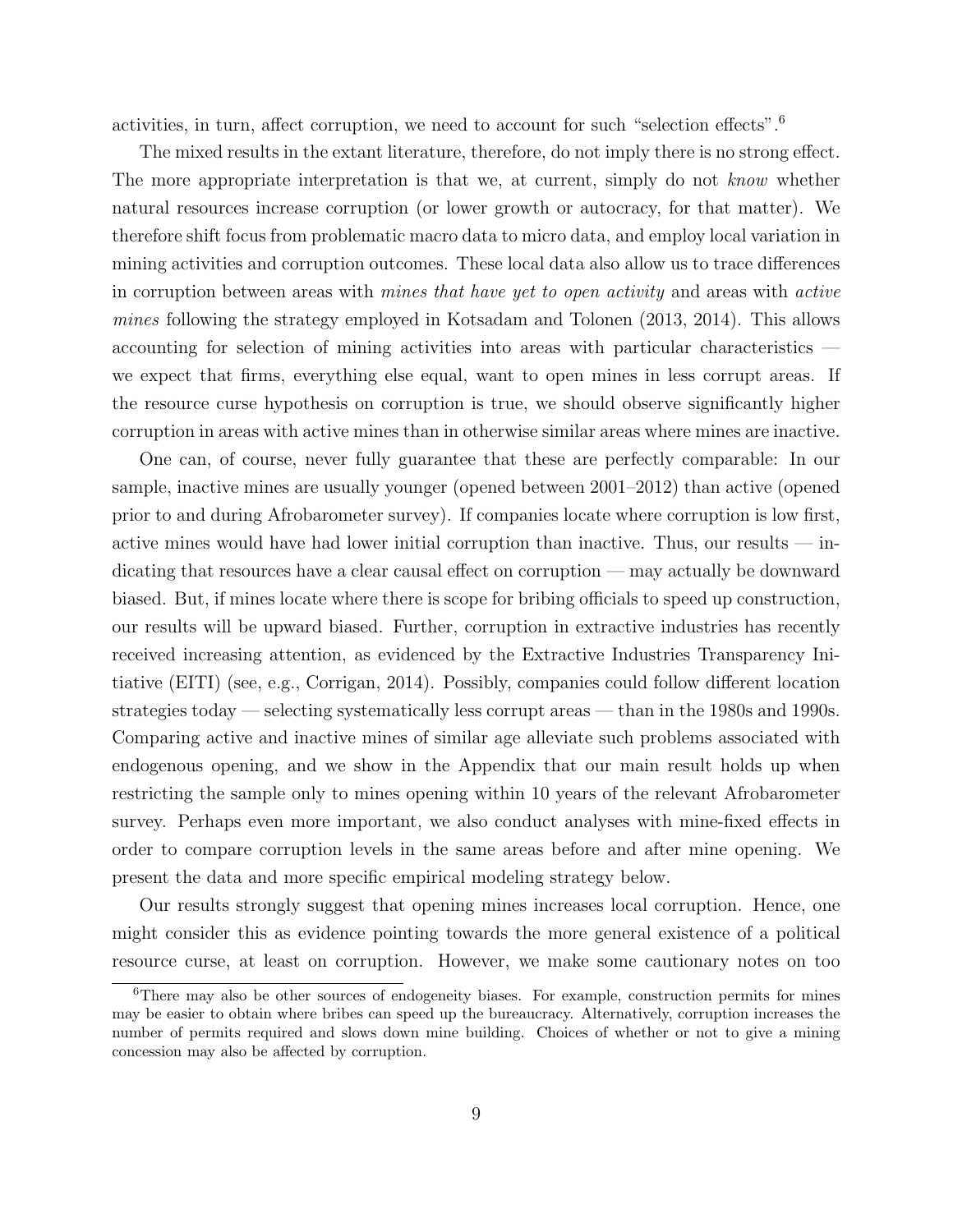readily generalizing this to the national level. First, there is no guarantee that the underlying mechanisms are the same locally and nationally, the scale and extent of our natural resource measure differs (opening of single mines versus country-wide resources), and local corruption is not necessarily driven by the same factors as grand-scale national corruption. Second, since we disregard general equilibrium effects, local effects are not automatically transferable to the macroeconomy. An increase in corruption near active mines might, for instance, be correlated with decreases in corruption elsewhere, due to inherently corrupt individuals leaving for the mining communities. Yet, our results, at the very least, document a "local political resource curse", which is significant in itself given the importance of local-level institutions for various outcomes. While we cannot infer this with certainty, however, we are also willing to guess that our results point towards natural resource production inducing corruption also at more aggregated levels.

## <span id="page-11-0"></span>4 Data and model specification

#### 4.1 Data sources

For measuring our independent variable, we use a novel, longitudinal dataset on large-scale mines, The Raw Materials Database (RMD), from SNL Metals & Mining [\(2014\)](#page-33-16). This dataset contains information on past and current industrial mines, and future industrial mines with potential for industrial-scale development. The RMD contains data on mines of industrial size and production methods, which often have foreign (mainly Canadian, Australian or UK listed firms in our sample) or government ownership. The dataset excludes small scale mines and informal or illegal mines. The external validity of our results is therefore limited to large-scale industrial mining. Importantly, the data is geocoded with point coordinates and includes yearly information on production levels, enabling us to link them to local survey respondents in the Afrobarometer. We have production levels for the different mines in 1975, and then for each consecutive year from 1984–2013.

Measuring corruption in a valid and reliable manner is difficult (e.g., [Svensson, 2005\)](#page-33-14), and — although some are clearly better than others — none of the available measures are without problems. Therefore, we report results drawing on quite different measures of corruption from the Afrobarometer survey. First, the Afrobarometer includes questions on perceptions of local corruption, and on whether respondents have actually paid bribes in the last year. Corruption perception measures are, in general, problematic, although perceptions may be a better proxy for actual corruption when pertaining to local-level corruption (e.g.,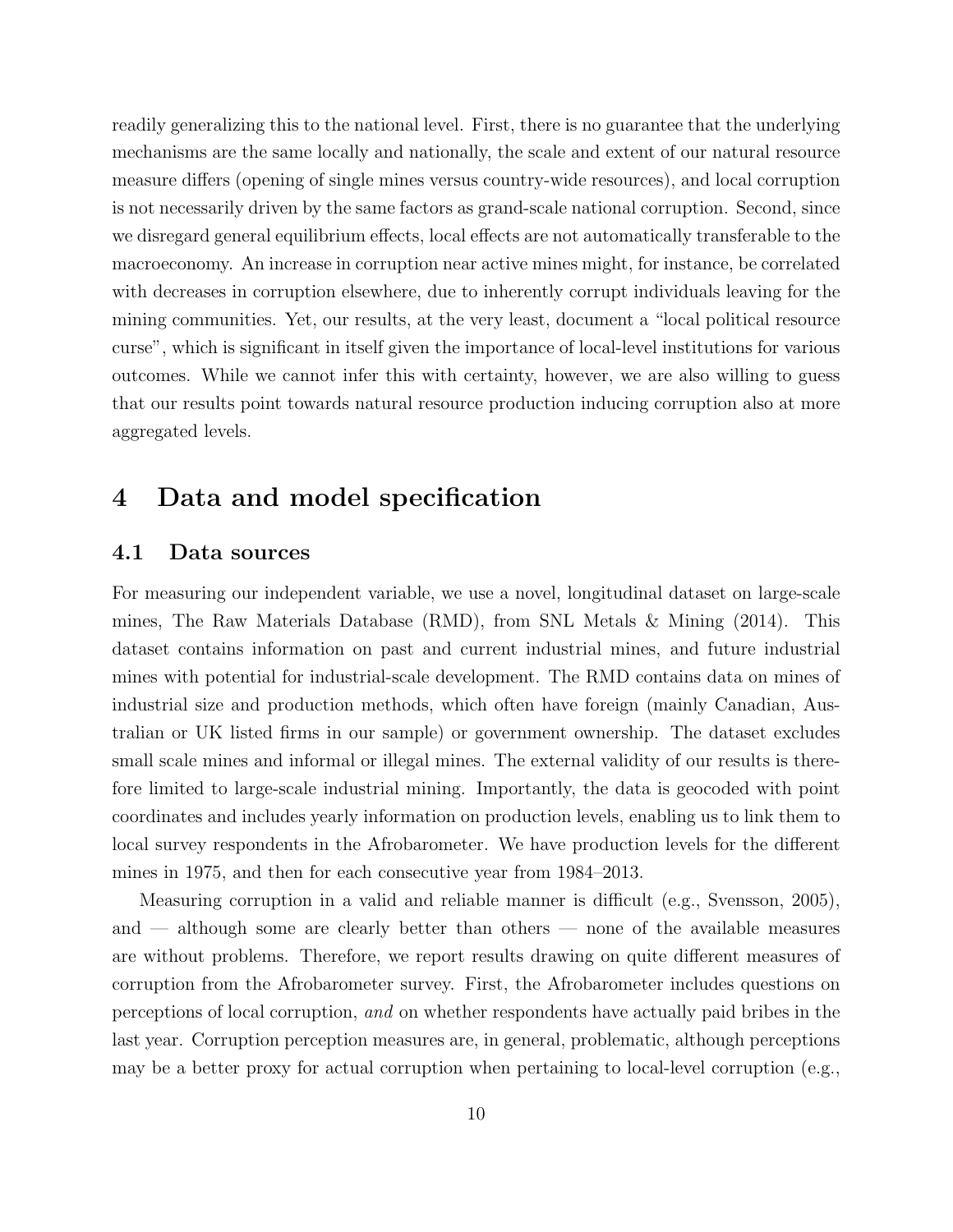within police and among local councilors) closer to people's everyday lives than to nationallevel corruption; respondents' replies are more often based on first-hand knowledge. But, even perceptions of local corruption may be subject to bias. Respondents could have priors about the relationship between mining companies and corruption; if some respondents, for some reason, associate mining activities with corruption, they could report perceptions of higher corruption if they simply learn a mine has opened nearby. Thus, we mainly rely on a second set of Afrobarometer items on actually paid bribes as our main measures. The main problem with these measures is quite different; mining-induced corruption activities may affect only certain individuals, such as those working in the mining business or closely related activities. Our moderately sized samples will not always include such individuals, leading to less precise estimates. Further, the mines in our sample are largely foreign- or state-owned, and bribes paid by mine owners to local officials are thus not picked up when surveying the local population.

We employ two Afrobarometer questions on experience with bribes: Respondents are asked if they have paid a bribe for "a document or permit" or "for avoiding problems with the police" and they can answer "Never", "Once or Twice", "A Few Times", "Often", or "No experience with this in past year". We create our two main dependent variables (bribe to police and bribe for permit) by coding those that have paid a bribe, but not in the last year, and those who never paid a bribe as 0. We let the other categories range from 1 (Once or twice) to 3 (Often), but we also test models using dummy variables where the 1–3 categories are collapsed. We complement this with analysis on two perception measures of local corruption. Respondents are asked how many of their local government councilors and how many within the police they think are corrupt, and they can answer "None", "Some of them", "Most of them", "All of them"  $-$  in our main models we let these variables range from 0 (None) to 3 (All).<sup>[7](#page-12-0)</sup> As, for instance, Svensson (2005) correctly points out, such corruption measures are, strictly speaking, ordinal. While we employ easy-to-interpret linear models as our baseline, our results are robust to employing ordinal logit models on the above indices or to recoding the indices as dummy variables (see Appendix).

<span id="page-12-0"></span><sup>&</sup>lt;sup>7</sup>We leave out less theoretically relevant questions about corruption perceptions on national-level groups, such as the president or members of parliament. First, the opening of a single mine (unless very large) should expectedly not affect corruption in the central government by much. Second, it is unclear how people's perceptions of centralized corruption should be attributable to local mineral extraction. It is difficult to interpret any "effect" — given our design which includes country-fixed effects and national corruption must be the same for both sub-samples — as an actual increases in corruption. Doing so would require that respondents in active mining areas are somehow more informed than respondents in inactive mining areas about national corruption.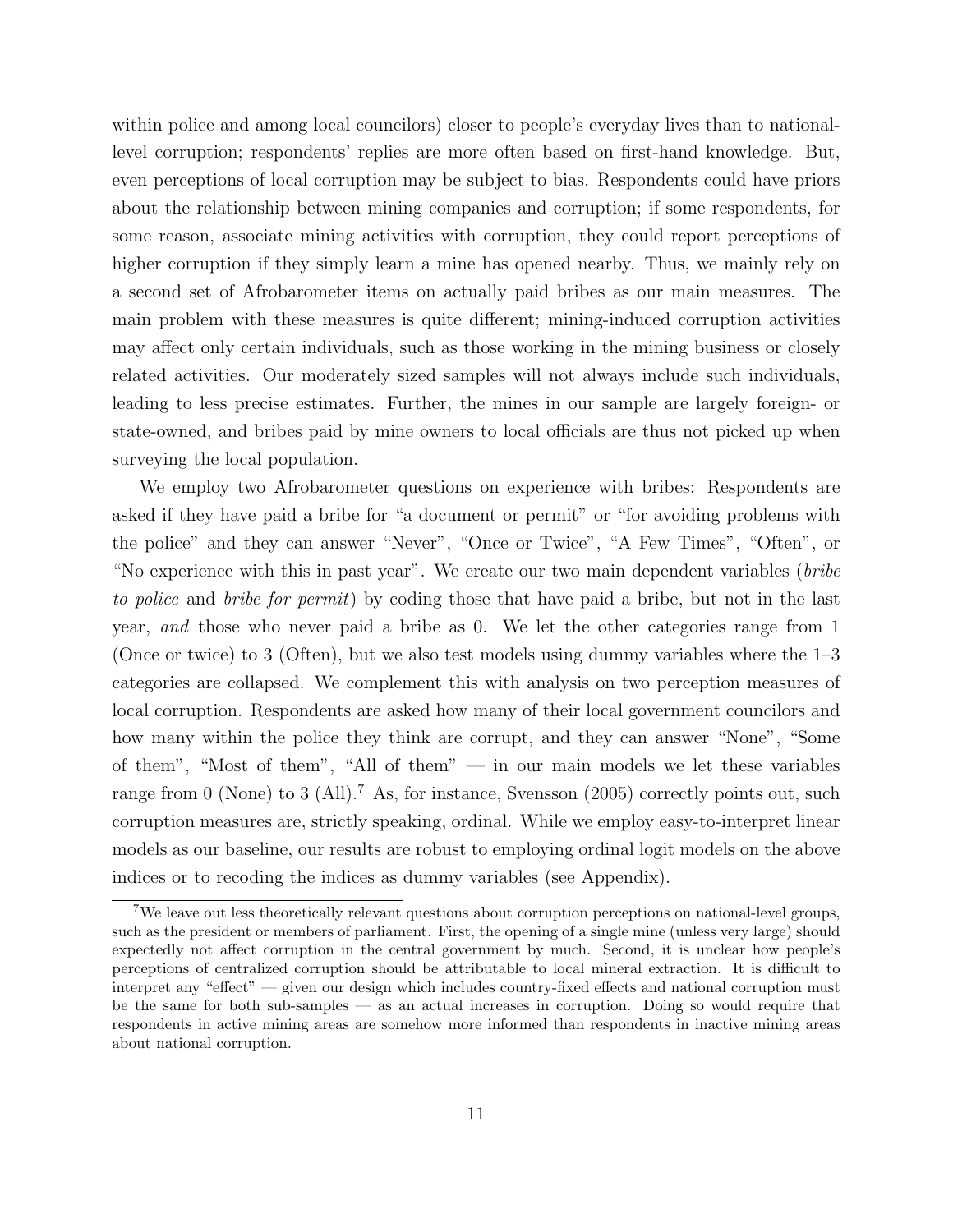#### 4.2 Connecting mines with survey respondents, and our samples

The baseline analysis draws on four Afrobarometer waves (Waves 2–5) conducted in 33 countries. We complement this with a case study of South Africa, for which we can validate that we localize individuals very precisely and also have access to "Wave 2.5" Afrobarometer data. We link the mining data to the Afrobarometer data based on spatial proximity. More specifically, we employ point coordinates (GPS) of the surveyed Afrobarometer clusters — a cluster being one or several geographically close villages or a neighborhood in an urban area — to match individuals to mines for which we have accurate GPS coordinates. The location of the mines are mapped out in Figure [1.](#page-14-0) In total, there are 604 identified industrial mines in Africa, and our 33-country sample allows us to match 496 of them to survey respondents. From a cluster center point we measure the distance to the mines and register if there is at least one mine within 50 kilometers (km). We then construct an indicator variable for whether there is  $\geq 1$  active mine within this distance (*Active*). If, however, there is no active mine within 50 km we code the individuals as *Inactive* if there is at least one *future mine* that will be opened in the area. All other individuals are coded as living in non-mining

We geolocated respondents based on various geographical information in the Afrobarometer. Wherever possible, we use official enumeration area boundaries to place respondents within their respective enumeration areas (EA). This is the primary Afrobarometer sampling unit and therefore a natural geographical area for analysis. The level of precision then depends on the EA size, which varies between areas of different population densities. Currently, EA boundaries are only available for South Africa and for a number of regions of Sierra Leone.<sup>[8](#page-13-0)</sup> The other observations are either not provided official EA codes, or we were unable to get hold of them even after having contacted different national agencies. Thus, for the other observations we placed each respondent on the centroid coordinate of reported town, village or neighborhood of residence using Google Maps. This is a surprisingly effective strategy for precisely locating individuals. Such precision is important for our identification strategy, since we are dealing with relatively short distances.

areas.

The algorithm that we used for matching survey respondents to mines was tested using a "natural benchmark" from South Africa: We compared the precision of our Google mapsbased coordinates with those in [Nunn and Wantchekon](#page-32-0) [\(2011\)](#page-32-0) by measuring the distance

<span id="page-13-0"></span><sup>8</sup>We thank Statistics South Africa for access to their GIS data from the 2001 and 2011 censuses. Sierra Leone enumeration areas were retrieved from a public dataset on geocoded waterpoints at [http://www](http://www.sl-wash.org).sl[wash](http://www.sl-wash.org).org.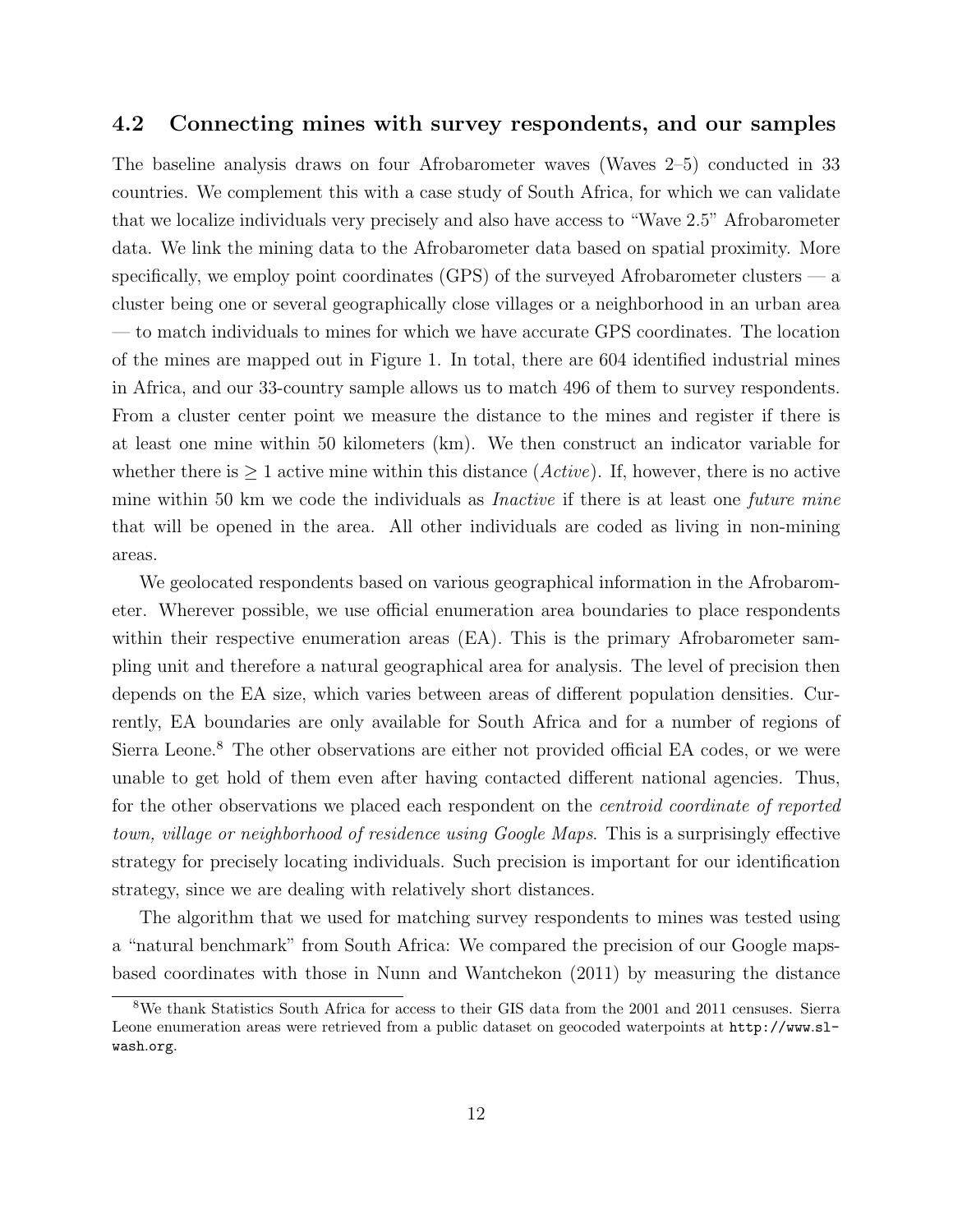<span id="page-14-0"></span>

Figure 1: Localization of industrial mines in Africa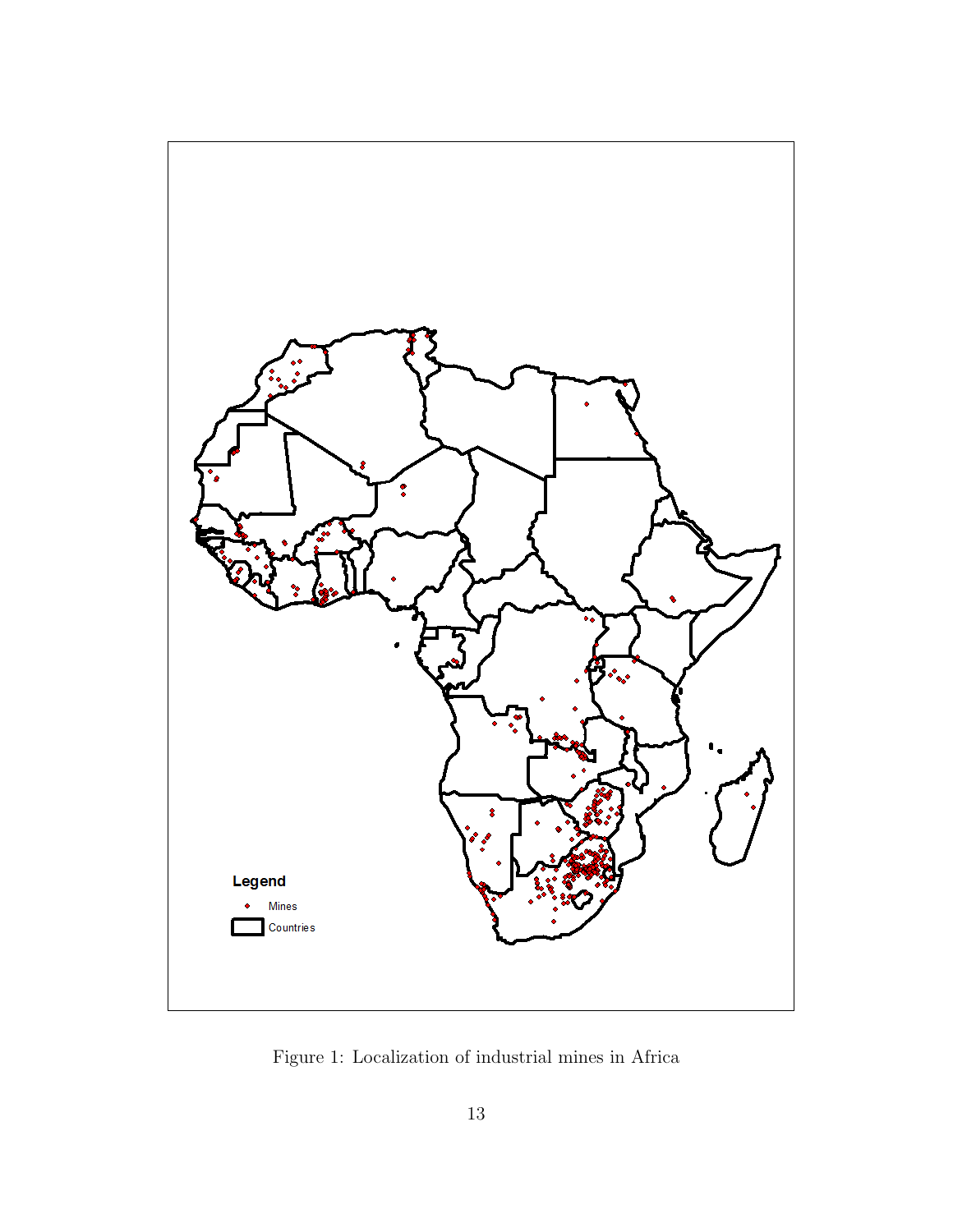between estimated locations and true locations based on EA information from the 2001 South African census. The average distance from the EA, i.e. the geolocation error, is 124 km for [Nunn and Wantchekon](#page-32-0) [\(2011\)](#page-32-0) and only 13 km with our Google maps-based coordinates. The 75 percentile distances are 100 km and [9](#page-15-0) km, respectively.<sup>9</sup> For Afrobarometer Wave 4, [Deconinck and Verpoorten](#page-30-9) [\(2013\)](#page-30-9) have more precise coordinates than [Nunn and Wantchekon](#page-32-0) [\(2011\)](#page-32-0) for Wave 3, but less precise than our geocodes, with 75 percentile distances at 17 km for [Deconinck and Verpoorten](#page-30-9)  $(2013)$  and 4.9 km for our coding, respectively.<sup>[10](#page-15-1)</sup> Further testing also showed that the precision for our geocoding is fairly similar for Waves 2 and 5. In total, we are able to locate 97% (11,647 of 11,999) of respondents in South Africa at the EA level over five waves.<sup>[11](#page-15-2)</sup>

Figure [2](#page-16-0) shows a map of the the countries included in our sample (see also Appendix Table [A.1\)](#page-35-0), and also indicates the more exact survey cluster locations. In order to maximize coverage for the 33 country sample, we draw on existing sources to localize additional individuals — i.e. [Nunn and Wantchekon](#page-32-0) [\(2011\)](#page-32-0) for Wave 3 and [Deconinck and Verpoorten](#page-30-9) [\(2013\)](#page-30-9) for Wave  $4$  — where our localization strategy did not yield results.<sup>[12](#page-15-3)</sup> However, our results are quite similar when only using our mapping strategy, and dropping these additional respondents from the sample.

As noted, we perform a separate study based only on South African data, employing Afrobarometer Waves 2, 2.5, 3, 4 and 5. South Africa is among the world's leading producers of several minerals, including gold and diamonds; a closer study of South Africa is thus interesting in itself. Further, the matching of individuals to mines using geographical coordinates can be done very precisely for South Africa. While only covering one country —

<span id="page-15-3"></span><sup>12</sup>The data from [Nunn and Wantchekon](#page-32-0) [\(2011\)](#page-32-0) are available at  $http://scholar.harvard.edu/num/$  $http://scholar.harvard.edu/num/$ [pages/data-0](http://scholar.harvard.edu/nunn/pages/data-0). We are grateful to Koen Deconinck and Marijke Verpoorten for kindly sharing the geocodes for Wave 4 with us, and to the Afrobarometer for providing access to local-level geographical information.

<span id="page-15-1"></span><span id="page-15-0"></span><sup>&</sup>lt;sup>9</sup>The results are similar when including only enumeration areas smaller than 40 km<sup>2</sup>.

 $10$ [Deconinck and Verpoorten](#page-30-9) [\(2013\)](#page-30-9) report that they use centroids of districts or regions where towns cannot be geocoded, so the lack of precision is somewhat mechanic, and not necessarily due to geocoding errors.

<span id="page-15-2"></span><sup>&</sup>lt;sup>11</sup>Observations that we are unable to match at the town/EA level can often be matched to regional districts. However, since these districts can be large, this would increase measurement errors. If the level of precision is random, the effect of including observations with imprecise coordinates will just be a lower average signal-to-noise ratio. This leads to attenuation bias and larger standard errors, working against the conclusions in this paper (i.e. strengthening our results). However, the probability of successfully geolocating a town or village depends on whether it lies in a rural or urban area, as Google's information should be better in more densely populated areas. If we include only observations with precise coordinates, this leads to a non-random selection, which is problematic if population density correlates with corruption. This is not a threat to our identification strategy, per se, but limits the external validity of our analysis to less rural areas. In our baselines, we thus only include observations located to the EA or town level.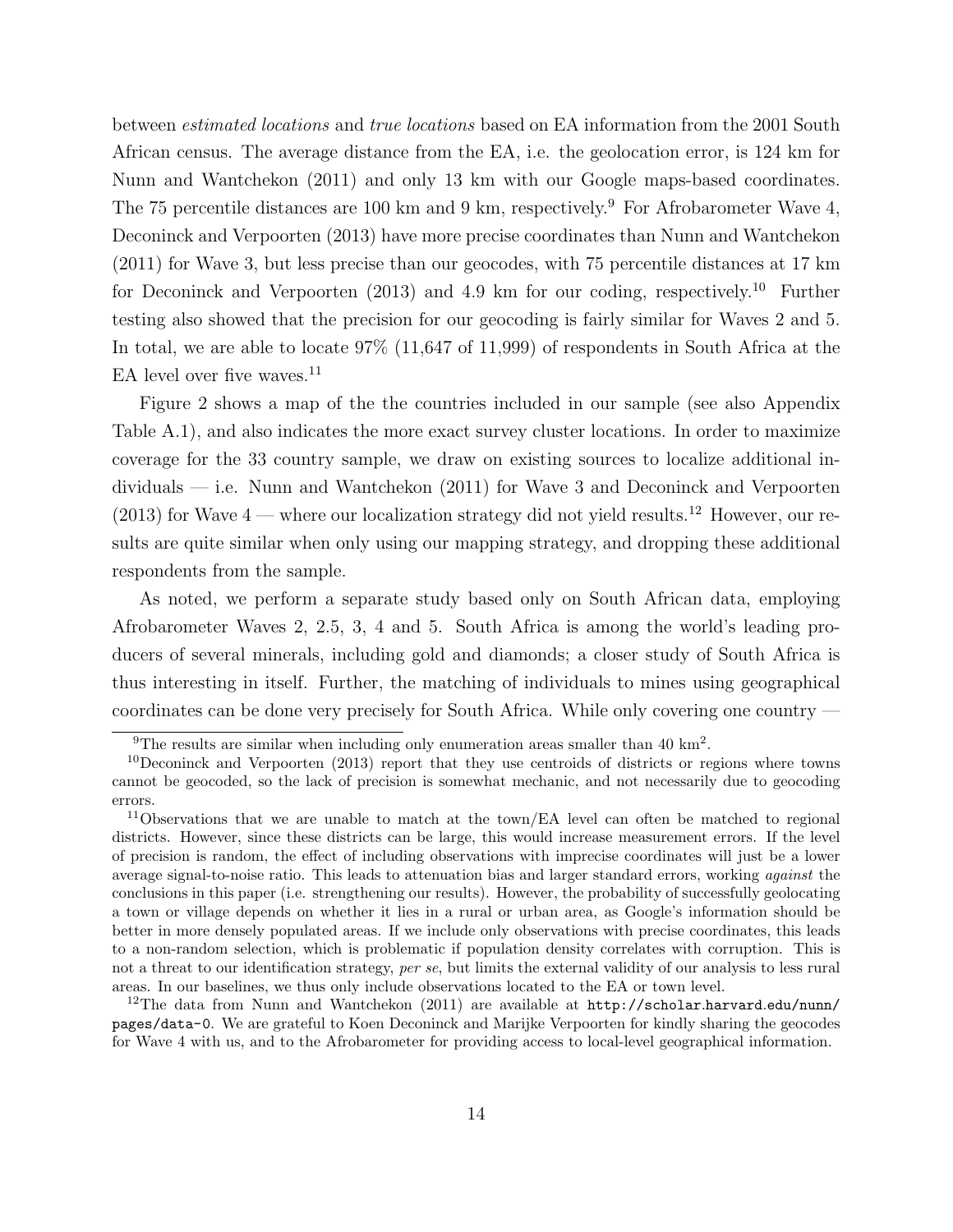<span id="page-16-0"></span>

Figure 2: Afrobarometer survey clusters in 33 African countries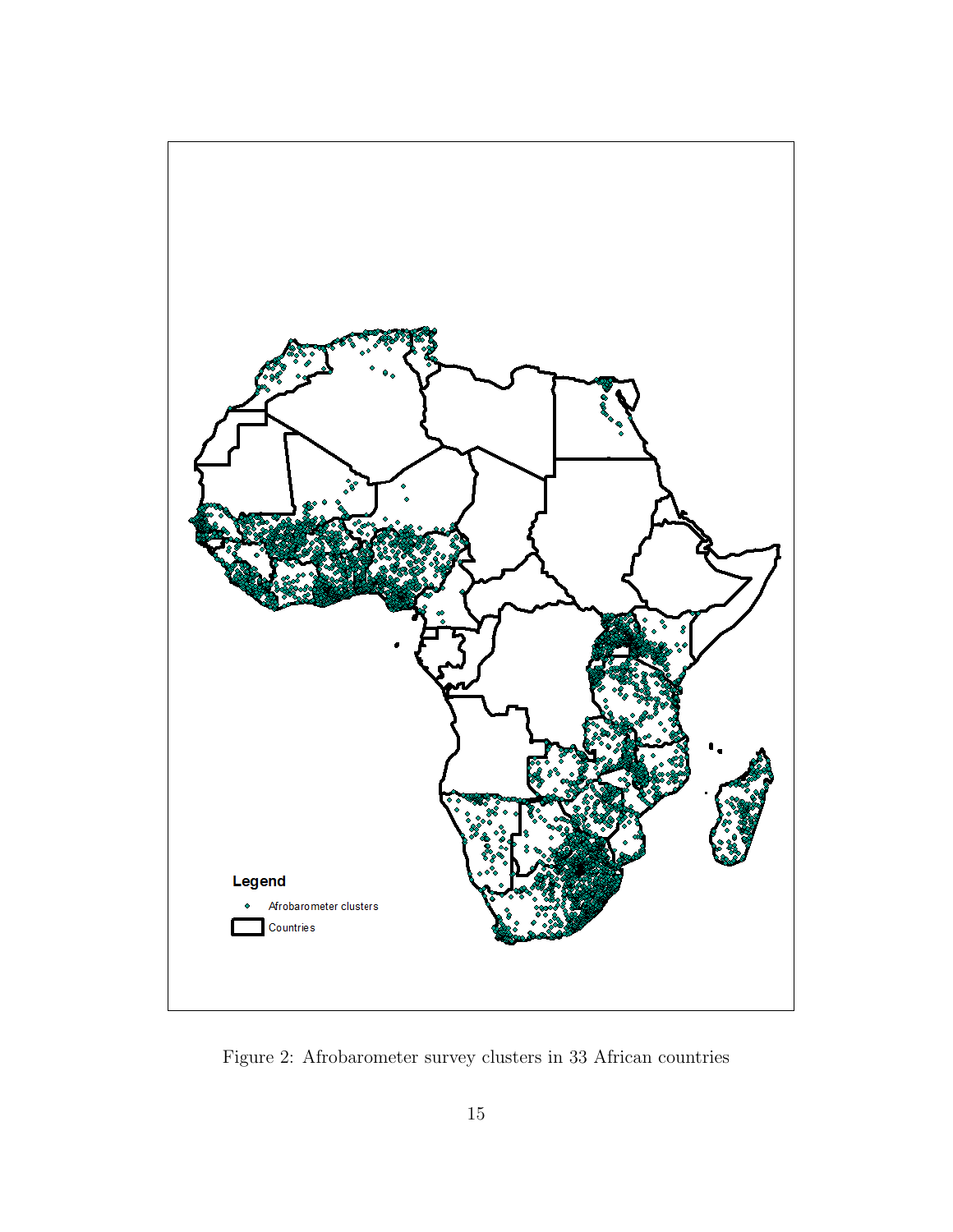<span id="page-17-0"></span>

Figure 3: Industrial mines and Afrobarometer survey clusters in South Africa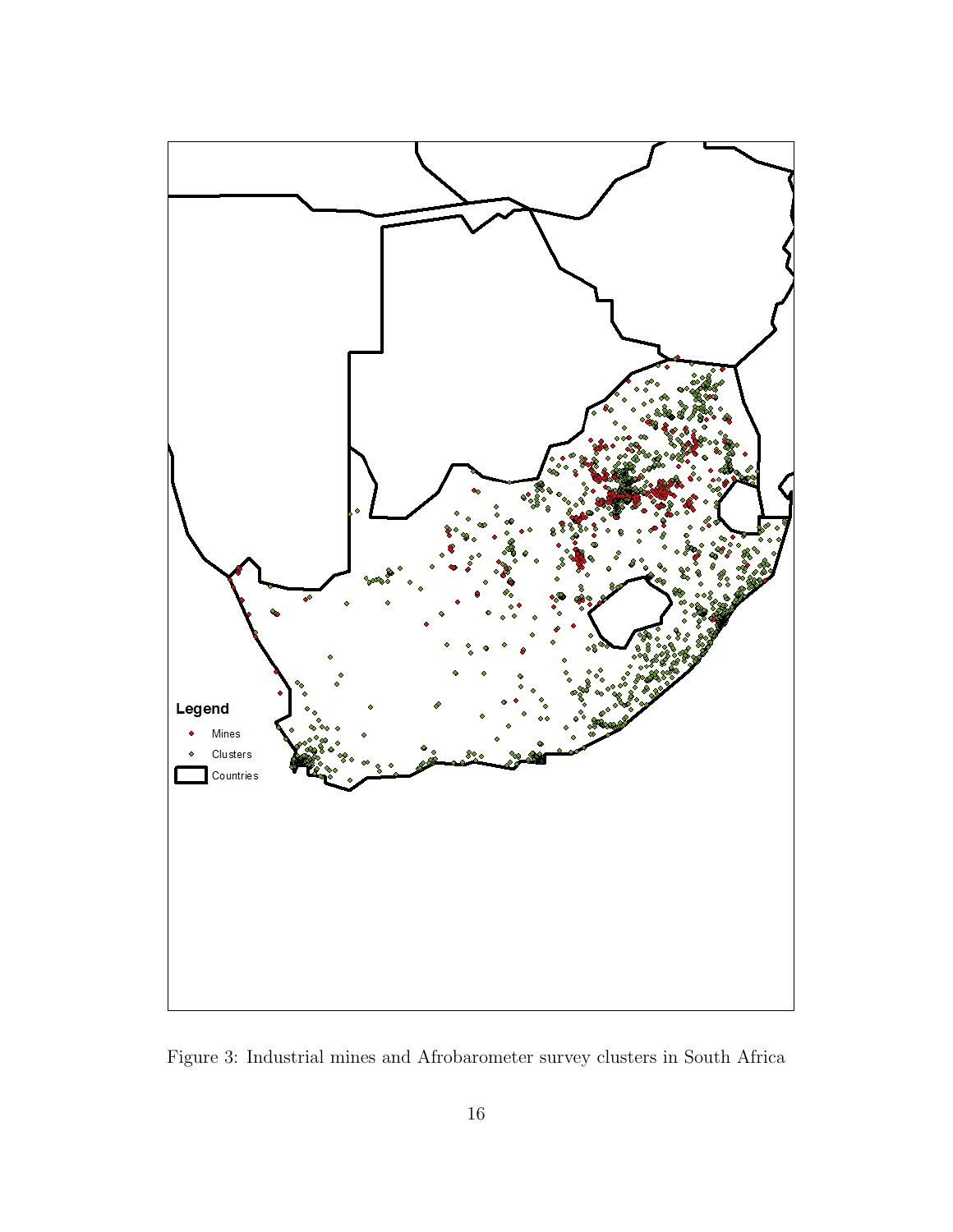but a substantial number of survey respondents (more than  $\frac{1}{10}$  of the 33 country sample) and of mines (about  $\frac{3}{5}$  of the total) — the estimates for South Africa could thus be more precise due to smaller measurement errors stemming from inaccurate matching of mines and survey respondents. Figure [3](#page-17-0) provides a more detailed picture of the location of survey clusters and mines for South Africa.

|                                             |         | (1)          | $\left( 2\right)$ |              |
|---------------------------------------------|---------|--------------|-------------------|--------------|
|                                             |         | Total sample |                   | South Africa |
|                                             | Mean    | SD           | Mean              | $_{\rm SD}$  |
| Mining variables                            |         |              |                   |              |
| Kilometers                                  | 207.888 | (202.537)    | 85.903            | (93.248)     |
| Active 50 km                                | 0.157   | (0.363)      | 0.516             | (0.500)      |
| Inactive 50 km                              | 0.014   | (0.117)      | 0.067             | (0.251)      |
| Active 25 km                                | 0.080   | (0.271)      | 0.316             | (0.465)      |
| Inactive 25 km                              | 0.007   | (0.083)      | 0.026             | (0.160)      |
| Dependent variables: Paid a bribe last year |         |              |                   |              |
| – to the Police                             | 0.225   | (0.657)      | 0.108             | (0.430)      |
| $-$ for a Permit                            | 0.227   | (0.624)      | 0.093             | (0.384)      |
| Perception of corruption                    |         |              |                   |              |
| Local councillors                           | 1.306   | (0.847)      | 1.495             | (0.853)      |
| Police                                      | 1.607   | (0.890)      | 1.469             | (0.795)      |
| Control variables                           |         |              |                   |              |
| Urban                                       | 0.427   | (0.495)      | 0.659             | (0.474)      |
| Age                                         | 36.658  | (14.622)     | 38.911            | (15.460)     |
| Female                                      | 0.498   | (0.500)      | 0.500             | (0.500)      |
| Education                                   | 3.278   | (2.019)      | 4.150             | (1.680)      |
| N                                           | 92762   |              | 10566             |              |

<span id="page-18-0"></span>Table 1: Descriptive statistics calculated for the 33-country sample of Model 1, Table 2, and for the South Africa sample of Model 1, Table 3.

In the 33 country sample used for Model 1, Table 2 the respondents live, on average, 208 kilometers away from a mine (variable kilometers), as shown in Table [1.](#page-18-0) 15.7% of the 92762 respondents in the Africa-wide sample live within 50 km of at least one active mine. 1.4% live within 50 km of an inactive mine (but no active mines). In total we have 604 mines with information on location and opening year in Africa. In the final sample, we have 496 mines matched to at least one cluster, of which 426 are within 50 kilometers of at least one cluster. For the South African sample (10,566 observations from Model 1, Table [4\)](#page-25-0), respondents, on average, live 86 km from a mine, and 51.6% and 6.7% live within 50 km of active and inactive (but no active) mines, respectively. For South Africa, there are 301 mines matched to one or more clusters, and 277 of these mines are closer than 50 kilometers to at least one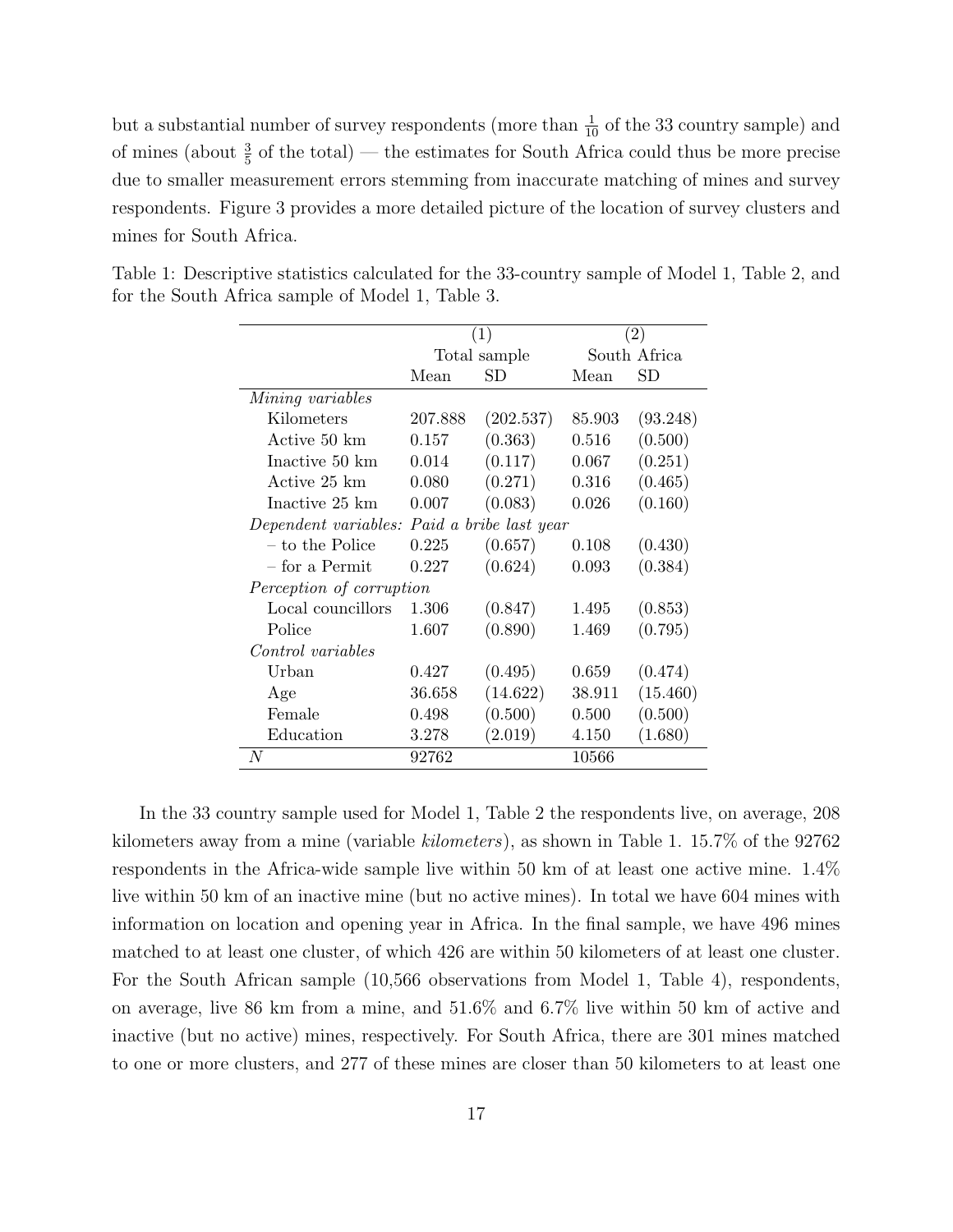cluster.

#### 4.3 Empirical Strategy

Our estimation relies on a spatial-temporal estimation strategy resembling that used by [Kotsadam and Tolonen](#page-31-11) [\(2013,](#page-31-11) [2014\)](#page-31-12). As discussed, we test measures of the mine footprint area based on a proximity measure. Assuming that corruption is affected within a cut-off distance, our main identification strategy includes three groups of individuals, namely those (A) within 50 km from at least one active mine, (B) within 50 km from an inactive mine, but not close to any active mines, and  $(C)$  more than 50 km from any mine.<sup>[13](#page-19-0)</sup> The baseline regression equation is:

<span id="page-19-1"></span>
$$
Y_{ivt} = \beta_1 \cdot active + \beta_2 \cdot inactive + \alpha_c + g_t + \lambda \cdot \mathbf{X_i} + \varepsilon_{ivt},\tag{1}
$$

where the corruption-measure outcome Y for an individual i, cluster v, and year t is regressed on a dummy (active) capturing whether the individual lives within 50 kilometers of an active mine, and a dummy (inactive) for living close to a mine that has not started producing at the time of the survey. The regressions also include country-  $(\alpha_c)$  and year-fixed  $(q_t)$  effects, and a vector  $(X_i)$  of individual-level controls (drawing on Afrobarometer data). Our baseline set of controls include living in an urban area, age, age<sup>2</sup>, education, and gender, but our results are quite robust to using alternative control sets (see Appendix). Standard errors are clustered at the geographical clusters (EA, town or neighborhood) to account for correlated errors, but our results are retained when, for instance, rather clustering at the closest mine

As the above discussion on endogeneity suggests, interpreting the coefficient for *active* in isolation builds on the premise that the location of mines is not correlated with the institutional characteristics before production starts. This is a very strong assumption because corruption levels — and other factors correlated with corruption, such as population density and accessibility to infrastructure — likely influence mining companies' investment decisions; in particular, mining companies may, everything else equal, be less inclined to invest in highly corrupt areas. Importantly, including inactive allows us to compare areas before a mine has opened with areas after a mine has opened, and not only areas close to and far away from

<span id="page-19-0"></span><sup>&</sup>lt;sup>13</sup>Mines for which production is known to be zero or production figures are not reported in some intermediate year, but where production is reported to resume thereafter, are coded as active. Areas with previously operating mines where activity is reported to be suspended for longer time periods are excluded from the sample.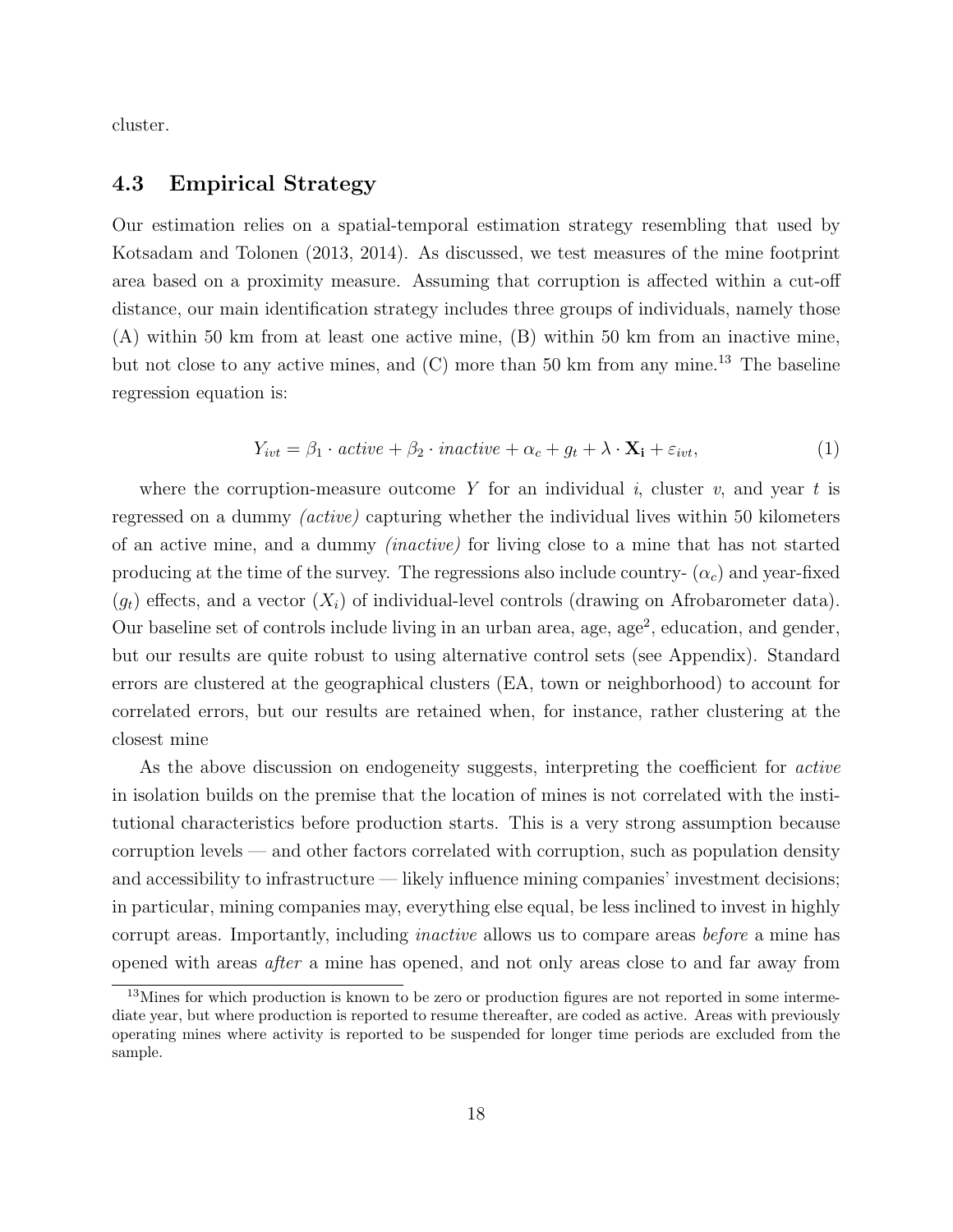mines. For all regressions, we therefore provide test results for the difference between active and inactive (i.e., for  $\beta_1 - \beta_2$ ). By doing this we get a difference-in-differences measure that controls for unobservable time-invariant characteristics that may influence selection into being a mining area.<sup>[14](#page-20-0)</sup>

The appropriate cut-off distance is an empirical question, and the optimal choice is a trade-off between noise and size of the treatment group. A too small cut-off distance has two problems. First, it would quickly decrease the sample of inactive individuals, increasing the probability of a Type II error. Second, any error in geocoding would be inflated relative to the cut-off distance, increasing the probability of defining individuals as treated when they should not be, and vice versa, leading to attenuation bias. A too large cut-off, however, would include too many control individuals into the treatment group, which would pull down the difference between  $\beta_1$  and  $\beta_2$ . Our choice of a 50 km cut-off is admittedly agnostic, but may, if anything, make our results too conservative due to these potential attenuation biases.

Our first strategy essentially controls for differences between mining and non-mining areas such as initial institutions being different or different geological properties of the areas, which may have shaped institutions prior to the start of mining [\(Nunn and Puga, 2012\)](#page-32-15). Nonetheless, we also employ mine-fixed effects to get at changes in corruption over time within areas. While this identification strategy is stronger in terms of internal validity, it greatly limits the sample and information we can draw from; it requires observations in different Afrobarometer Waves within the same mining area, both before and after the mine opens. In any case, we also test models including mine-fixed effects and estimate outcomes for individual i, connected to mine  $m$ , in year  $t$ . Note that, for these specifications, we can directly interpret the coefficient for *active* as the causal effect of opening a mine. We thus estimate the following regression equation:

$$
Y_{imt} = \beta_1 \cdot active + \delta_m + \alpha_c + g_t + \lambda \cdot \mathbf{X_i} + \varepsilon_{ivt}
$$
 (2)

<span id="page-20-0"></span><sup>&</sup>lt;sup>14</sup>Equation [\(1\)](#page-19-1) is not a standard diff-in-diff, but can be interpreted as such. We are comparing both post-treatment individuals (active within 50km) and pre-treatment individuals (inactive within 50km) with all other control individuals (outside 50km) within the same country and interview year (due to year and country fixed effects). One single control individual will thus likely be in the comparison group for both pretreatment and post-treatment individuals, as long as there are both active and inactive individuals in a given country and interview year. It makes no sense to assign "control" individuals to either the pre-treatment or post-treatment "period", as any such assignment would be arbitrary.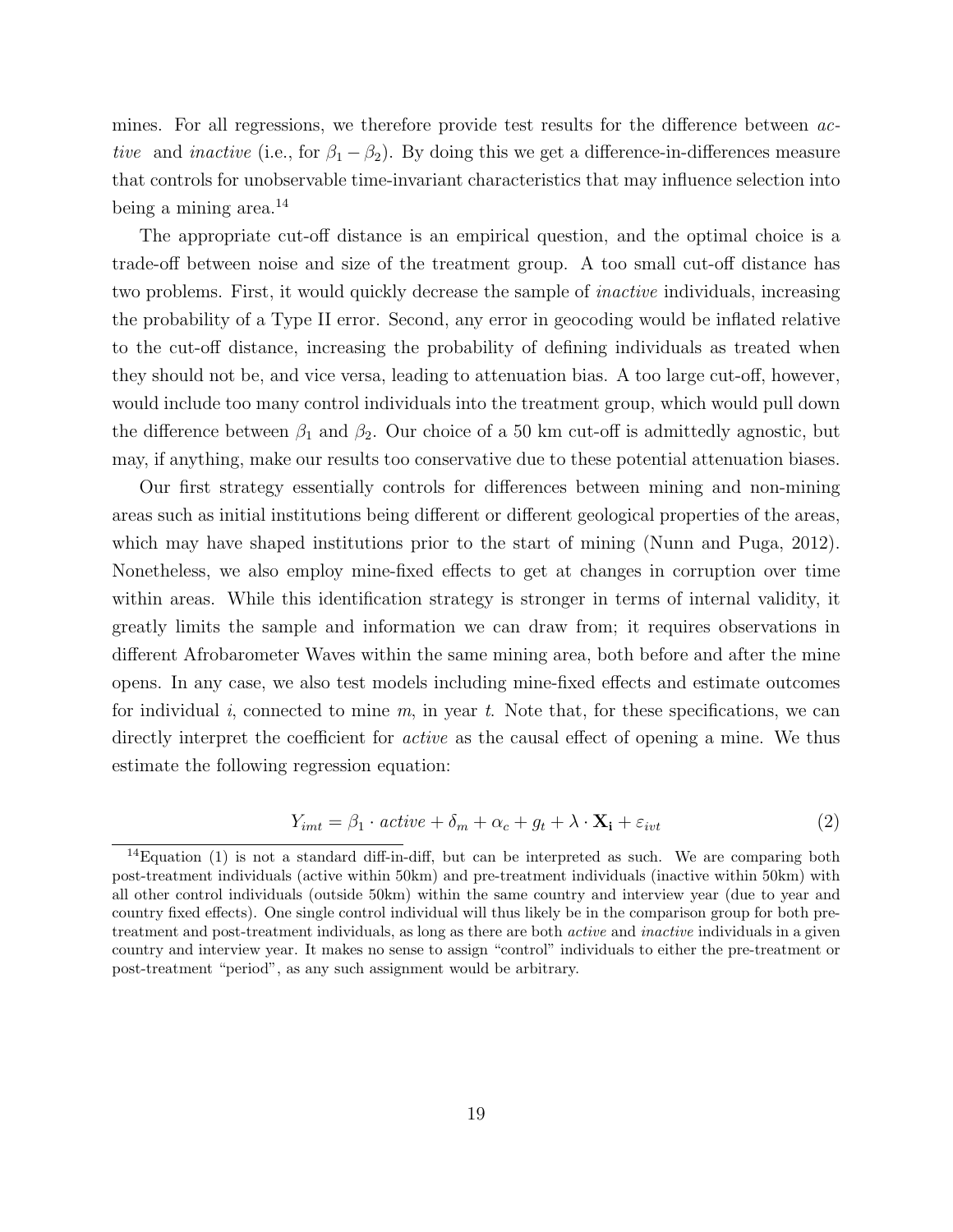### <span id="page-21-0"></span>5 Results

#### 5.1 Results from the 33 country sample

We start out by running the baseline regression model on the 33 country sample using four Afrobarometer waves. The results are reported in Table [2.](#page-22-0) Column 1 shows the results for having paid a bribe to the police last year, and Column 2 for bribes paid to obtain a permit.

The results for *active* indicate that areas where mines are operational are, indeed, systematically associated with higher levels of corruption. Active is significant at the 1% level for bribes paid to the police, and at the 5% level for bribes paid for permits. Further, the point estimates are substantially large, particularly for police bribes, with the coefficient in Model 1 (0.024) constituting more than  $\frac{1}{10}$  of the sample-wide mean on the police bribe index (0.23). Still, our discussion on endogenous localization of mines suggested that the coefficients for active may actually underestimate the effect of mining operations on corruption. Mining companies, everything else equal, likely have incentives to invest in less corrupt areas. This is also borne out in the data; while only the result for police bribes is statistically significant  $(1\%)$  at conventional levels, the coefficients for *inactive* is negatively signed in both models. indicating that mines are located in areas where corruption is lower.

Most importantly, we corroborate the hypothesis that mining increases corruption. Due to the possibility of endogenous mine placement, we employ the above-discussed differencein-differences strategy, whereby the effect of a mine opening is calculated as the difference between the coefficients for active (treated post-treatment) and inactive (treated pretreatment). This difference-in-differences estimator  $(\beta_1 - \beta_2)$ , and test-results, are presented in the lower rows of Table [2.](#page-22-0) The difference-in-differences estimators are positively signed, as expected. The result for the police bribe index (Model 1) is statistically significant at 1%, whereas the result for the permit bribe index (Model 2) is weakly significant (at  $10\%$ ). Further, the point estimates are fairly large, particularly for the police-bribe index; the opening of a mine is predicted to increase the police-bribe index with 0.074, which is about one third of this index' sample mean.

As discussed, the corruption perception measures are more problematic than the items asking about actual bribe payments. Yet, also for the regressions run on perceived local councilor corruption and perceived police corruption, reported in Columns 3 and 4, the coefficients on active are positive and significant at 10% and 1%, respectively. The results for inactive are mixed. Column 3 reports the expected negative coefficient, indicating that mines are originally located in areas with lower perceptions of local official corruption, whereas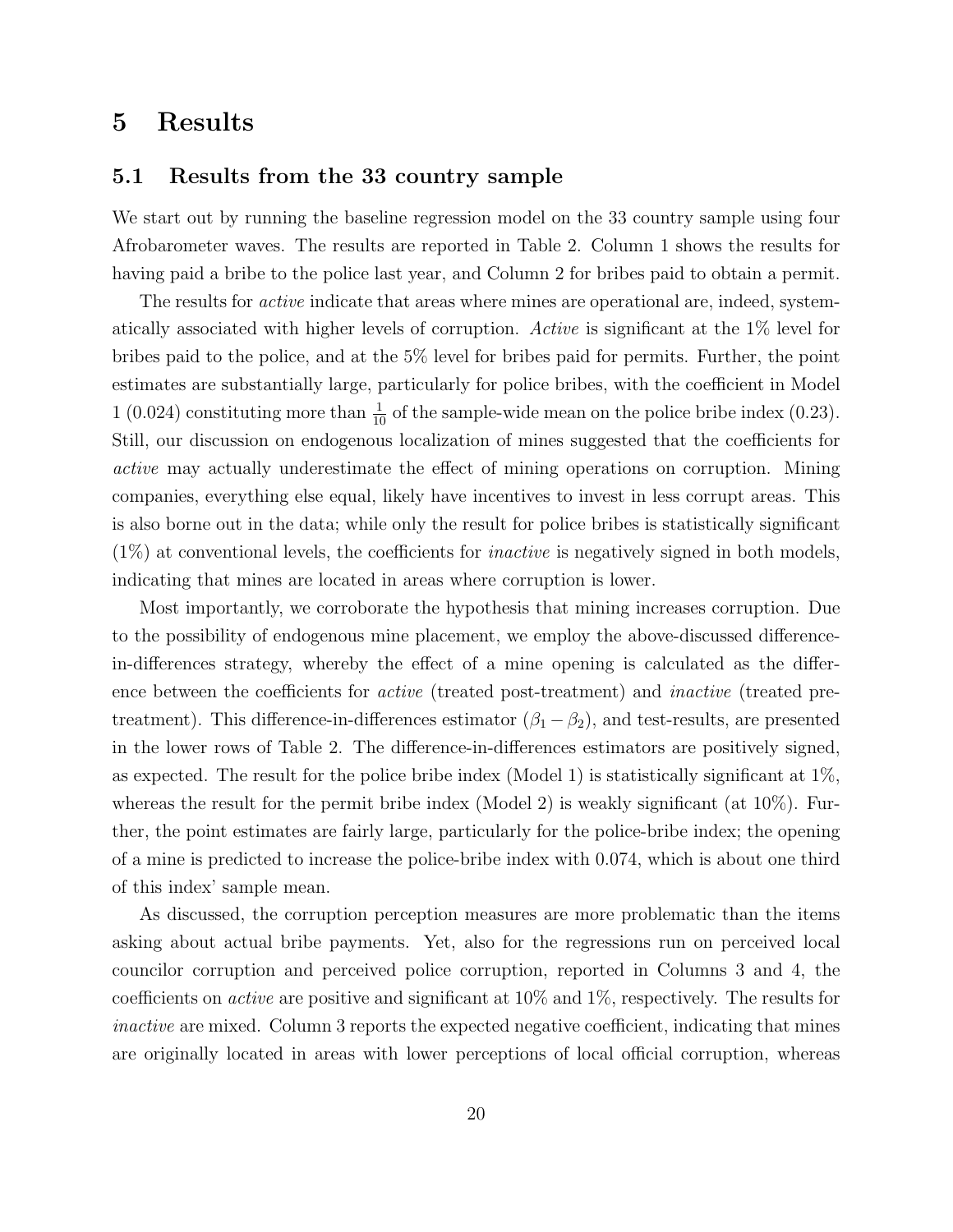<span id="page-22-0"></span>

|                             | (1)             | $^{\prime}2)$    | $\left( 3\right)$ | $\left(4\right)$  |
|-----------------------------|-----------------|------------------|-------------------|-------------------|
|                             | Bribe to Police | Bribe for Permit | Local Corruption  | Police Corruption |
| Active 50 km                | $0.024***$      | $0.015**$        | $0.026*$          | $0.069***$        |
|                             | (0.0079)        | (0.0072)         | (0.014)           | (0.013)           |
| Inactive 50 km              | $-0.050***$     | $-0.024$         | $-0.089*$         | $0.063*$          |
|                             | (0.013)         | (0.022)          | (0.051)           | (0.033)           |
| Difference in differences   | 0.074           | 0.039            | 0.115             | 0.006             |
| $F-test: active-inactive=0$ | 28.315          | 2.950            | 4.813             | 0.033             |
| p-value, F-test             | 0.000           | 0.086            | 0.028             | 0.855             |
| Mean dep. var               | 0.23            | 0.23             | 1.31              | 1.61              |
| No. of observations         | 92762           | 92863            | 63481             | 83860             |
| R-squared                   | 0.08            | 0.06             | 0.10              | 0.10              |

Table 2: Effects of mine openings on corruption in the 33 country sample.

Notes: Robust standard errors clustered at EA/town level in parentheses. "Diff-in-diff" tests are presented in bottom rows. All regressions control for country- and year-fixed effects, and for urban area, age, age<sup>2</sup>, female and education. The sample includes round 2, 3, 4 and 5 of the Afrobarometer, as well as round 2.5 for South Africa. Geocodes for all rounds are from our own Google-maps matching algorithm. When missing, the data are complemented with geocodes from [Nunn and Wantchekon](#page-32-0) [\(2011\)](#page-32-0) and [Deconinck](#page-30-9) [and Verpoorten](#page-30-9) [\(2013\)](#page-30-9) for round 3 and 4, respectively. Geocoding in South Africa is based on census enumeration areas, as are some observations in Sierra Leone. Areas with only suspended mines within 50 km are excluded from the sample. \*\*\*  $p < 0.01$ , \*\*  $p < 0.05$ , \*  $p < 0.1$ 

inactive is positive for perceived police corruption. Most importantly, the point estimates for  $\beta_1-\beta_2$  are positive also for the perception measures, although only statistically significant  $(p = 0.028)$  for perceived corruption among local councilors, and not among police. Thus, while our results are not robust across the different measures, they always point in the same direction; opening a mine seems to increase corruption.

In the Appendix, we report a number of robustness tests. The main result from Table [2](#page-22-0) — namely that mining activities increase corruption — is largely robust to different specification choices as the point estimates are fairly stable and achieves statistical significance in several specifications, particularly when employing the corruption measure asking whether respondents have paid bribes to the police during the last year. For instance, the result is retained when rather clustering the standard errors at the level of the closest mine, or when restricting the sample so that we only include active mines that have opened less than 10 years from the timing of the Afrobarometer interview. Moreover, the result holds for different sets of controls. For instance, education may be a bad control, since it is potentially affected by mining activities and thus induces post-treatment bias. Yet, the results are quite similar when we omit education (or any of the other individual level control variables).

The results are weakened when we exchange the 50 km distance from a mine threshold with a lower 25 km threshold for coding active and inactive. This is, however, not so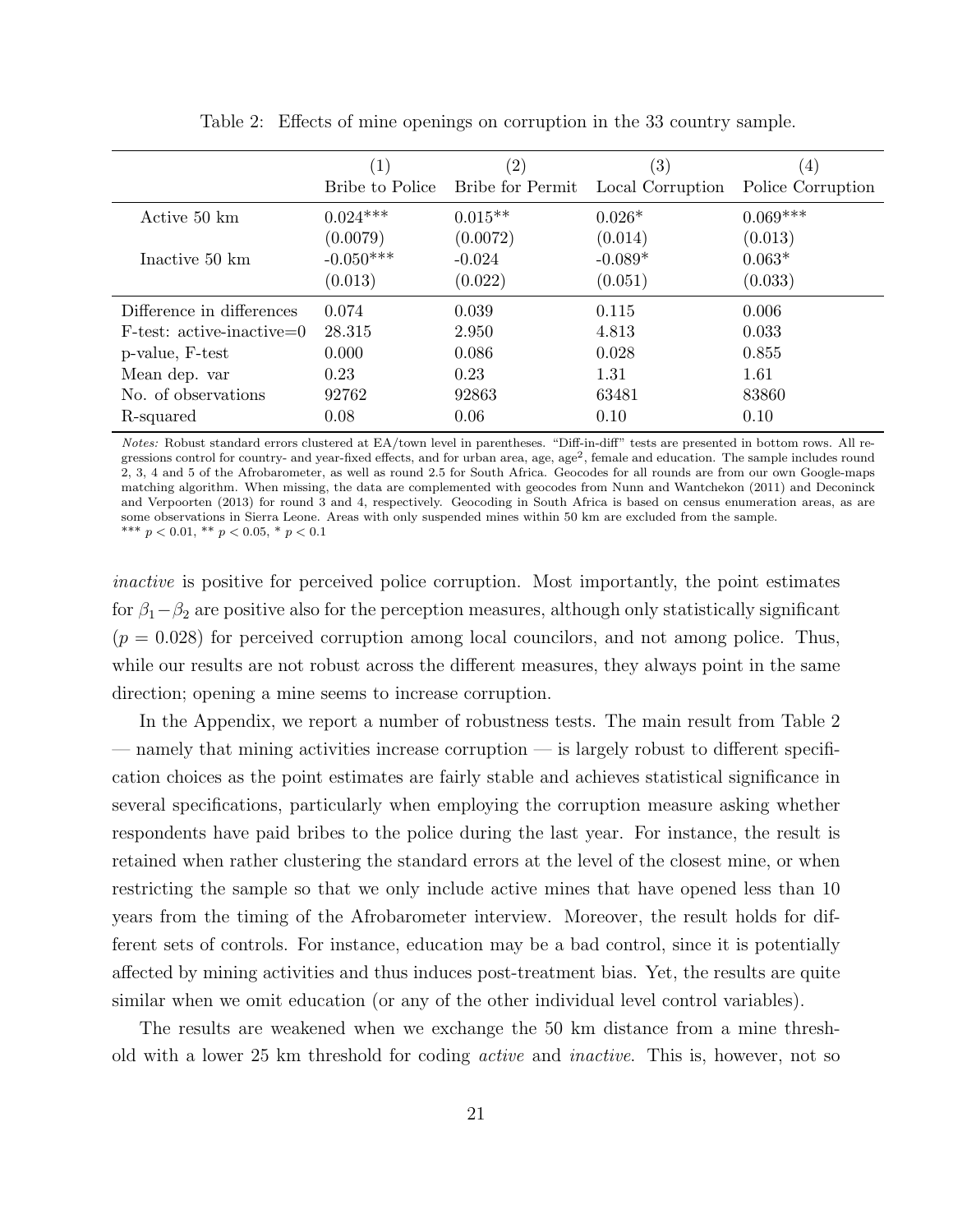surprising since the number of treated and control observations fall dramatically. Furthermore, even with our precise geolocation strategy, our validation test on South Africa showed the average location error was 13km, and errors are likely larger for many other countries. Hence, using the narrow 25km threshold could lead to substantial measurement errors for both active and inactive, inducing attenuation bias. Further, since the outcome variables are ordered choice variables, OLS — assuming equal distances between the outcome categories — may be inappropriate. However, ordered logit regressions yield very similar results as the OLS specifications.[15](#page-23-0) The results are also retained if we rather employ dummy variables simply differentiating all individuals that answer the corruption items in the positive versus individuals reporting to not having paid bribes or who do not consider any councilors or policemen to be corrupt.

In Table [3](#page-24-0) we present the results from our mine-fixed effects specification. This conservative specification has the advantage of only comparing situations from the same areas before and after the opening of a mine. The disadvantage, however, is that there are only few mines for which we have Afrobarometer observations both before and after a mine opening, making it more likely that we will conduct Type II errors. Nonetheless, the results show that mine openings cause an increase in reported bribe payments to the police. This is a very strong result, given the data limitations, and clearly corroborates the existence of a "local resource curse". However, there is no statistically significant effect for the other three outcome variables.

In sum, our results based on the 33-country sample indicates that mining activities increase corruption, particularly when we use a measure of corruption that taps whether respondents have paid bribes to the police during the last year. However, this result is not completely robust, and is weaker when we employ perception-based measures of local corruption. While our Google-maps based algorithm for locating individuals, and subsequently coding them as living close to either active or yet inactive mines, seems to be fairly accurate, the degree of precision in the location may vary quite a bit across contexts. Hence, our data are likely to contain measurement errors, and more so for some countries than others. As a consequence, our results could be affected by attenuation bias, since, for instance, some individuals living close to active mines are measured as not living in mining areas, despite our best efforts to avoid this. We therefore run the same models on a sample where we know that such errors are minimized.

<span id="page-23-0"></span><sup>&</sup>lt;sup>15</sup>The difference in means is not straightforward to interpret in the ordered logistic regression, and thus not reported. Qualitatively, however, the coefficients for active and inactive strongly indicate the results are the same.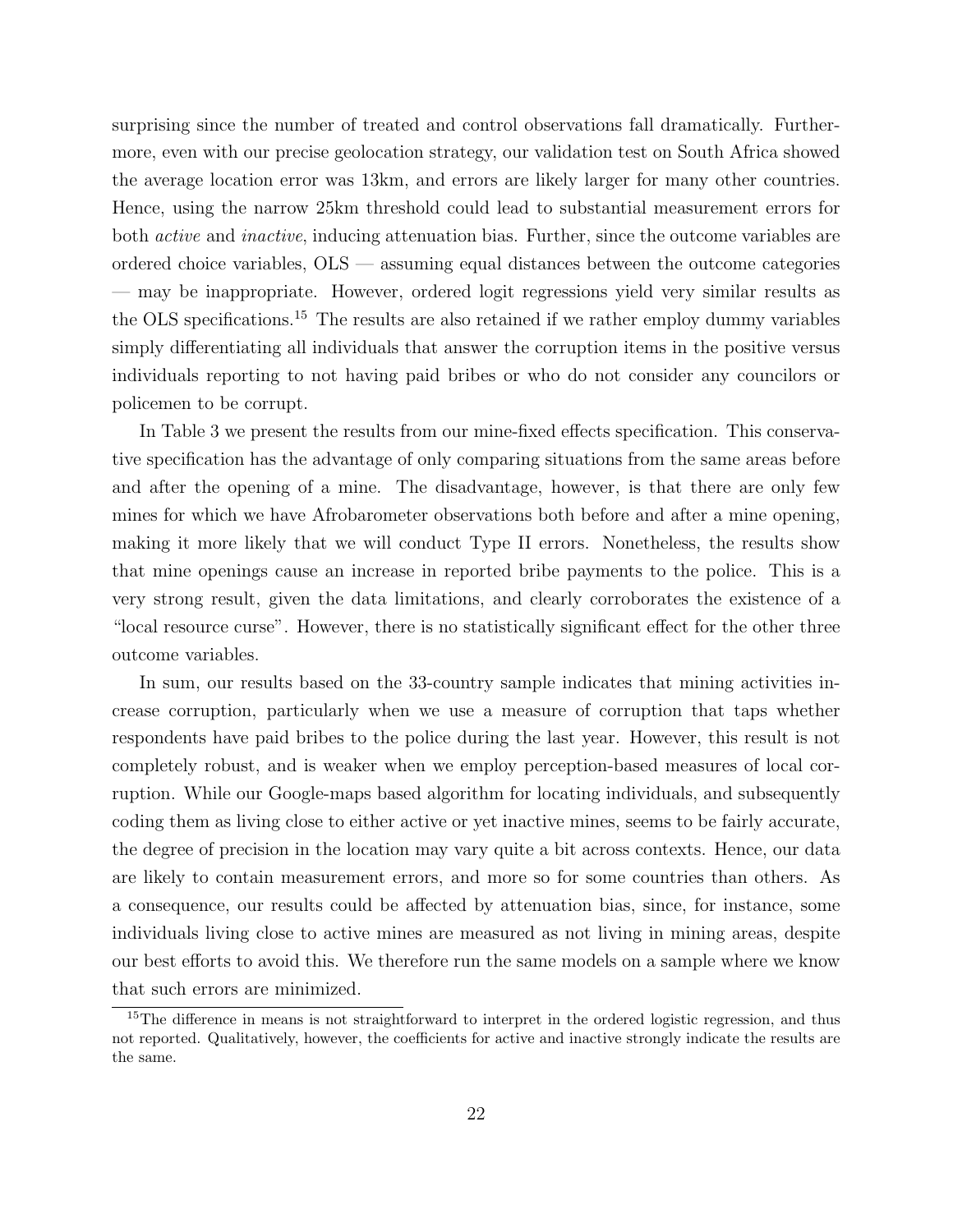|                     | $\mathbf{1}$ | $^{\prime}2)$ | $\left( 3\right)$<br>Bribe to Police Bribe for Permit Local Corruption | $\left(4\right)$<br>Police Corruption |
|---------------------|--------------|---------------|------------------------------------------------------------------------|---------------------------------------|
| Active 50 km        | $0.088***$   | $-0.012$      | 0.011                                                                  | $-0.026$                              |
|                     | (0.028)      | (0.038)       | (0.11)                                                                 | (0.066)                               |
| Mean dep. var       | 0.17         | 0.18          | 1.32                                                                   | 1.54                                  |
| No. of observations | 15813        | 15820         | 9510                                                                   | 14592                                 |
| R-squared           | 0.01         | 0.01          | 0.03                                                                   | 0.02                                  |

<span id="page-24-0"></span>Table 3: Effects of mine openings on corruption in the 33 country sample. Mine-fixed effects

Notes: Robust standard errors clustered at EA/town level in parentheses. All regressions control for mine-, country- and year-fixed effects, and for urban area, age, age<sup>2</sup>, female and education. The sample includes round 2, 3, 4 and 5 of the Afrobarometer, as well as round 2.5 for South Africa. Geocodes for all rounds are from our own Google-maps matching algorithm. When missing, the data are complemented with geocodes from [Nunn and Wantchekon](#page-32-0) [\(2011\)](#page-32-0) and [Deconinck and](#page-30-9) [Verpoorten](#page-30-9) [\(2013\)](#page-30-9) for round 3 and 4, respectively. Geocoding in South Africa is based on census enumeration areas, as are some observations in Sierra Leone. Areas with only suspended mines within 50 km are excluded from the sample. \*\*\*  $p < 0.01$ , \*\*  $p < 0.05$ , \*  $p < 0.1$ 

#### 5.2 Results from the South African sample, and a brief discussion

For our 33 country sample there is only data for, at most, four Afrobarometer waves, and likely substantial measurement errors stemming from inaccurate location-matching of mines and survey respondents in many countries. For South Africa, we have five waves of Afrobarometer survey results (> 10000 individuals for some models), and we know from our above-described validation test that the matching of respondents to mines — using the official Enumeration Areas — is very accurate.

In Table [4](#page-25-0) we report estimated effects of mine openings on corruption in South Africa. When considering our favored dependent variables — those measuring reported bribes paid — the results over the South African sample replicates that of the Africa-wide sample. First, also these regressions find that active mining areas are positively correlated with bribes. Second, and more importantly, South Africans systematically report paying more bribes — both to the police and for obtaining permits — once a mine opens within 50km. The difference between active and inactive is significant at all conventional levels. The point estimates are substantial; opening a mine increases the bribe-item scores with 0.10 (police) and 0.05 (permit). In comparison, the average scores on these measures for the South African sample are 0.11 and 0.10, respectively.

As for the 33 country sample, the results are somewhat weaker for the corruption perception measures. While the active coefficient is statistically significant for both the perception measures as well, our preferred difference-in-differences estimators have the anticipated signs but is statistically significant at 10% for local councillor corruption perceptions. Neverthe-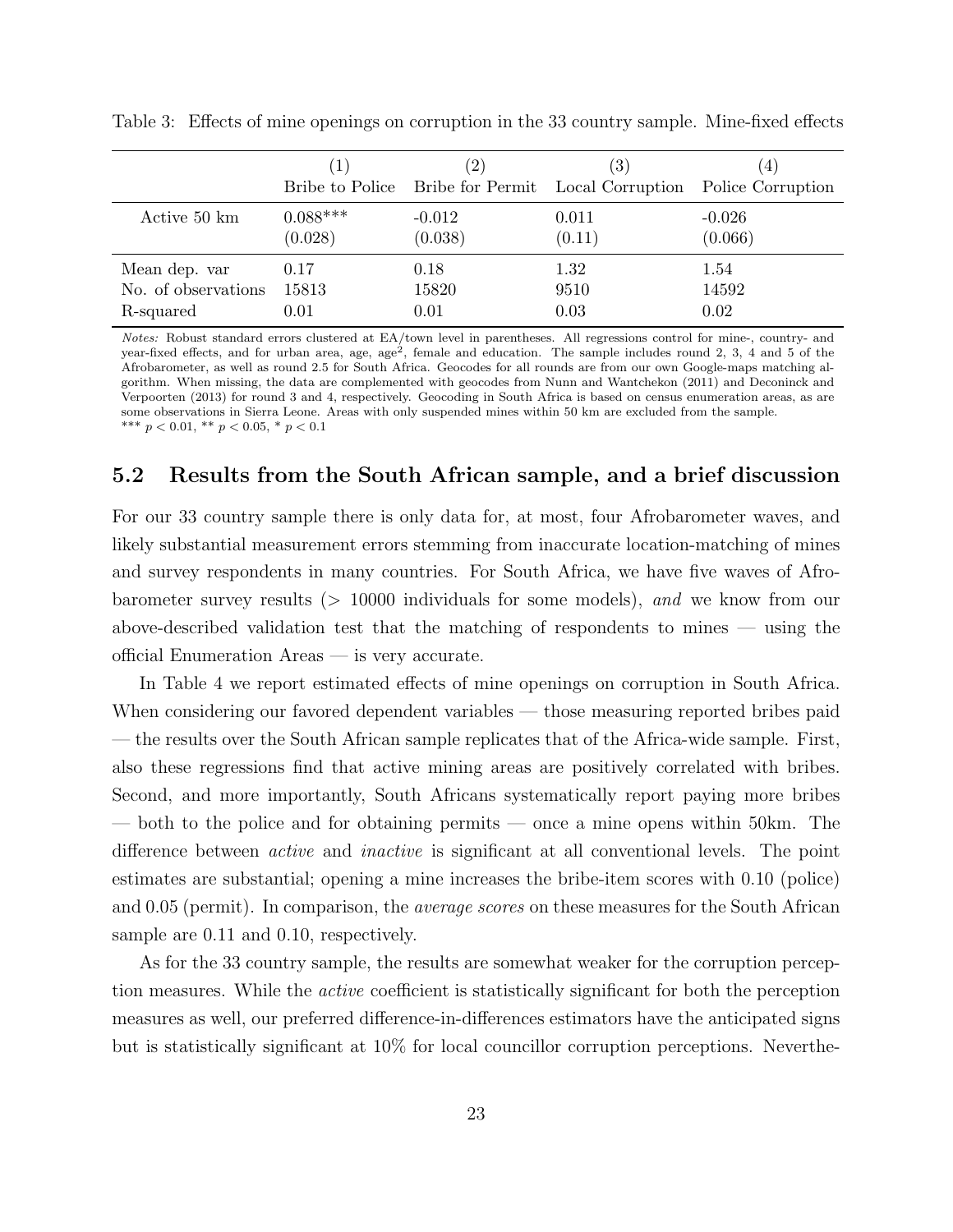<span id="page-25-0"></span>

|                             | (1)             | $^{\prime}2)$    | $\left( 3\right)$ | $\left(4\right)$  |
|-----------------------------|-----------------|------------------|-------------------|-------------------|
|                             | Bribe to Police | Bribe for Permit | Local Corruption  | Police Corruption |
| Active 50 km                | $0.087***$      | $0.054***$       | $0.13***$         | $0.14***$         |
|                             | (0.0097)        | (0.0088)         | (0.027)           | (0.019)           |
| Inactive 50 km              | $-0.0092$       | 0.00077          | $-0.024$          | $0.11***$         |
|                             | (0.014)         | (0.014)          | (0.086)           | (0.040)           |
| Difference in differences   | 0.096           | 0.053            | 0.149             | 0.025             |
| $F-test: active-inactive=0$ | 38.378          | 13.116           | 3.082             | 0.429             |
| p-value, F-test             | 0.000           | 0.000            | 0.079             | 0.512             |
| Mean dep. var               | 0.11            | 0.10             | 1.49              | 1.47              |
| No. of observations         | 10566           | 10574            | 5818              | 10020             |
| R-squared                   | 0.02            | 0.01             | 0.02              | 0.03              |

Table 4: Effects of mine openings on corruption in South Africa.

Notes: Robust standard errors clustered at EA level in parentheses. "Diff-in-diff" tests are presented in bottom rows. All regressions control for year-fixed effects, and for urban area, age, age<sup>2</sup>, female and education. The sample includes round 2, 2.5, 3, 4 and 5 of the Afrobarometer. geocoding in South Africa is based on census enumeration areas. Areas with only suspended mines within 50 km are excluded from the sample.

\*\*\*  $p < 0.01$ , \*\*  $p < 0.05$ , \*  $p < 0.1$ 

less, we ran the same battery of robustness tests as described above for the South African sample, and report tables with results in the Appendix. Also here, the results hold up, for instance, when adjusting the set of control variables or when using different estimation techniques. Although the coefficients are somewhat smaller, the main results also hold up when excluding South Africa from the sample.

Finally, Table [5](#page-26-0) presents the results from mine-fixed effects models. Also for the South African sample, we find that the result is robust  $(t \approx 4.5)$  when bribe payments to the police is the dependent variable. While the estimated effects are in the expected direction also for the other measures, they are insignificant at conventional levels. However, we again note that this is a very conservative estimation strategy, where we can only draw on limited data and where it is difficult to identify an effect even if mining activities were to increase corruption. Bearing this caveat in mind, the South Africa results corroborates those from the 33 country sample. Mining activities seemingly increase corruption at the local level, at least when we employ measures of corruption that are not based on perceptions but rather on the reporting of having actually paid bribes. The finding is particularly clear when we consider bribes paid to the police.

The results presented above indicate that the opening of a mine increases the bribes that people living in the area nearby report to pay for permits, but also to the police. This pattern is identified both in the Africa-wide sample, but also in the sample using (better) data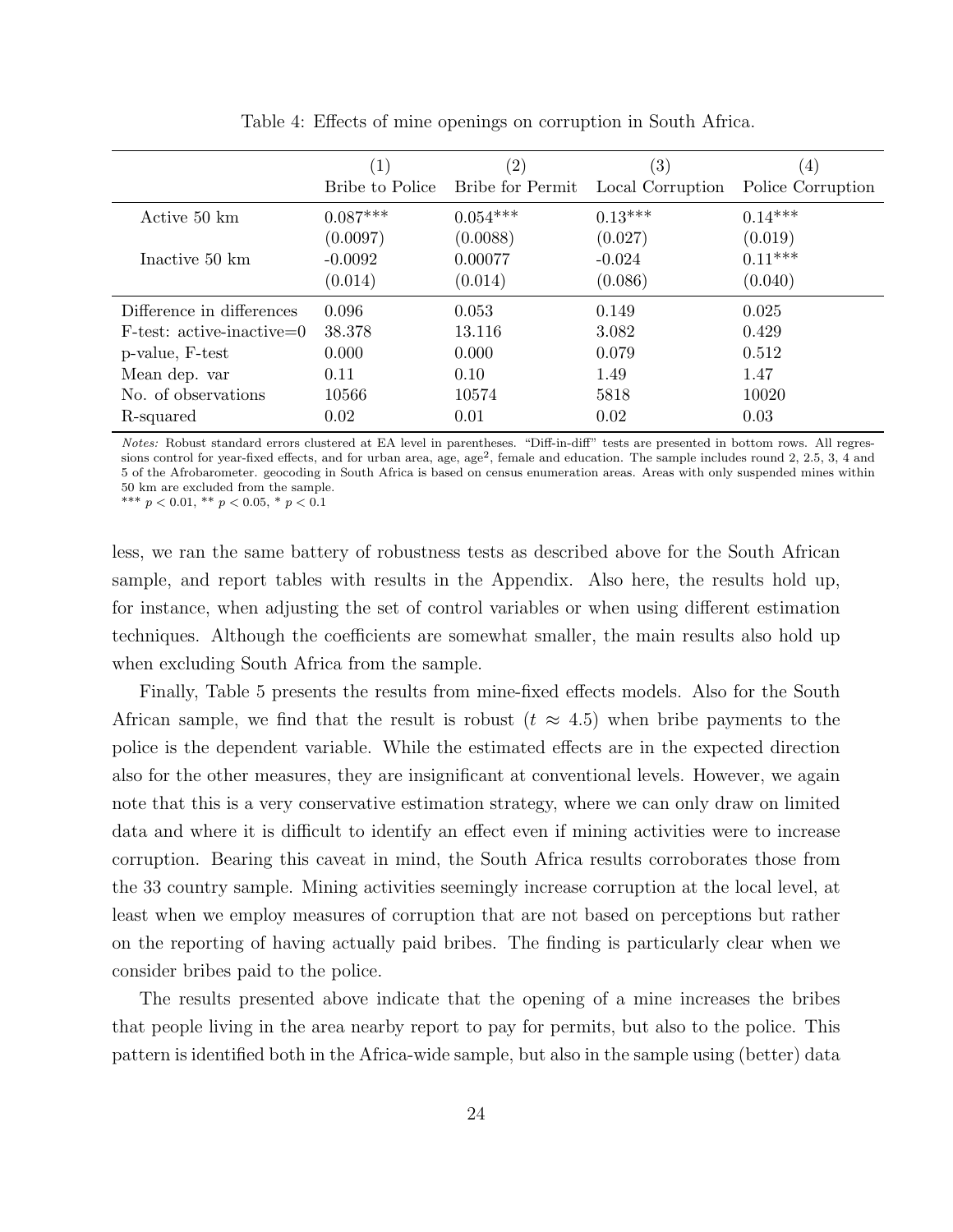|                     | $\left(1\right)$ | $\left 2\right\rangle$ | $\left( 3\right)$<br>Bribe to Police Bribe for Permit Local Corruption | 4)<br>Police Corruption |
|---------------------|------------------|------------------------|------------------------------------------------------------------------|-------------------------|
| Active 50 km        | $0.13***$        | 0.023                  | 0.013                                                                  | 0.016                   |
|                     | (0.029)          | (0.027)                | (0.077)                                                                | (0.043)                 |
| Mean dep. var       | 0.14             | 0.11                   | 1.55                                                                   | 1.52                    |
| No. of observations | 6160             | 6167                   | 3286                                                                   | 5919                    |
| R-squared           | 0.01             | 0.00                   | 0.02                                                                   | 0.02                    |

<span id="page-26-0"></span>Table 5: Effects of mine openings on corruption in South Africa. Mine-fixed effects

Notes: Robust standard errors clustered at EA/town level in parentheses. All regressions control for mine- and year-fixed effects, and for urban area, age, age<sup>2</sup>, female and education. The sample includes round 2, 2.5, 3, 4 and 5 of the Afrobarometer for South Africa. Geocoding in South Africa is based on census enumeration areas. Areas with only suspended mines within 50 km are excluded from the sample.

\*\*\*  $p < 0.01$ , \*\*  $p < 0.05$ , \*  $p < 0.1$ 

from South Africa only. Our measures of corruption, drawing on Afrobarometer surveys of locals, are not likely to pick up large-scale corruption associated with the interaction between mining companies (which are most often foreign- or state-owned) and government officials. Rather, the question on police bribes, in particular, likely measures smaller-scale, "everyday corruption" that locals encounter when engaging with government officials. Hence, our results may be considered surprising; why would industrial mining activities affect bribes that locals pay to the police? While our data does not allow us to drill very deeply into the exact mechanisms underlying this result, plausible suggestions exist:

First, mining activities in a geographic area may boost the local economy, at least in the short term (we discuss the less clear long-term economic effects in the conclusion). Not only does mining, quite naturally, increase mining output, but mining activities could also increase market demand for various types of services by mine workers and others associated with the mining operation. Thus, mine openings may generate ripple effects throughout the local economy, and also put upwards pressures on wages through increased labor demand. Increased income may, in turn, allow local government officials, such as the police, to request more bribes, knowing that locals can now afford to pay them. Second, the upstart of mining activities may simply increase the presence of corrupt officials locally. While the size of police districts vary across African countries, many countries have quite large such districts, and there is almost certainly some leeway for the police to select which areas to operate in more frequently. The opening of a mine, and related increase in local income, could tempt corrupt officials to spend more time in the area nearby the mine, thereby increasing the number of interactions locals have with these officials. Also, corrupt officials would, given the increased local income and opportunities for successfully demanding bribes, have stronger incentives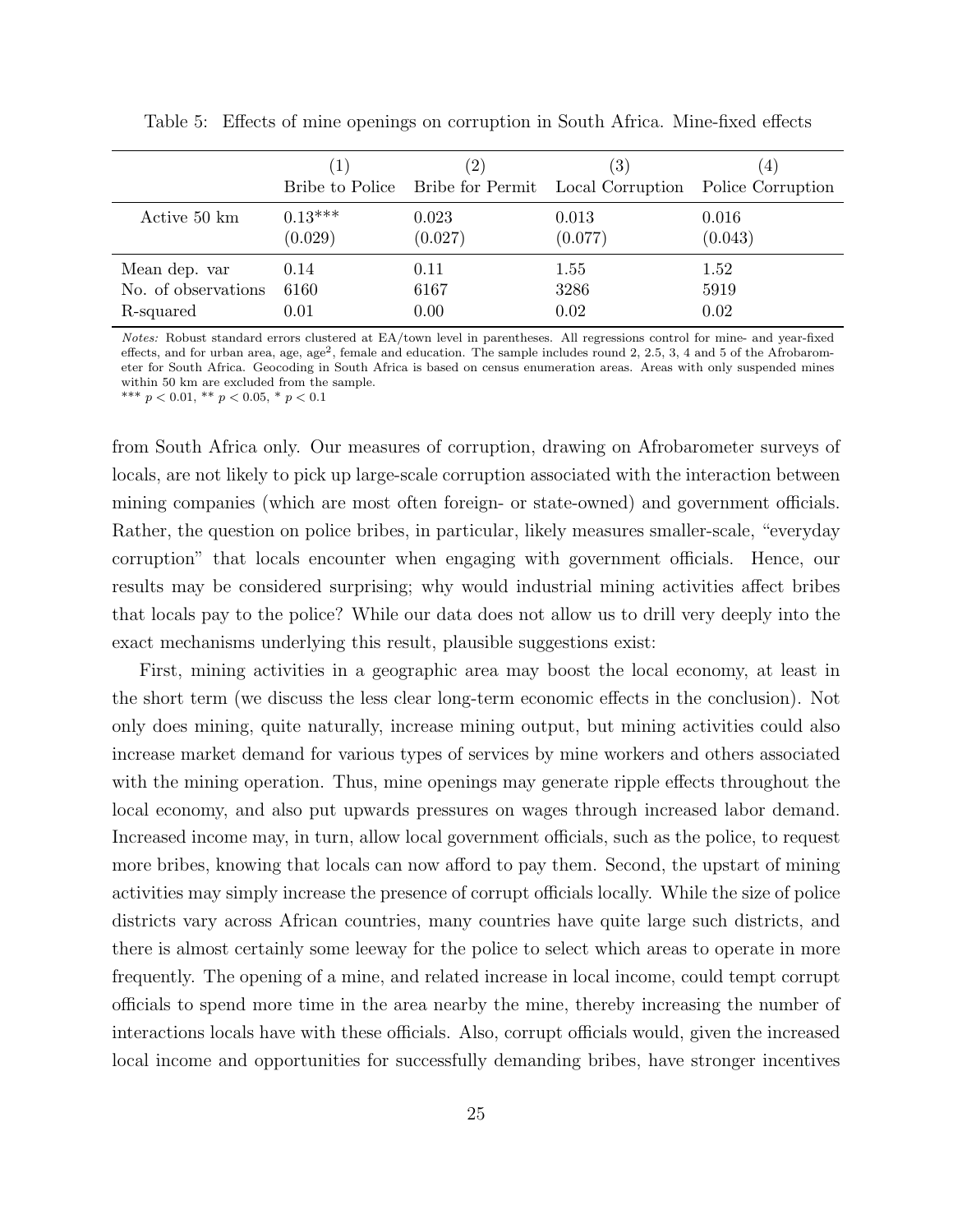to apply for jobs in police districts where there is an active mine. Hence, there may be a systematic selection of corrupt officials into areas when mining activities start up. In any case, our analysis indicates that mining activities increase local corruption, independent of whether increased local economic activity mainly increases the number of bribes asked for by already present officials, or by generating a flow of corrupt officials into mining areas.

## 6 Conclusion

There is still no consensus as to whether or not natural resource extraction leads to increased corruption, or constitute a curse to political institutions in general. The literature contains numerous cross-country regression studies, but they face well known endogeneity issues. Recent responses to these issues — such as using panel specifications including country-fixed effects — have problems of their own, notably the lack of variation in the natural resource variables and/or attenuation bias, both increasing chances of making Type II errors. In this paper we have shifted the focus from macro- to microdata, which allow us to come closer to establishing a causal link between mineral resource extraction and corruption. We connected some 600 mines in Africa to more than 90,000 survey respondents in the Afrobarometer. This enabled us to deal with concerns of endogeneity — due, for example, to selection associated with companies' incentives to avoid the most corrupt areas when locating new mines and control for country-specific effects on corruption, while at the same time preserving variation in natural resources by focusing on the opening of single mines. Using a differencein-differences strategy, we find that the opening of mines has a positive and statistically significant effect on bribe payments, and to a lesser extent on corruption perceptions.

The paper thus makes two contributions to extant literatures. First, it provides new evidence of the much-debated causal link between natural resources and corruption; our results show that starting up mining activities increases corruption. Second, it adds to the growing literatures on local effects of natural resources as well as on the determinants of local-level institutions. While several important contributions have recently been made to the study of these phenomena, we are the first to study how mining and local-level institutions relate in a systematic manner. Our results clearly suggest mining activities have a deleterious impact on the quality of such local-level institutions, at least when it comes to corruption.

Our design and results open up for different avenues of future research. For example, mining may also affect other institutional and political processes at the local level, and specific arguments on how mining affects local bureaucratic capacity or political participation could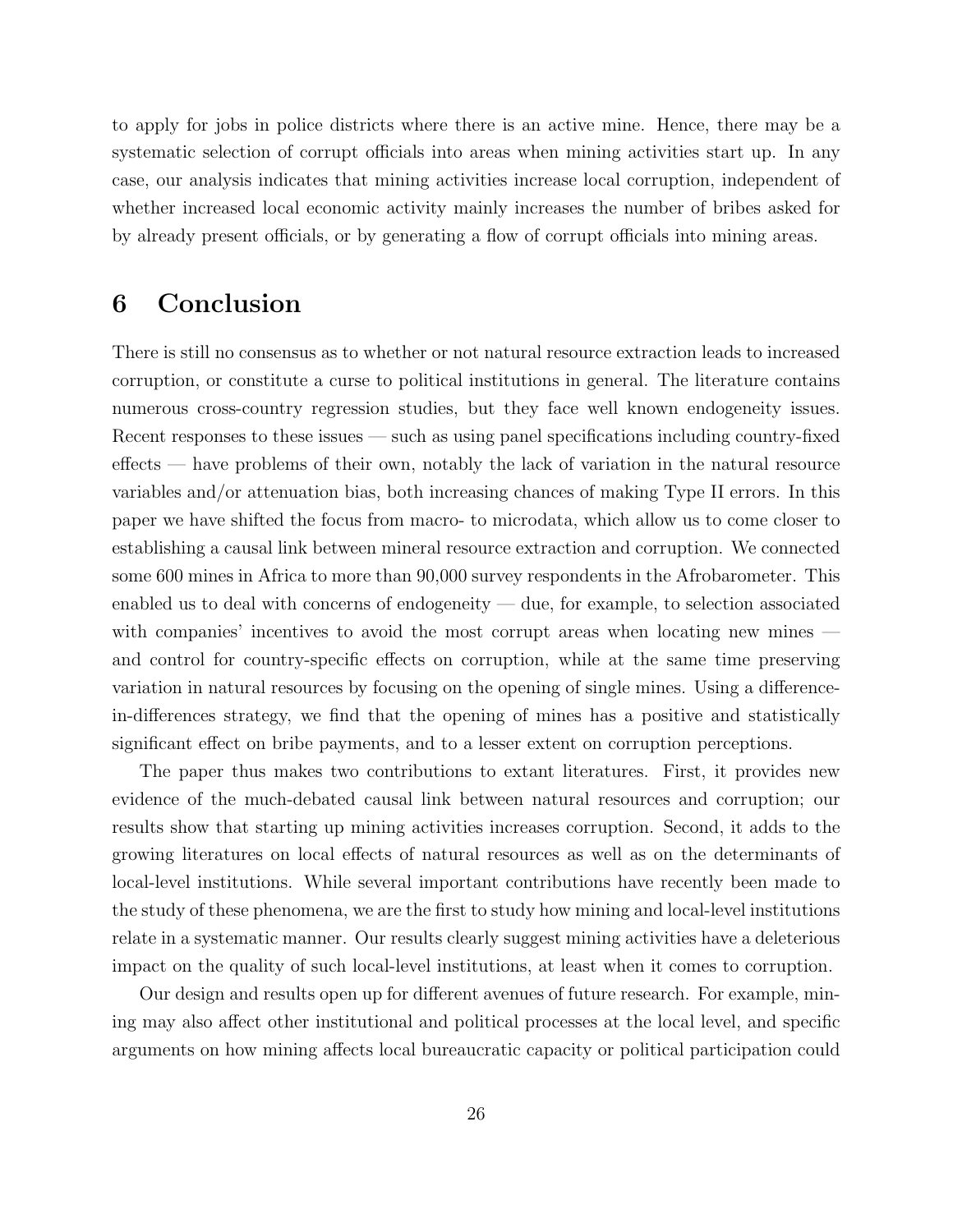be investigated by employing resembling designs and data sources. Furthermore, the longterm effect of mining activities on local-level economic development remains unclear. Indeed, we highlighted how mining activities may increase corruption through boosting production and economic activities in the short-term, thereby increasing opportunities for officials to demand bribes. While the short-term effect of mining on local economic activity may be positive, this needs not be the case in the longer run. The negative long-term development consequences of corruption and poor governance is fairly well documented. Further, previous studies have suggested that the ability to reap the potential economic development benefits from natural resource extraction is highly contingent on having a "high-quality" institutional environment [\(Mehlum et al., 2006b;](#page-32-1) [Bhattacharyya and Hodler, 2010\)](#page-29-6), and we show that local-level "institutional quality" is hampered by mining activities. Taken together, this indicates that local economies might indirectly suffer from mining activities in the *longer run*, despite the short-term economic boost such activities likely provide. Whether or not there is, on net, a (long-term) local "economic resource curse" is thus an important question for future empirical studies to answer.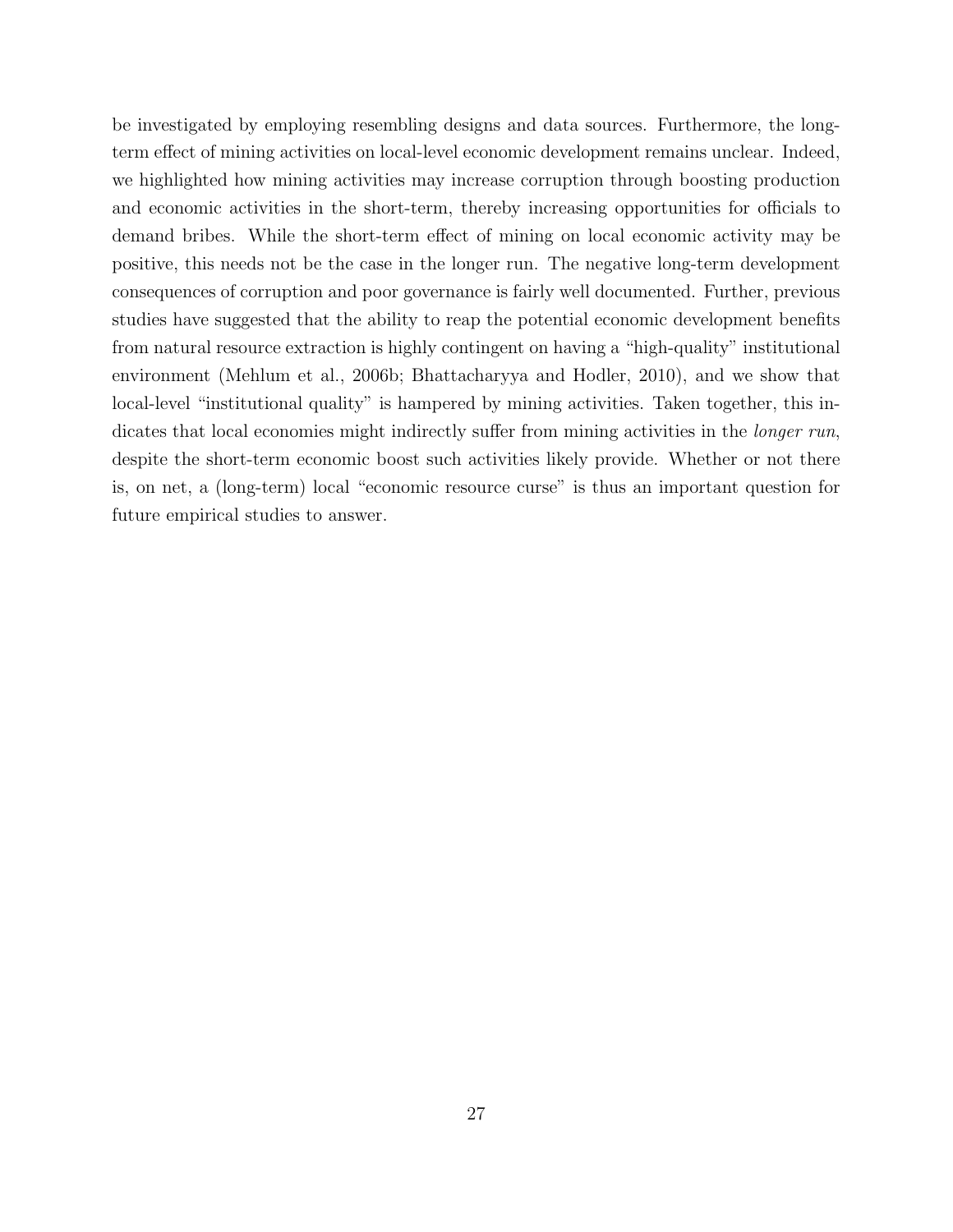## References

- <span id="page-29-5"></span>Acemoglu, D., S. Johnson, and J. A. Robinson (2001): "An African Success Story: Botswana," Cambridge, Ma. and Berkeley.: MIT and UCLA Berkeley. Working Paper.
- <span id="page-29-1"></span>Acemoglu, D., S. Johnson, J. A. Robinson, and P. Yared (2008): "Income and Democracy," American Economic Review, 98, 808–842.
- <span id="page-29-2"></span>ACEMOGLU, D., T. REED, AND J. A. ROBINSON (2014): "Chiefs: Economic Development and Elite Control of Civil Society in Sierra Leone," Journal of Political Economy, 122, pp. 319–368.
- <span id="page-29-9"></span>ADES, A. AND R. DI TELLA (1999): "Rents, Competition, and Corruption," American Economic Review, 89, 982–993.
- <span id="page-29-4"></span>ALEXEEV, M. AND R. CONRAD (2009): "The Elusive Curse of Oil," Review of Economics and Statistics, 91, 586–598.
- <span id="page-29-7"></span>ANDERSEN, J. J. AND S. ASLAKSEN (2013): "Oil and political survival," *Journal of De*velopment Economics, 100, 89–106.
- <span id="page-29-10"></span>Aslaksen, S. (2009): "Corruption and oil: Evidence from panel data," University of Oslo: Working paper.
- <span id="page-29-8"></span> $-$  (2010): "Oil and democracy – more than a cross-country correlation?" *Journal of* Peace Research, 47, 421–431.
- <span id="page-29-3"></span>Auty, R. M. (1993): Sustaining Development in Mineral Economies: The Resource Curse Thesis, New York: Oxford University Press.
- <span id="page-29-0"></span> $-$  (2001): "The political economy of resource-driven growth," *European Economic Re*view, 45, 839–846.
- <span id="page-29-14"></span>BECK, N. AND J. N. KATZ (2001): "Throwing out the Baby with the Bath Water: A Comment on Green, Kim, and Yoon," International Organization, 2, 487–495.
- <span id="page-29-11"></span>Bellows, J. and E. Miguel (2006): "War and Institutions: New Evidence from Sierra Leone," The American Economic Review, 96, pp. 394–399.
- <span id="page-29-12"></span> $-$  (2009): "War and local collective action in Sierra Leone," *Journal of Public Eco*nomics, 93, 1144 – 1157.
- <span id="page-29-13"></span>BERMAN, N., M. COUTTENIER, D. ROHNER, AND M. THOENIG (2014): "This Mine is Mine! How minerals fuel conflicts in Africa," OxCarre research paper 141, Oxford Centre for the Analysis of Resource Rich Economies.
- <span id="page-29-6"></span>BHATTACHARYYA, S. AND R. HODLER (2010): "Natural resources, democracy and corruption," European Economic Review, 54.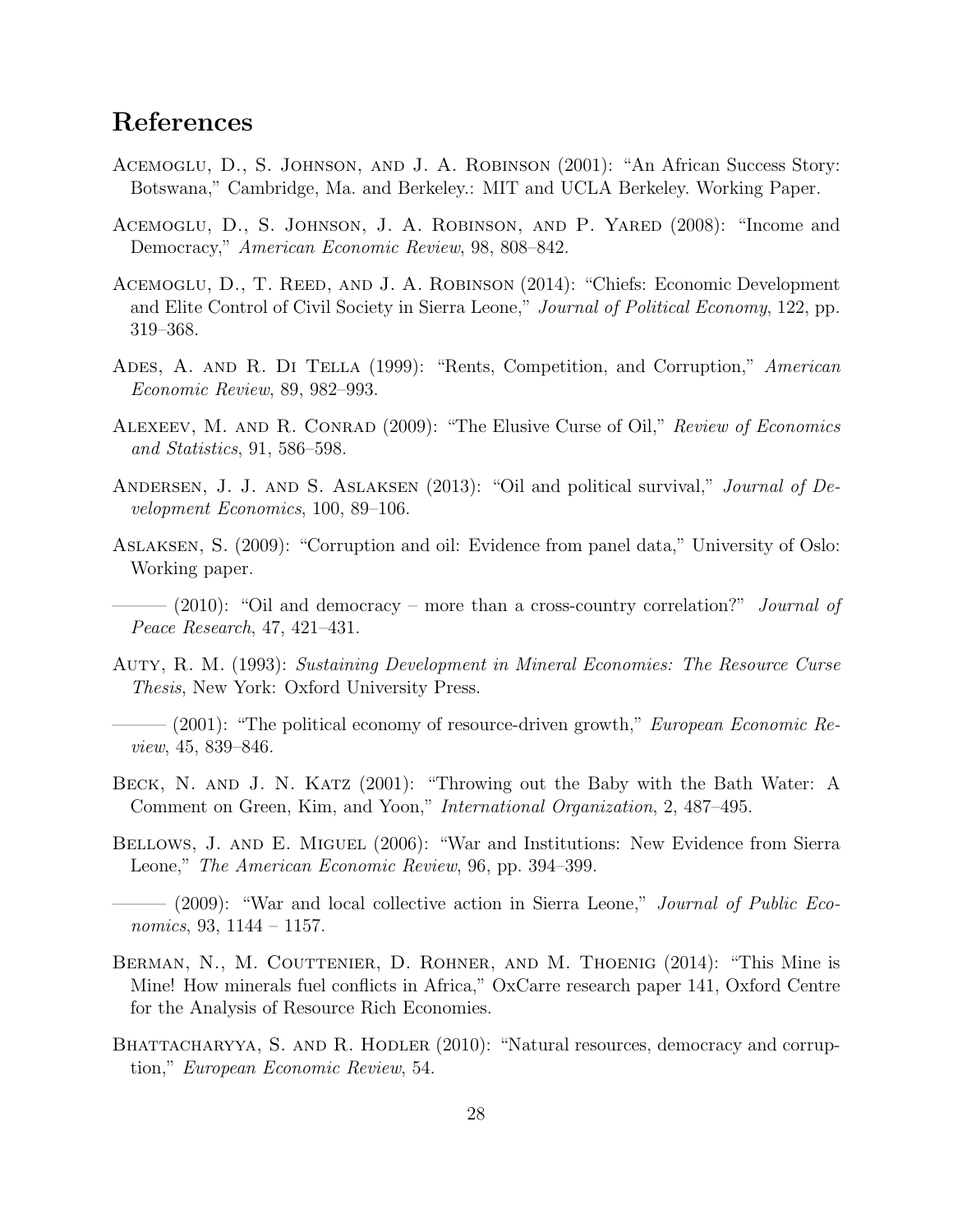- <span id="page-30-14"></span>Blonigen, B. A. (2005): "A Review of the Empirical Literature on FDI Determinants," Atlantic Economic Journal, 33, 383–403.
- <span id="page-30-2"></span>Boix, C. (2003): Democracy and Redistribution, Cambridge: Cambridge University Press.
- <span id="page-30-5"></span>BRUNNSCHWEILER, C. N. (2008): "Cursing the blessings? Natural resource abundance, institutions and economic growth," World Development, 36, 399–419.
- <span id="page-30-4"></span>BRUNNSCHWEILER, C. N. AND E. H. BULTE (2008): "The resource curse revisited and revised: a tale of paradoxes and red herrings," Journal of Environmental Economics and Management, 55, 248–264.
- <span id="page-30-3"></span>Bueno de Mesquita, B. and A. Smith (2009): "Political Survival and Endogenous Institutional Change," Comparative Political Studies, 42, 167–197.
- <span id="page-30-6"></span>Bulte, E. H., R. Damania, and R. T. Deacon (2005): "Resource Intensity, Institutions, and Development," World Development, 33, 1029–1044.
- <span id="page-30-1"></span>BUSSE, M. AND S. GRÖNING (2013): "The resource curse revisited: governance and natural resources," Public Choice, 154, 1–20.
- <span id="page-30-12"></span>CAGÉ, J. AND V. RUEDA  $(2014)$ : "The Long-Term Effects of the Printing Press in Sub-Saharan Africa," .
- <span id="page-30-8"></span>Collier, P. and A. Hoeffler (2001): "Greed and Grievance in Civil War," .
- <span id="page-30-15"></span>CORRIGAN, C. C. (2014): "Breaking the resource curse: Transparency in the natural resource sector and the extractive industries transparency initiative," Resources Policy, 40, 17–30.
- <span id="page-30-7"></span>Cuaresma, J. C., H. Oberhofer, and P. A. Raschky (2011): "Oil and the duration of dictatorships," Public Choice, 148, 505–530.
- <span id="page-30-10"></span>DE LA SIERRA, R. S. (2014): "On the Origin of States: Stationary Bandits and Taxation in Eastern Congo," .
- <span id="page-30-0"></span>Deacon, R. T. (2011): "The Political Economy of the Natural Resources Curse: A Survey of Theory and Evidence," Foundations and Trends in Microeconomics, 7, 111–208.
- <span id="page-30-9"></span>DECONINCK, K. AND M. VERPOORTEN (2013): "Narrow and scientific replication of "The slave trade and the origins of mistrust in Africa"," Journal of Applied Econometrics, 28, 166–169.
- <span id="page-30-11"></span>DUBE, O. AND J. F. VARGAS (2013): "Commodity Price Shocks and Civil Conflict: Evidence from Colombia," The Review of Economic Studies, 80, 1384–1421.
- <span id="page-30-13"></span>FENSKE, J. (2014): "Ecology, Trade, and States in Pre-Colonial Africa," Journal of the European Economic Association, 12, 612–640.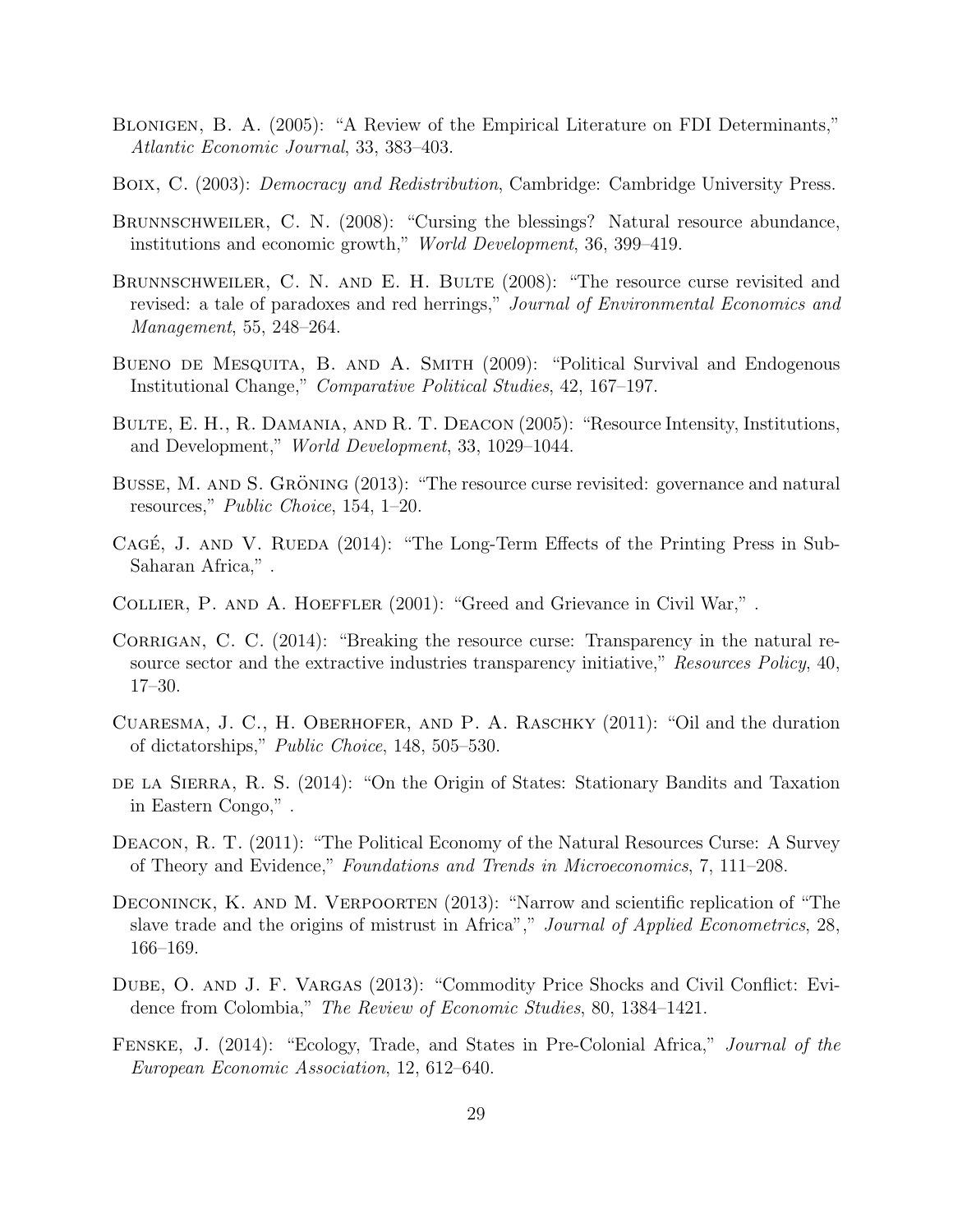- <span id="page-31-1"></span>Frankel, J. A. (2010): "The Natural Resource Curse: A Survey," NBER Working Paper No 15836.
- <span id="page-31-14"></span>Glennerster, R., E. Miguel, and A. D. Rothenberg (2013): "Collective Action in Diverse Sierra Leone Communities," The Economic Journal, 123, 285–316.
- <span id="page-31-0"></span>HABER, S. AND V. MENALDO (2011): "Do Natural Resources Fuel Authoritarianism? A Reappraisal of the Resource Curse," American Political Science Review, 105, 1–26.
- <span id="page-31-4"></span>Hausmann, R. and R. Rigobon (2003): "An Alternative Interpretation of the Resource Curse: Theory and Policy Implications," in Fiscal Policy Formulation and Implementation in Oil-Producing Countries, Washington D.C.: IMF.
- <span id="page-31-8"></span>Humphreys, M. (2005): "Natural Resources, Conflict, and Conflict Resolution: Uncovering the Mechanisms," Journal of Conflict Resolution, 49, 538–562.
- <span id="page-31-2"></span>HUMPHREYS, M., J. D. SACHS, AND J. E. STIGLITZ, eds. (2007): *Escaping the Resource* Curse, New York: Columbia University Press.
- <span id="page-31-5"></span>ISHAM, J., M. WOOLCOCK, L. PRITCHETT, AND G. BUSBY (2005): "The varieties of resource experience: Natural resource export structures and the political economy of growth," World Bank Economic Review, 19, 141–174.
- <span id="page-31-3"></span>KARL, T. (1997): *The Paraodox of Plenty: Oil Booms and Petro States*, Berkeley: University of California Press.
- <span id="page-31-7"></span>KNUTSEN, C. H. (2014): "Income Growth and Revolutions," Social Science Quarterly, Forthcoming.
- <span id="page-31-11"></span>KOTSADAM, A. AND A. TOLONEN (2013): "Mineral Mining and Female Employment," Oxcarre Research Papers, 114.
- <span id="page-31-12"></span>– (2014): "African Mining, Gender, and Local Employment,".
- <span id="page-31-6"></span>LEITE, C. AND J. WEIDMANN (1999): "Does Mother Nature Corrupt? Natural Resources, Corruption, and Economic Growth," IMF Working Paper 99/85.
- <span id="page-31-13"></span>Linke, A. M. (2013): "The aftermath of an election crisis: Kenyan attitudes and the influence of individual-level and locality violence," *Political Geography*,  $37, 5 - 17$ .
- <span id="page-31-9"></span>Mauro, P. (1995): "Corruption and Growth," The Quarterly Journal of Economics, 110, 681–712.
- <span id="page-31-10"></span>MAYSTADT, J.-F., G. DE LUCA, P. G. SEKERIS, AND J. ULIMWENGU (2014): "Mineral resources and conflicts in DRC: a case of ecological fallacy?" Oxford Economic Papers, 66, 721–749.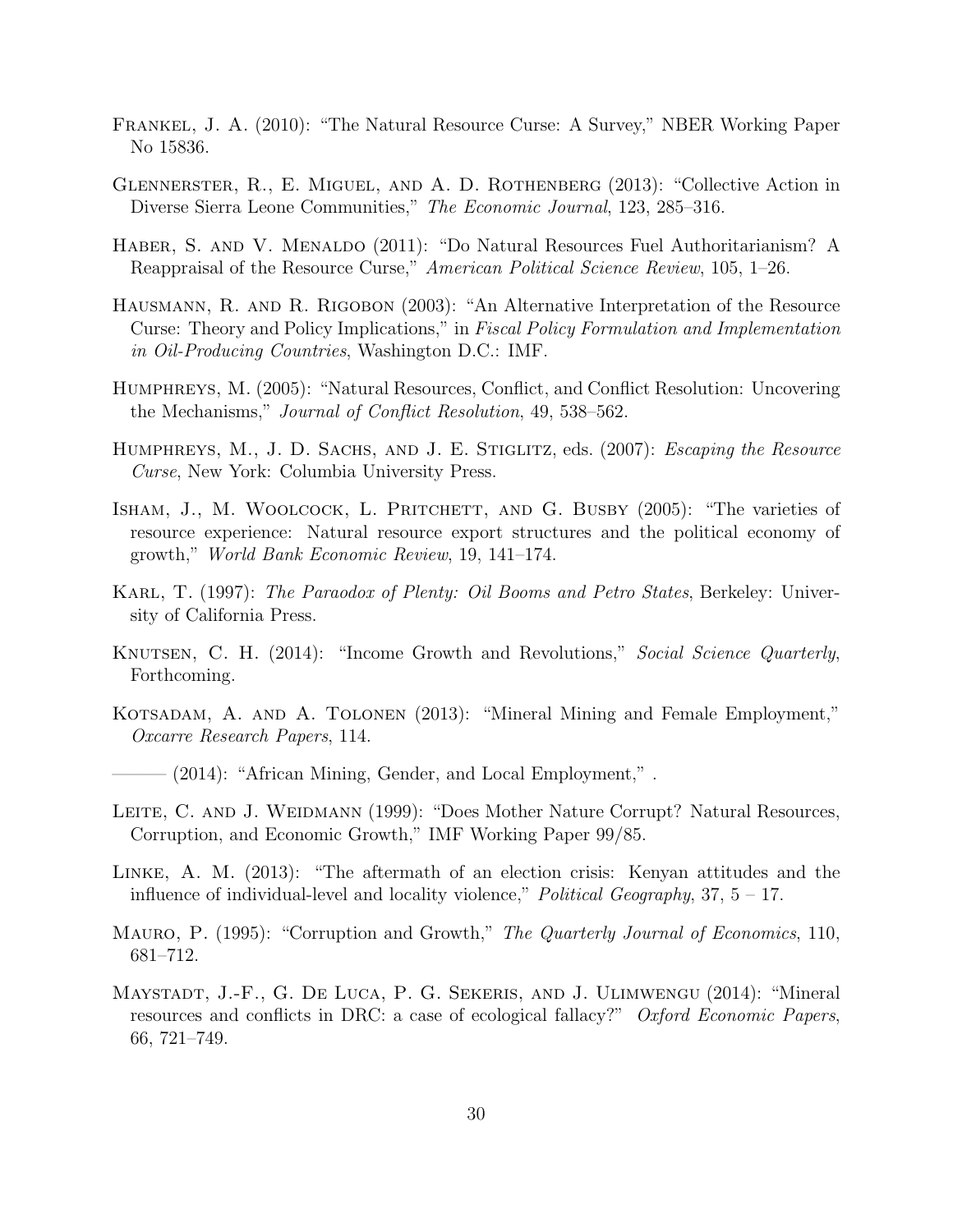- <span id="page-32-2"></span>Mehlum, H., K. Moene, and R. Torvik (2006a): "Cursed by resources or institutions?" World Economy, 1117–1131.
- <span id="page-32-1"></span> $-(2006b)$ : "Institutions and the resource curse," The Economic Journal, 116, 1–20.
- <span id="page-32-7"></span>MEREDITH, M. (2006): The State of Africa – A History of Fifty Years of Independence, London: The Free Press.
- <span id="page-32-12"></span>Michalopoulos, S. and E. Papaioannou (2013): "Pre-Colonial Ethnic Institutions and Contemporary African Development," Econometrica, 81, 113–152.
- <span id="page-32-13"></span> $-$  (2014): "National Institutions and Subnational Development in Africa," The Quarterly Journal of Economics, 129, 151–213.
- <span id="page-32-6"></span>Mo, P. H. (2001): "Corruption and Grwoth," Journal of Comparative Economics, 29, 66–79.
- <span id="page-32-14"></span>NORTH, D. C. (1990): *Institutions, Institutional Change and Economic Performance*, Cambridge: Cambridge University Press.
- <span id="page-32-9"></span>Nunn, N. (2010): "Religious Conversion in Colonial Africa," American Economic Review, 100, 147–152.
- <span id="page-32-11"></span> $-$  (2014): "Gender and Missionary Influence in Colonial Africa," in Africa's Development in Historical Perspective, ed. by E. Akyeampong, R. H. Bates, N. Nunn, and J. A. Robinson, Cambridge: Cambridge University Press, 489–512.
- <span id="page-32-15"></span>Nunn, N. and D. Puga (2012): "Ruggedness: The blessing of bad geography in Africa," Review of Economics and Statistics, 94, 20–36.
- <span id="page-32-0"></span>Nunn, N. and L. Wantchekon (2011): "The Slave Trade and the Origins of Mistrust in Africa," American Economic Review, 101, 3221–3252.
- <span id="page-32-3"></span>PREBISCH, R. (1950): The Economic Development of Latin America and Its Principal Problems, New York: United Nations Department of Economic Affairs.
- <span id="page-32-8"></span>ROCK, M. (2009): "Corruption and Democracy," The Journal of Development Studies, 45, 55–75.
- <span id="page-32-10"></span>ROHNER, D., M. THOENIG, AND F. ZILIBOTTI (2013): "Seeds of distrust: conflict in Uganda," Journal of Economic Growth, 18, 217–252.
- <span id="page-32-4"></span>Ross, M. (2001): "Does Oil Hinder Democracy," World Politics, 53, 325 –61.
- <span id="page-32-5"></span>- (2004a): "What Do We Know About Natural Resources and Civil War," *Journal of* Peace Research, 41, 337–356.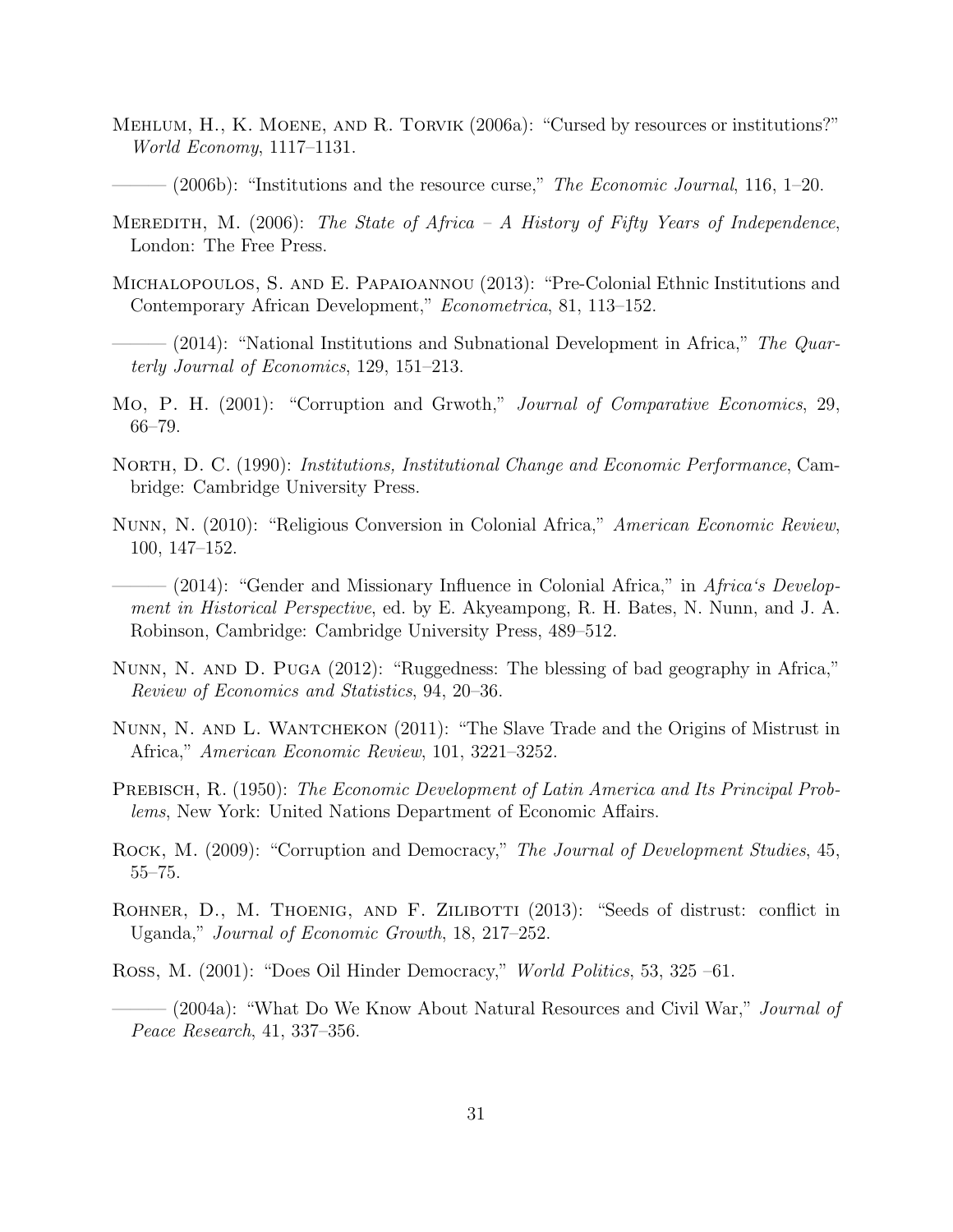<span id="page-33-4"></span> $-(2012)$ : The Oil Curse: How Petroleum Wealth Shapes the Development of Nations, Princeton: Princeton Uni.

- <span id="page-33-7"></span>Ross, M. L. (2004b): "How Does Natural Resource Wealth Influence Civil War? Evidence from 13 Cases," International Organization, 58, 35–67.
- <span id="page-33-10"></span>ROSS, M. L. AND J. J. ANDERSEN (2012): "The Big Oil Change: A Closer look at the Haber-Menaldo Analysis," Paper presented at the APSA 2012 Annual Meeting.
- <span id="page-33-2"></span>Sachs, J. D. and A. M. Warner (1995): "Natural resource abundance and economic growth," NBER Working Paper No. 5398.
- <span id="page-33-0"></span>- (2001): "The Curse of Natural Resources," *European Economic Review*, 45, 827–838.
- <span id="page-33-12"></span>SERRA, D. (2006): "Empirical determinants of corruption: A sensitivity analysis," *Public* Choice, 126, 225–256.
- <span id="page-33-15"></span>SHLEIFER, A. AND R. W. VISHNY (1993): "Corruption," Quarterly Journal of Economics, 108, 599–617.
- <span id="page-33-5"></span>Smith, B. (2004): "Oil Wealth and Regime Survival in the Developing World, 1960–1999," American Journal of Political Science, 48, 232–246, file://R:
- <span id="page-33-6"></span>– (2006): "The Wrong Kind of Crisis: Why Oil Booms and Busts Rarely Lead to Authoritarian Breakdown," Studies in Comparative International Development, 40.
- <span id="page-33-16"></span>SNL Metals and Mining (2014): "Raw Materials Database," .
- <span id="page-33-3"></span>Stijns, J.-P. C. (2005): "Natural resource abundance and economic growth revisited," Resources Policy, 30, 107–130.
- <span id="page-33-14"></span>Svensson, J. (2005): "Eight Questions about Corruption," Journal of Economic Perspectives, 19, 19–42.
- <span id="page-33-13"></span>Tolonen, A. (2014): "Local Industrial Shocks, Female Empowerment and Infant Health: Evidence from Africas Gold Mining Industry," .
- <span id="page-33-1"></span>Torres, N., O. Afonso, and I. Soares (2013): "A Survey of Literature on the Resource Curse: Critical Analysis of the Main Explanations, Empirical Tests, and Resource Proxies," CEF.UP Working Paper 2013-02.
- <span id="page-33-11"></span>TREISMAN, D. (2000): "The causes of corruption: a cross-national study," *Journal of Public* Economics, 76, 399–457.
- <span id="page-33-8"></span>Tsui, K. K. (2011): "More Oil, Less Democracy: Evidence from Worldwide Crude Oil Discoveries," *Economic Journal*, 121, 89–115.
- <span id="page-33-9"></span>Vicente, P. C. (2010): "Does oil corrupt? Evidence from a natural experiment in West Africa," Journal of Development Economics, 92, 28–38.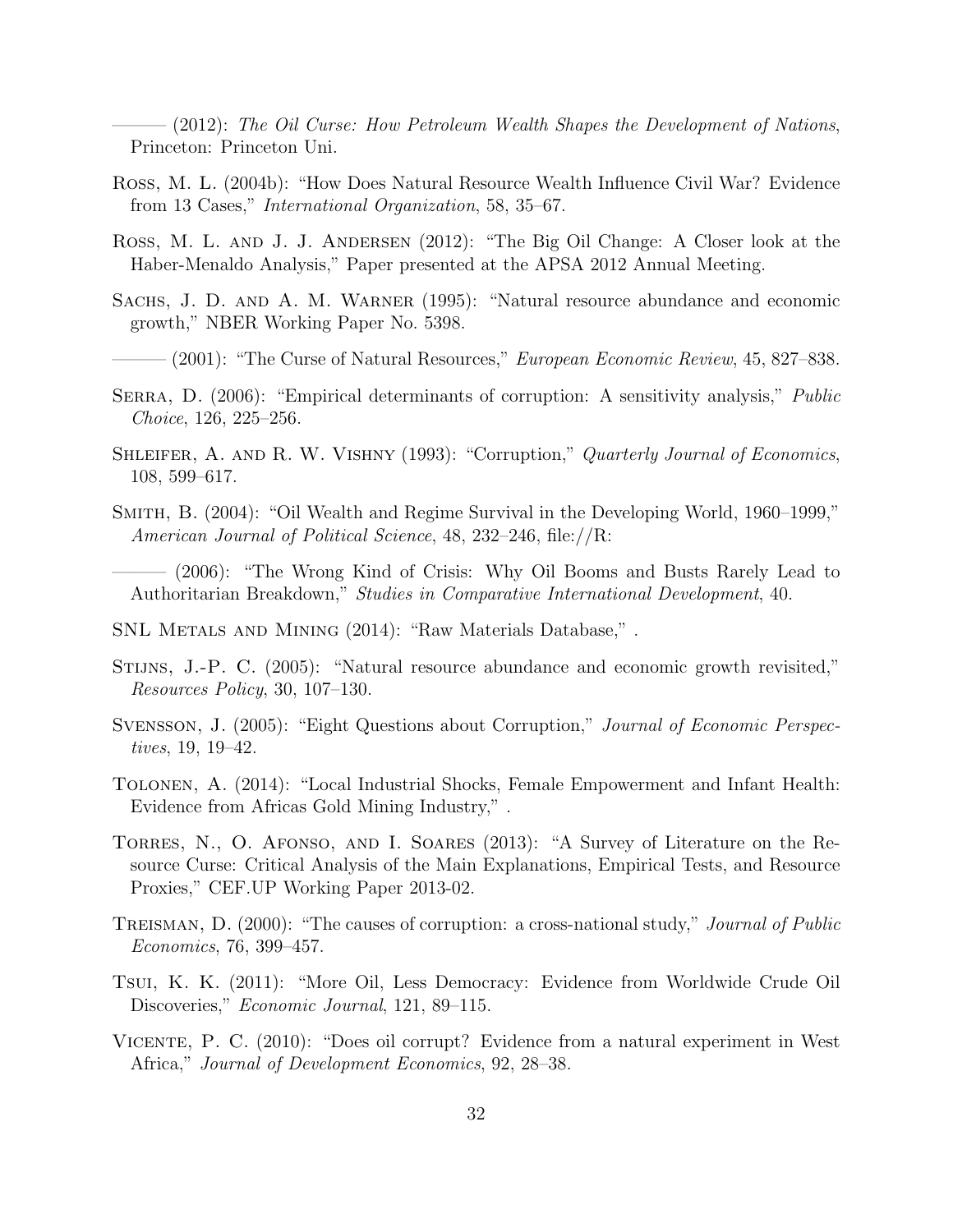## A Online Appendix

This Online Appendix contains robustness tests discussed, but not reported in tables, in the paper. The Appendix is divided into two sections, the first containing the robustness tests for the (total) 33 country sample, and the second the tests for the South Africa sample. In both sections, we report models using alternative strategies for clustering our errors, alternative sets of control variables, alternative "buffer zones" (i.e. how close an individual needs to live to a mine to be matched to it), ordered logit models run on the various corruption indices, models using dichotomized versions of these indices, and when restricting the mines we consider to only include more recent mines.

First, however, we provide a table detailing our sample, by reporting how many individuals are included from the 33 countries under the different Afrobarometer waves.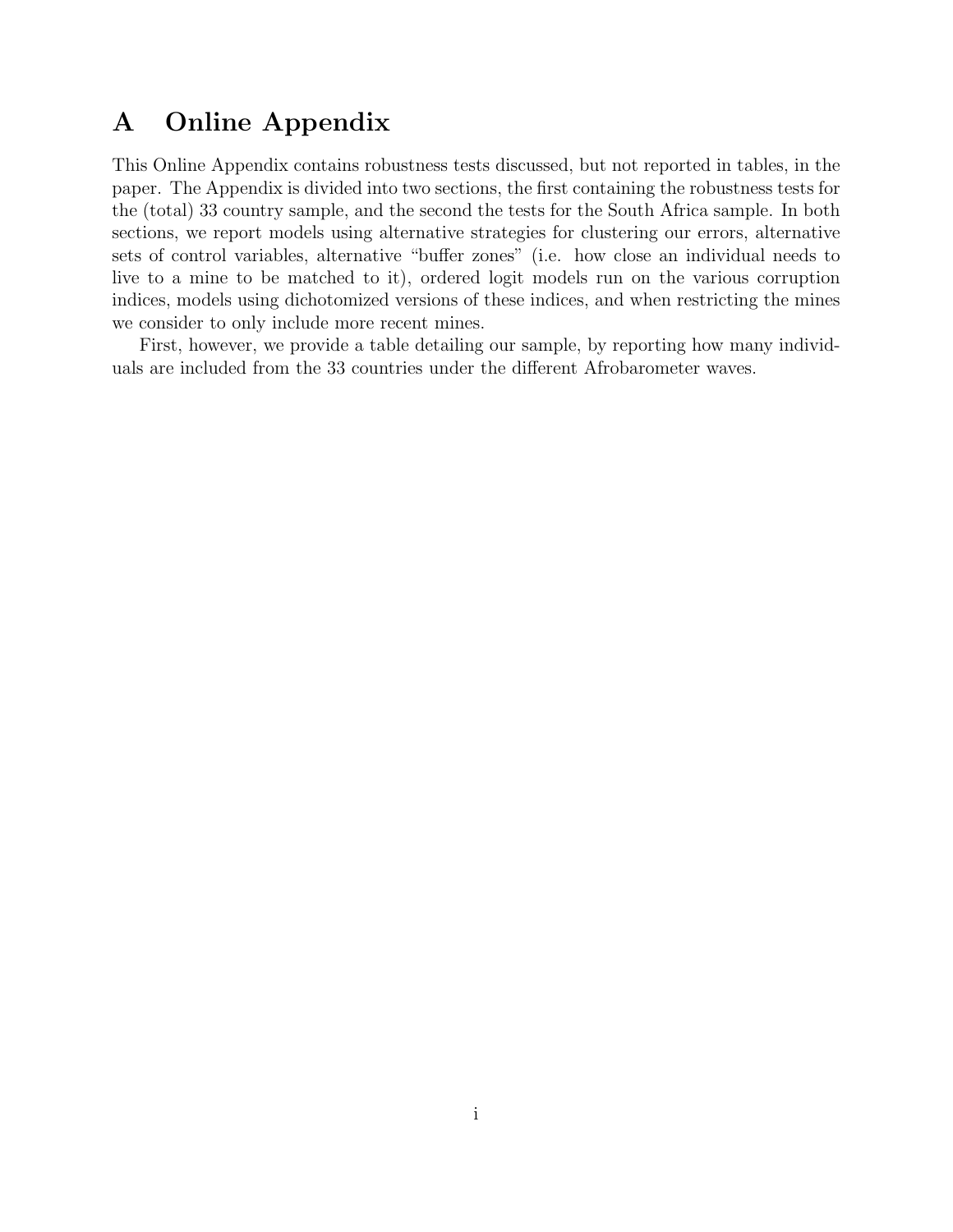|               |                | Afrobarometer wave |                |                |                |        |
|---------------|----------------|--------------------|----------------|----------------|----------------|--------|
| Country       | $\overline{2}$ | 2.5                | 3              | $\overline{4}$ | $\overline{5}$ | Total  |
| Algeria       | $\overline{0}$ | $\overline{0}$     | $\overline{0}$ | $\overline{0}$ | 887            | 887    |
| Benin         | $\overline{0}$ | $\overline{0}$     | 1,165          | 1,189          | 881            | 3,235  |
| Botswana      | 1,013          | $\overline{0}$     | 1,121          | 1,156          | 607            | 3,897  |
| Burkina Faso  | $\overline{0}$ | $\overline{0}$     | $\overline{0}$ | 1,081          | 576            | 1,657  |
| Burundi       | $\overline{0}$ | $\overline{0}$     | $\overline{0}$ | $\overline{0}$ | 728            | 728    |
| Cameroon      | $\overline{0}$ | $\overline{0}$     | $\overline{0}$ | $\overline{0}$ | 235            | 235    |
| Cape Verde    | $\overline{0}$ | $\overline{0}$     | 708            | 561            | 626            | 1,895  |
| Cote D'Ivoire | 0              | $\overline{0}$     | $\overline{0}$ | $\overline{0}$ | 966            | 966    |
| Egypt         | $\overline{0}$ | $\overline{0}$     | $\overline{0}$ | $\overline{0}$ | 860            | 860    |
| Ghana         | 799            | $\overline{0}$     | 1,016          | 1,068          | 1,053          | 3,936  |
| Guinea        | $\overline{0}$ | $\overline{0}$     | $\overline{0}$ | $\overline{0}$ | 473            | 473    |
| Kenya         | $\overline{0}$ | $\overline{0}$     | 1,259          | 1,051          | 2,006          | 4,316  |
| Lesotho       | 1,148          | $\boldsymbol{0}$   | 1,153          | 1,112          | 1,022          | 4,435  |
| Liberia       | $\overline{0}$ | $\overline{0}$     | $\overline{0}$ | 1,146          | 671            | 1,817  |
| Madagascar    | $\overline{0}$ | $\overline{0}$     | 1,304          | 1,327          | 721            | 3,352  |
| Malawi        | 1,040          | $\overline{0}$     | 1,132          | 1,136          | 2,001          | 5,309  |
| Mali          | $\overline{0}$ | $\overline{0}$     | 1,117          | 1,216          | 340            | 2,673  |
| Mauritius     | $\overline{0}$ | $\overline{0}$     | $\overline{0}$ | $\overline{0}$ | 1,057          | 1,057  |
| Morocco       | $\overline{0}$ | $\overline{0}$     | $\overline{0}$ | $\overline{0}$ | 803            | 803    |
| Mozambique    | 761            | $\overline{0}$     | 1,079          | 836            | 1,127          | 3,803  |
| Namibia       | 544            | $\overline{0}$     | 1,071          | 1,194          | 342            | 3,151  |
| Niger         | $\overline{0}$ | $\overline{0}$     | $\overline{0}$ | $\overline{0}$ | 593            | 593    |
| Nigeria       | 1,989          | $\boldsymbol{0}$   | 2,010          | 2,255          | 1,030          | 7,284  |
| Senegal       | $\overline{0}$ | $\overline{0}$     | 968            | 1,090          | 938            | 2,996  |
| Sierra Leone  | $\overline{0}$ | $\overline{0}$     | $\overline{0}$ | $\overline{0}$ | 506            | 506    |
| South Africa  | 1,931          | 2,268              | 2,239          | 2,202          | 1,926          | 10,566 |
| Swaziland     | $\overline{0}$ | $\overline{0}$     | $\theta$       | $\overline{0}$ | 207            | 207    |
| Tanzania      | 1,109          | $\boldsymbol{0}$   | 979            | 1,189          | 1,100          | 4,377  |
| Togo          | 0              | $\overline{0}$     | $\overline{0}$ | $\overline{0}$ | 252            | 252    |
| Tunisia       | $\overline{0}$ | $\overline{0}$     | $\overline{0}$ | $\overline{0}$ | 465            | 465    |
| Uganda        | 1,918          | $\boldsymbol{0}$   | 2,307          | 2,324          | 1,874          | 8,423  |
| Zambia        | 1,091          | $\boldsymbol{0}$   | 1,158          | 1,145          | 914            | 4,308  |
| Zimbabwe      | 719            | $\boldsymbol{0}$   | 987            | 719            | 875            | 3,300  |
| Total         | 14,062         | 2,268              | 22,773         | 24,997         | 28,662         | 92,762 |

<span id="page-35-0"></span>Table A.1: Numbers of individuals in our sample, broken down by country and Afrobarometer wave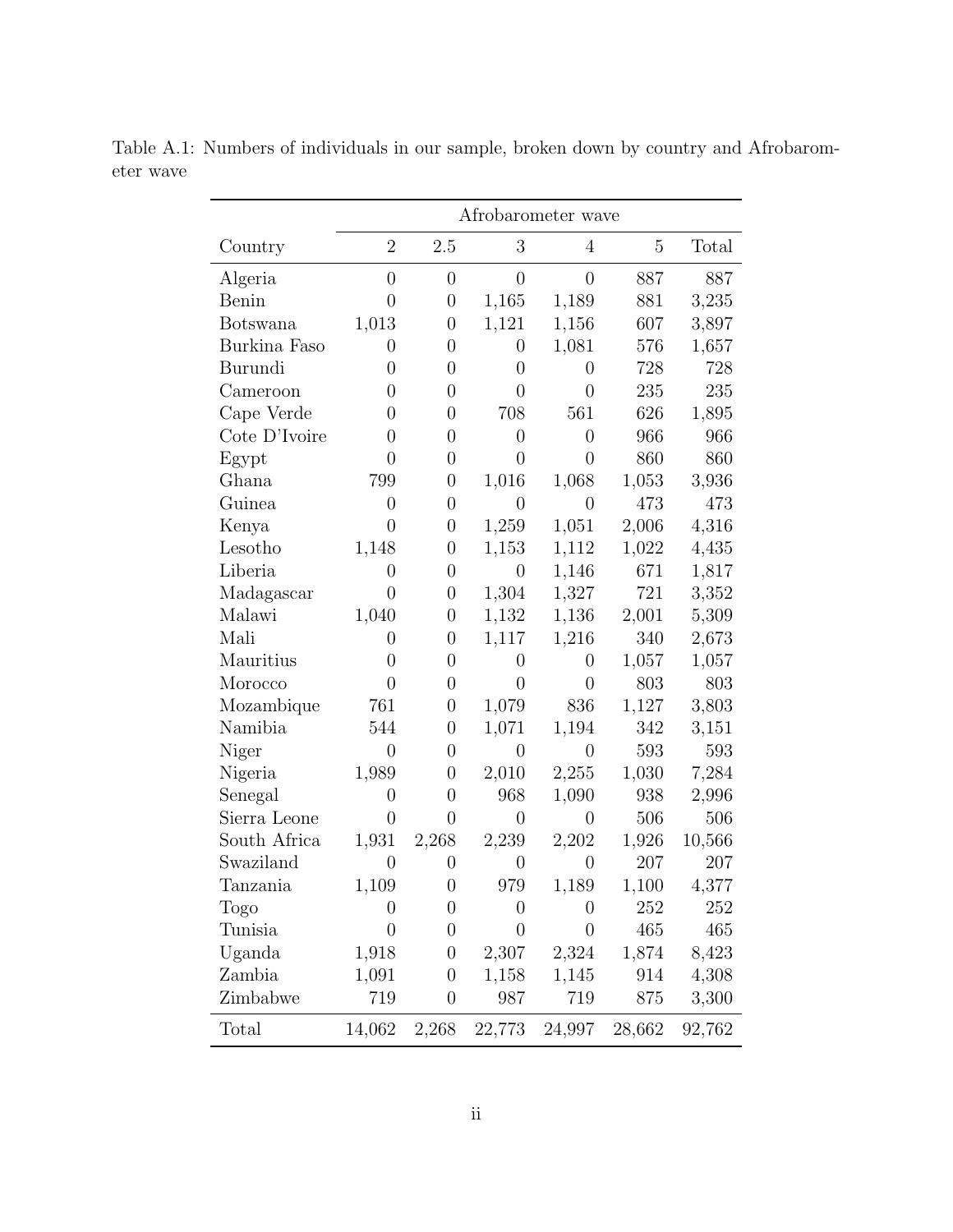## A.1 Robustness checks for the 33-country sample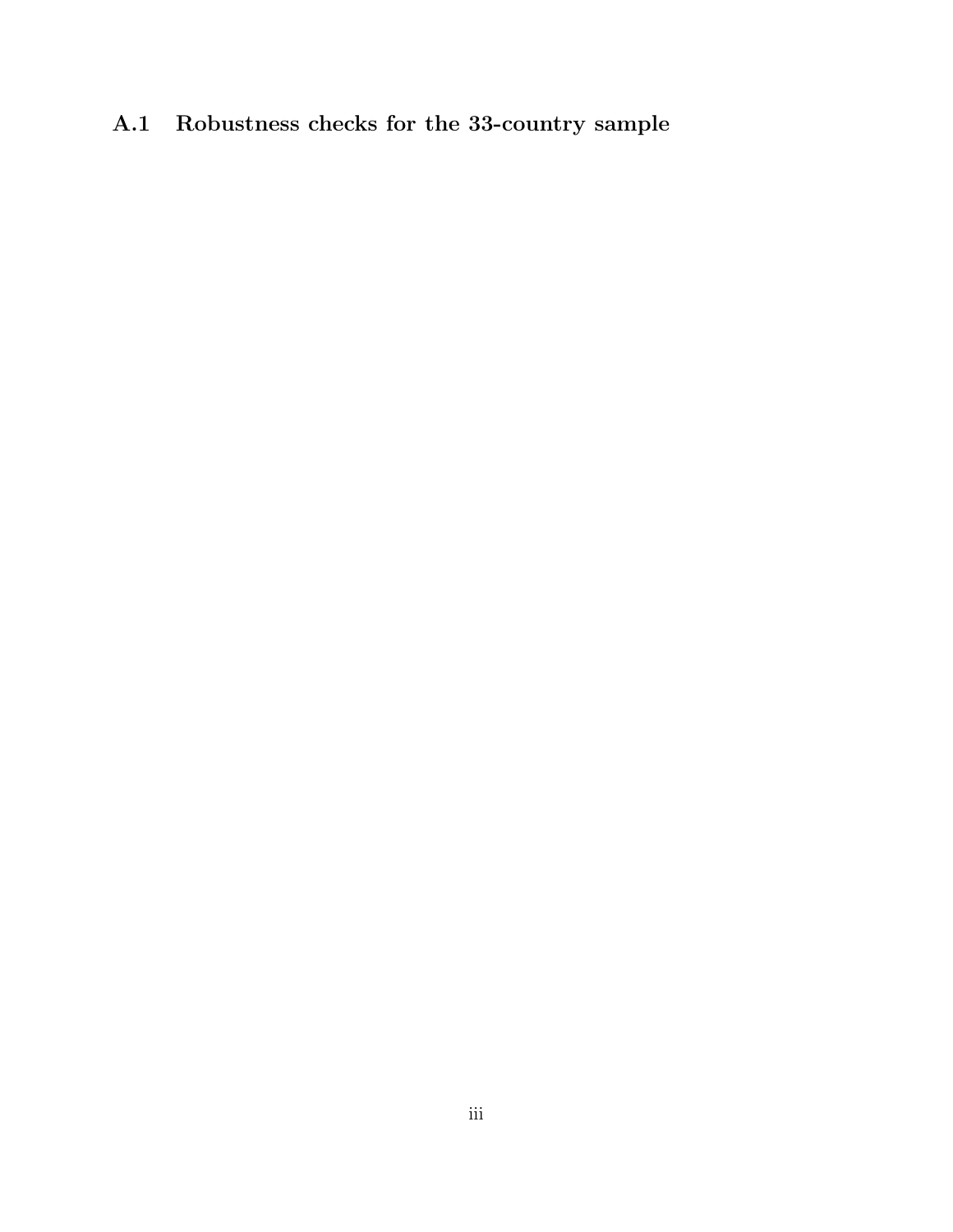|                             | $\left 1\right\rangle$ | $\left( 2\right)$ | $\left( 3\right)$ | $\left(4\right)$  |
|-----------------------------|------------------------|-------------------|-------------------|-------------------|
|                             | Bribe to Police        | Bribe for Permit  | Local Corruption  | Police Corruption |
| Active 50 km                | $0.024**$              | 0.015             | 0.026             | $0.069***$        |
|                             | (0.012)                | (0.0098)          | (0.021)           | (0.016)           |
| Inactive 50 km              | $-0.050***$            | $-0.024$          | $-0.089$          | $0.063*$          |
|                             | (0.016)                | (0.021)           | (0.060)           | (0.035)           |
| Difference in differences   | 0.074                  | 0.039             | 0.115             | 0.006             |
| $F-test: active-inactive=0$ | 23.290                 | 3.485             | 3.600             | 0.031             |
| p-value, F-test             | 0.000                  | 0.063             | 0.059             | 0.860             |
| Mean dep. var               | 0.23                   | 0.23              | 1.31              | 1.61              |
| No. of observations         | 92762                  | 92863             | 63481             | 83860             |
| R-squared                   | 0.08                   | 0.06              | 0.10              | 0.10              |

Table A.2: The baseline estimation with standard errors clustered at closest mine.

Notes: Robust standard errors clustered at closest mine in parentheses. "Diff-in-diff" tests are presented in bottom rows. All regressions control for country- and year-fixed effects, and for urban area, age, age<sup>2</sup>, female and education. The sample includes round 2, 3, 4 and 5 of the Afrobarometer, as well as round 2.5 for South Africa. Geocodes for all rounds are from our own Google-maps matching algorithm. When missing, the data are complemented with geocodes from [Nunn and Wantchekon](#page-32-0) [\(2011\)](#page-32-0) and [Deconinck and Verpoorten](#page-30-9) [\(2013\)](#page-30-9) for round 3 and 4, respectively. Geocoding in South Africa is based on census enumeration areas, as are some observations in Sierra Leone. Areas with only suspended mines within 50km are excluded from the sample. \*\*\*  $p < 0.01$ , \*\*  $p < 0.05$ , \*  $p < 0.1$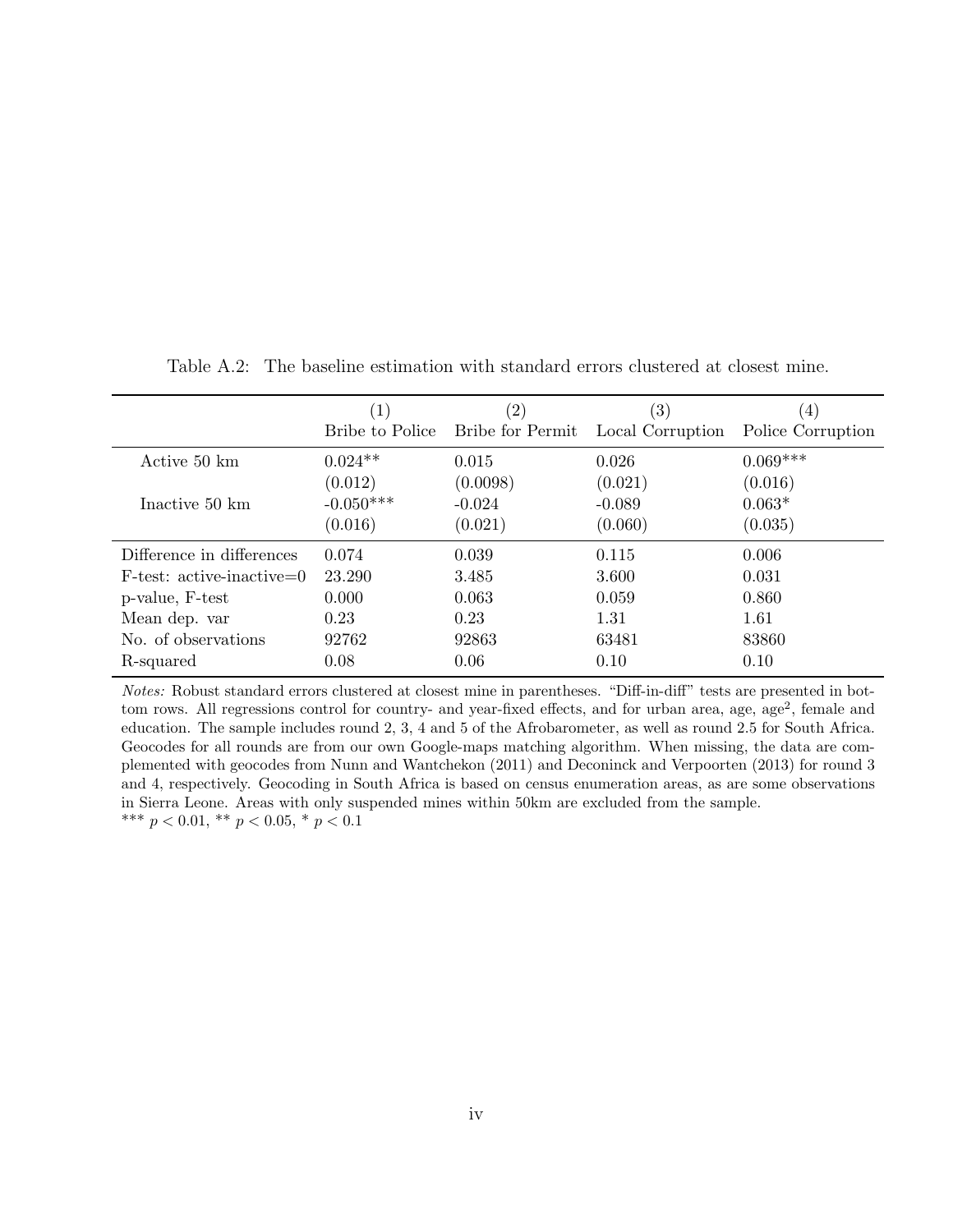|                             | $\left( 1\right)$ | (2)              | (3)              | $\left(4\right)$  |
|-----------------------------|-------------------|------------------|------------------|-------------------|
|                             | Bribe to Police   | Bribe for Permit | Local Corruption | Police Corruption |
| Active 50 km                | $0.025***$        | $0.017**$        | $0.028*$         | $0.071***$        |
|                             | (0.0080)          | (0.0072)         | (0.014)          | (0.013)           |
| Inactive 50 km              | $-0.050***$       | $-0.024$         | $-0.087*$        | $0.064*$          |
|                             | (0.013)           | (0.023)          | (0.051)          | (0.033)           |
| Difference in differences   | 0.075             | 0.041            | 0.115            | 0.007             |
| $F-test: active-inactive=0$ | 29.484            | 3.223            | 4.851            | 0.049             |
| p-value, F-test             | 0.000             | 0.073            | 0.028            | 0.824             |
| Mean dep. var               | 0.23              | 0.23             | 1.31             | 1.61              |
| No. of observations         | 92945             | 93047            | 63610            | 84014             |
| R-squared                   | 0.07              | 0.06             | 0.09             | 0.10              |

Table A.3: Effects of mine openings on corruption in the 33 country sample. Robustness testing when excluding education as control.

Notes: Robust standard errors clustered at EA/town level in parentheses. "Diff-in-diff" tests are presented in bottom rows. All regressions control for country- and year-fixed effects, and for urban area, age, age<sup>2</sup> and female. The sample includes round 2, 3, 4 and 5 of the Afrobarometer, as well as round 2.5 for South Africa. Geocodes for all rounds are from our own Google-maps matching algorithm. When missing, the data are complemented with geocodes from [Nunn and Wantchekon](#page-32-0) [\(2011\)](#page-32-0) and [Deconinck and Verpoorten](#page-30-9) [\(2013\)](#page-30-9) for round 3 and 4, respectively. Geocoding in South Africa is based on census enumeration areas, as are some observations in Sierra Leone. Areas with only suspended mines within 50km are excluded from the sample. \*\*\*  $p < 0.01$ , \*\*  $p < 0.05$ , \*  $p < 0.1$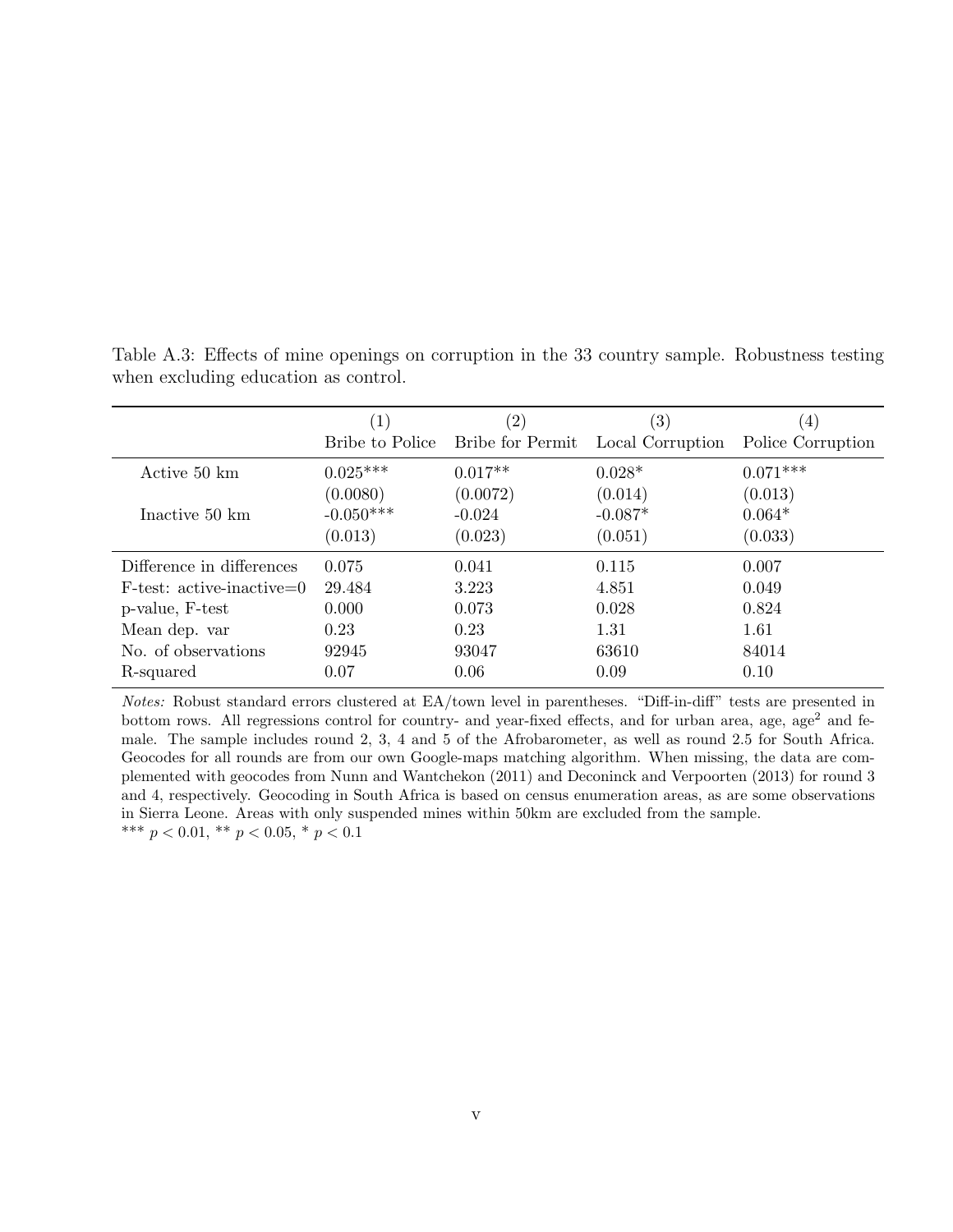|                             | $\left( 1\right)$ | (2)                     | (3)              | $\left(4\right)$  |
|-----------------------------|-------------------|-------------------------|------------------|-------------------|
|                             | Bribe to Police   | <b>Bribe for Permit</b> | Local Corruption | Police Corruption |
| Active 50 km                | $0.036***$        | $0.024***$              | $0.045***$       | $0.088***$        |
|                             | (0.0079)          | (0.0074)                | (0.014)          | (0.013)           |
| Inactive 50 km              | $-0.043***$       | $-0.021$                | $-0.080$         | $0.065**$         |
|                             | (0.013)           | (0.022)                 | (0.052)          | (0.033)           |
| Difference in differences   | 0.079             | 0.045                   | 0.125            | 0.023             |
| $F-test: active-inactive=0$ | 32.311            | 4.019                   | 5.609            | 0.479             |
| p-value, F-test             | 0.000             | 0.045                   | 0.018            | 0.489             |
| Mean dep. var               | 0.22              | 0.23                    | 1.31             | 1.61              |
| No. of observations         | 94755             | 94876                   | 63610            | 85621             |
| R-squared                   | 0.07              | 0.06                    | 0.09             | 0.09              |

Table A.4: Effects of mine openings on corruption in the 33 country sample. Robustness testing when excluding education and urban as controls.

Notes: Robust standard errors clustered at EA/town level in parentheses. "Diff-in-diff" tests are presented in bottom rows. All regressions control for country- and year-fixed effects, and for age, age<sup>2</sup> and female. The sample includes round 2, 3, 4 and 5 of the Afrobarometer, as well as round 2.5 for South Africa. Geocodes for all rounds are from our own Google-maps matching algorithm. When missing, the data are complemented with geocodes from [Nunn and Wantchekon](#page-32-0) [\(2011\)](#page-32-0) and [Deconinck and Verpoorten](#page-30-9) [\(2013\)](#page-30-9) for round 3 and 4, respectively. Geocoding in South Africa is based on census enumeration areas, as are some observations in Sierra Leone. Areas with only suspended mines within 50km are excluded from the sample. \*\*\*  $p < 0.01$ , \*\*  $p < 0.05$ , \*  $p < 0.1$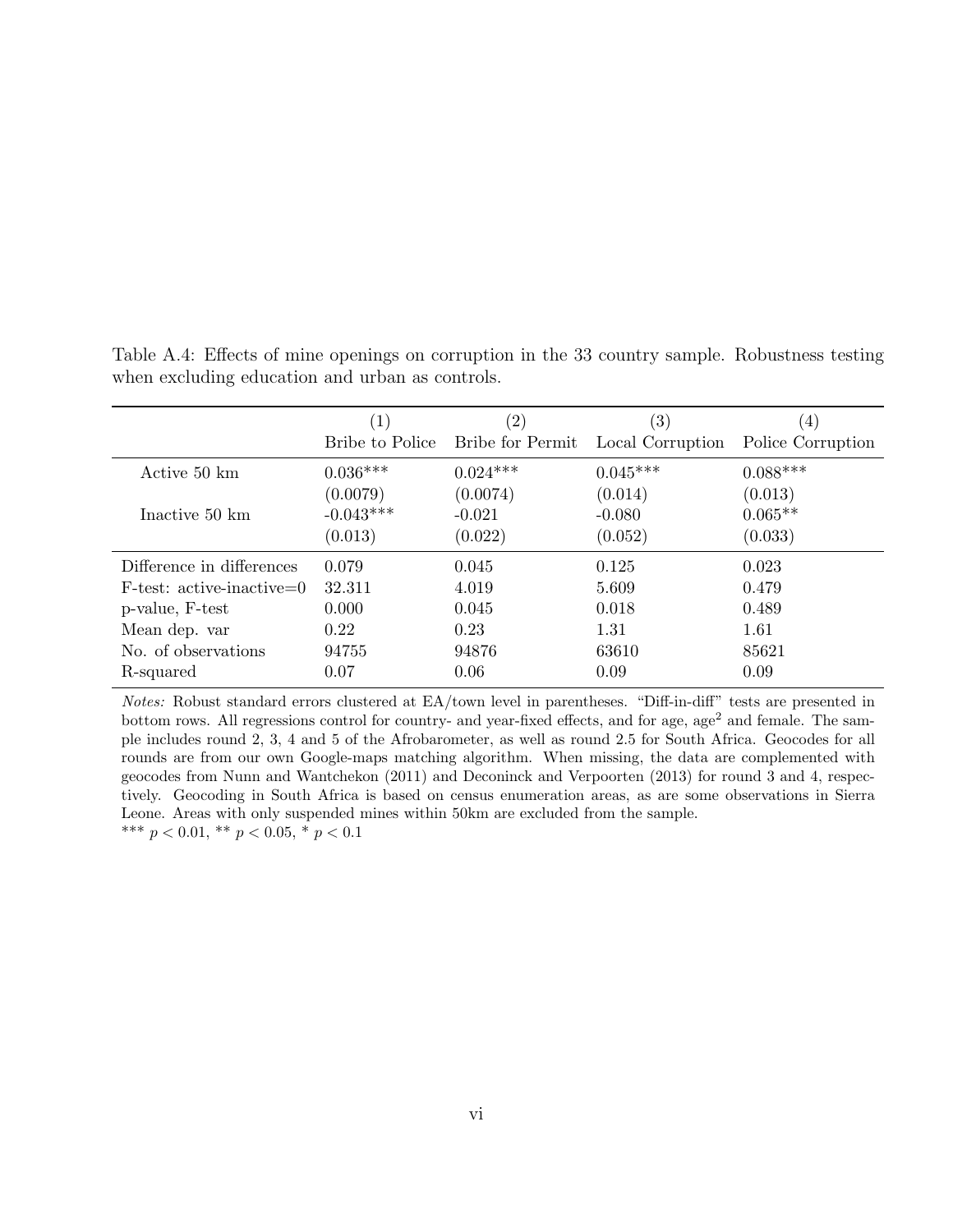|                             | $\left( 1\right)$ | (2)              | $\left( 3\right)$ | $\left(4\right)$  |
|-----------------------------|-------------------|------------------|-------------------|-------------------|
|                             | Bribe to Police   | Bribe for Permit | Local Corruption  | Police Corruption |
| Active 50 km                | $0.038***$        | $0.027***$       | $0.048***$        | $0.092***$        |
|                             | (0.0080)          | (0.0075)         | (0.015)           | (0.013)           |
| Inactive 50 km              | $-0.038***$       | $-0.016$         | $-0.075$          | $0.069**$         |
|                             | (0.014)           | (0.023)          | (0.052)           | (0.033)           |
| Difference in differences   | 0.076             | 0.043            | 0.123             | 0.023             |
| $F-test: active-inactive=0$ | 27.060            | 3.406            | 5.480             | 0.474             |
| p-value, F-test             | 0.000             | 0.065            | 0.019             | 0.491             |
| Mean dep. var               | 0.22              | 0.23             | 1.31              | 1.61              |
| No. of observations         | 96028             | 96153            | 64097             | 86536             |
| R-squared                   | 0.06              | 0.05             | 0.09              | 0.09              |

Table A.5: Effects of mine openings on corruption in the 33 country sample. Robustness testing when excluding all individual level controls.

Notes: Robust standard errors clustered at EA/town level in parentheses. "Diff-in-diff" tests are presented in bottom rows. All regressions control for country- and year-fixed effects. The sample includes round 2, 3, 4 and 5 of the Afrobarometer, as well as round 2.5 for South Africa. Geocodes for all rounds are from our own Google-maps matching algorithm. When missing, the data are complemented with geocodes from [Nunn and](#page-32-0) [Wantchekon](#page-32-0) [\(2011\)](#page-32-0) and [Deconinck and Verpoorten](#page-30-9) [\(2013\)](#page-30-9) for round 3 and 4, respectively. Geocoding in South Africa is based on census enumeration areas, as are some observations in Sierra Leone. Areas with only suspended mines within 50km are excluded from the sample.

\*\*\*  $p < 0.01$ , \*\*  $p < 0.05$ , \*  $p < 0.1$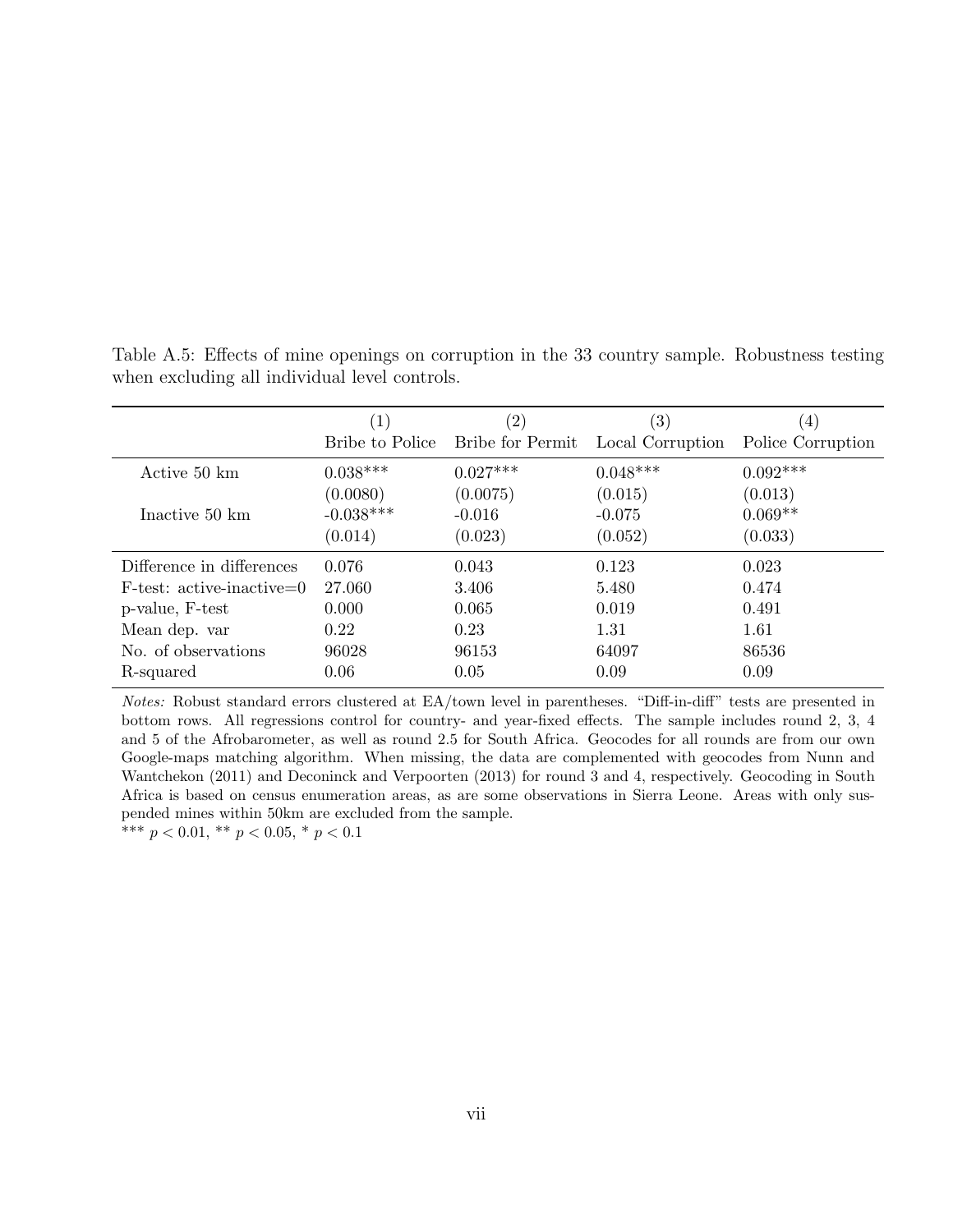|                             | $\left  \right $ | $\left( 2\right)$ | $\left( 3\right)$ | 4)                |
|-----------------------------|------------------|-------------------|-------------------|-------------------|
|                             | Bribe to Police  | Bribe for Permit  | Local Corruption  | Police Corruption |
| Active 25 km                | 0.0027           | $-0.0020$         | 0.019             | $0.041***$        |
|                             | (0.0090)         | (0.0081)          | (0.018)           | (0.015)           |
| Inactive 25 km              | $-0.023$         | 0.013             | $-0.21**$         | 0.013             |
|                             | (0.020)          | (0.037)           | (0.083)           | (0.048)           |
| Difference in differences   | 0.025            | $-0.015$          | 0.225             | 0.028             |
| $F-test: active-inactive=0$ | 1.426            | 0.156             | 7.063             | 0.333             |
| p-value, F-test             | 0.232            | 0.692             | 0.008             | 0.564             |
| Mean dep. var               | 0.23             | 0.23              | 1.31              | 1.61              |
| No. of observations         | 95028            | 95138             | 65260             | 85922             |
| R-squared                   | 0.08             | 0.06              | 0.10              | 0.10              |

Table A.6: Effects of mine openings on corruption in the 33 country sample. Robustness testing with 25 kilometer buffer zones.

Notes: Robust standard errors clustered at EA/town level in parentheses. "Diff-in-diff" tests are presented in bottom rows. All regressions control for country- and year-fixed effects, and for urban area, age, age<sup>2</sup>, female and education. The sample includes round 2, 3, 4 and 5 of the Afrobarometer, as well as round 2.5 for South Africa. Geocodes for all rounds are from our own Google-maps matching algorithm. When missing, the data are complemented with geocodes from [Nunn and Wantchekon](#page-32-0) [\(2011\)](#page-32-0) and [Deconinck and Verpoorten](#page-30-9) [\(2013\)](#page-30-9) for round 3 and 4, respectively. Geocoding in South Africa is based on census enumeration areas, as are some observations in Sierra Leone. Areas with only suspended mines within 25km are excluded from the sample. \*\*\*  $p < 0.01$ , \*\*  $p < 0.05$ , \*  $p < 0.1$ 

|                     | $\left( 1\right)$<br>Bribe to Police | $\left( 2\right)$<br>Bribe for Permit | $\left( 3\right)$<br>Local Corruption | (4)<br>Police Corruption |
|---------------------|--------------------------------------|---------------------------------------|---------------------------------------|--------------------------|
| main                |                                      |                                       |                                       |                          |
| Active 50 km        | $0.22***$                            | $0.15***$                             | $0.059*$                              | $0.15***$                |
|                     | (0.048)                              | (0.042)                               | (0.034)                               | (0.029)                  |
| Inactive 50 km      | $-0.30**$                            | $-0.18$                               | $-0.26**$                             | $0.14*$                  |
|                     | (0.15)                               | (0.17)                                | (0.13)                                | (0.072)                  |
| No. of observations | 92762                                | 92863                                 | 63481                                 | 83860                    |
| Pseudo R-squared    | 0.08                                 | 0.07                                  | 0.04                                  | 0.05                     |

Table A.7: 50 kilometer buffer zones, ordered logit.

Notes: Robust standard errors clustered at EA/town level in parentheses. "Diff-in-diff" tests not presented because they have no straightforward interpretation in an ordered logit regression. All regressions control for country- and year-fixed effects, and for urban area, age, age<sup>2</sup>, female and education. The sample includes round 2, 3, 4 and 5 of the Afrobarometer, as well as round 2.5 for South Africa. Geocodes for all rounds are from our own Google-maps matching algorithm. When missing, the data are complemented with geocodes from [Nunn and Wantchekon](#page-32-0) [\(2011\)](#page-32-0) and [Deconinck and Verpoorten](#page-30-9) [\(2013\)](#page-30-9) for round 3 and 4, respectively. Geocoding in South Africa is based on census enumeration areas, as are some observations in Sierra Leone. Areas with only suspended mines within 50km are excluded from the sample. \*\*\*  $p < 0.01$ , \*\*  $p < 0.05$ , \*  $p < 0.1$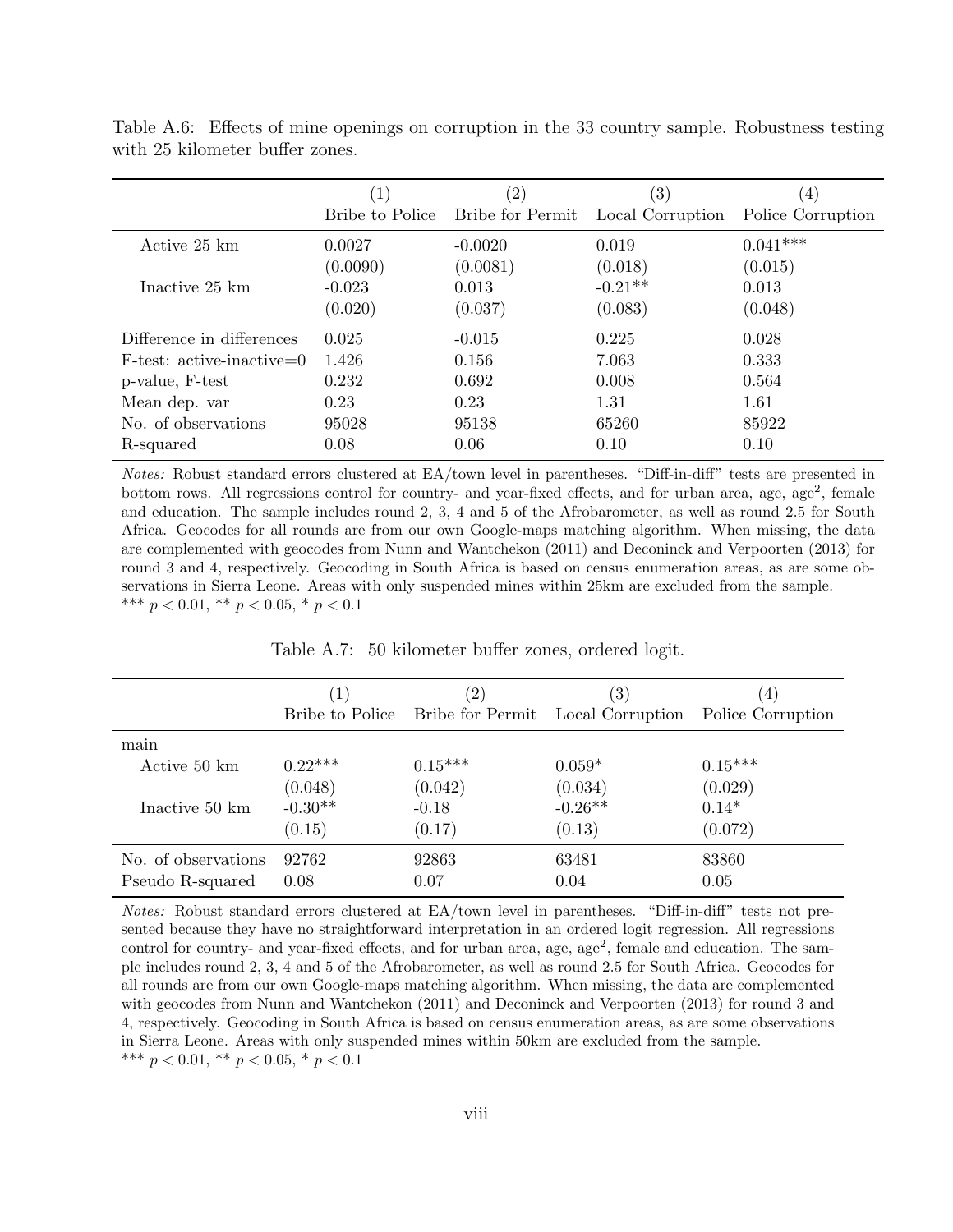|                                  | $\left( 1\right)$ | $\left( 2\right)$                | $\left( 3\right)$ | $\left 4\right\rangle$ |
|----------------------------------|-------------------|----------------------------------|-------------------|------------------------|
|                                  |                   | Bribe to Police Bribe for Permit | Local Corruption  | Police Corruption      |
| main                             |                   |                                  |                   |                        |
| Active 25 km                     | $0.12**$          | 0.076                            | 0.045             | $0.088***$             |
|                                  | (0.056)           | (0.050)                          | (0.043)           | (0.031)                |
| Inactive 25 km                   | $-0.12$           | 0.0068                           | $-0.54**$         | 0.052                  |
|                                  | (0.15)            | (0.20)                           | (0.23)            | (0.11)                 |
| No. of observations<br>R-squared | 95028             | 95138                            | 65260             | 85922                  |

Table A.8: 25 kilometer buffer zones, ordered logit.

Notes: Robust standard errors clustered at EA/town level in parentheses. "Diff-in-diff" tests not presented because they have no straightforward interpretation in an ordered logit regression. All regressions control for country- and year-fixed effects, and for urban area, age, age<sup>2</sup>, female and education. The sample includes round 2, 3, 4 and 5 of the Afrobarometer, as well as round 2.5 for South Africa. Geocodes for all rounds are from our own Google-maps matching algorithm. When missing, the data are complemented with geocodes from [Nunn and Wantchekon](#page-32-0) [\(2011\)](#page-32-0) and [Deconinck and Verpoorten](#page-30-9) [\(2013\)](#page-30-9) for round 3 and 4, respectively. Geocoding in South Africa is based on census enumeration areas, as are some observations in Sierra Leone. Areas with only suspended mines within 25km are excluded from the sample. \*\*\*  $p < 0.01$ , \*\*  $p < 0.05$ , \*  $p < 0.1$ 

Table A.9: Effects of mine openings on corruption using dummies. 50 kilometer buffer zones.

|                             | $\left( 1\right)$ | $\left( 2\right)$ | $\left( 3\right)$ | 4                 |
|-----------------------------|-------------------|-------------------|-------------------|-------------------|
|                             | Bribe to Police   | Bribe for Permit  | Local Corruption  | Police Corruption |
| Active 50 km                | $0.017***$        | $0.012***$        | $-0.0094$         | 0.0054            |
|                             | (0.0040)          | (0.0041)          | (0.0066)          | (0.0041)          |
| Inactive 50 km              | $-0.023**$        | $-0.017$          | $-0.046*$         | 0.013             |
|                             | (0.0093)          | (0.011)           | (0.026)           | (0.014)           |
| Difference in differences   | 0.039             | 0.029             | 0.037             | $-0.008$          |
| $F-test: active-inactive=0$ | 17.180            | 6.001             | 1.987             | 0.307             |
| p-value, F-test             | 0.000             | 0.014             | 0.159             | 0.580             |
| Mean dep. var               | 0.13              | 0.14              | 0.85              | 0.91              |
| No. of observations         | 92762             | 92863             | 63481             | 83860             |
| R-squared                   | 0.08              | 0.07              | 0.09              | 0.02              |

Notes: Robust standard errors clustered at EA/town level in parentheses. "Diff-in-diff" tests are presented in bottom rows. Dependent variable is a dummy taking the value 1 if respondent answers positively on the bribery/corruption question, and 0 otherwise. All regressions control for country- and year-fixed effects, and for urban area, age, age<sup>2</sup>, female and education. The sample includes round 2, 3, 4 and 5 of the Afrobarometer, as well as round 2.5 for South Africa. Geocodes for all rounds are from our own Google-maps matching algorithm. When missing, the data are complemented with geocodes from [Nunn and Wantchekon](#page-32-0) [\(2011\)](#page-32-0) and [Deconinck and Verpoorten](#page-30-9) [\(2013\)](#page-30-9) for round 3 and 4, respectively. Geocoding in South Africa is based on census enumeration areas, as are some observations in Sierra Leone. Areas with only suspended mines within 50km are excluded from the sample.

\*\*\*  $p < 0.01$ , \*\*  $p < 0.05$ , \*  $p < 0.1$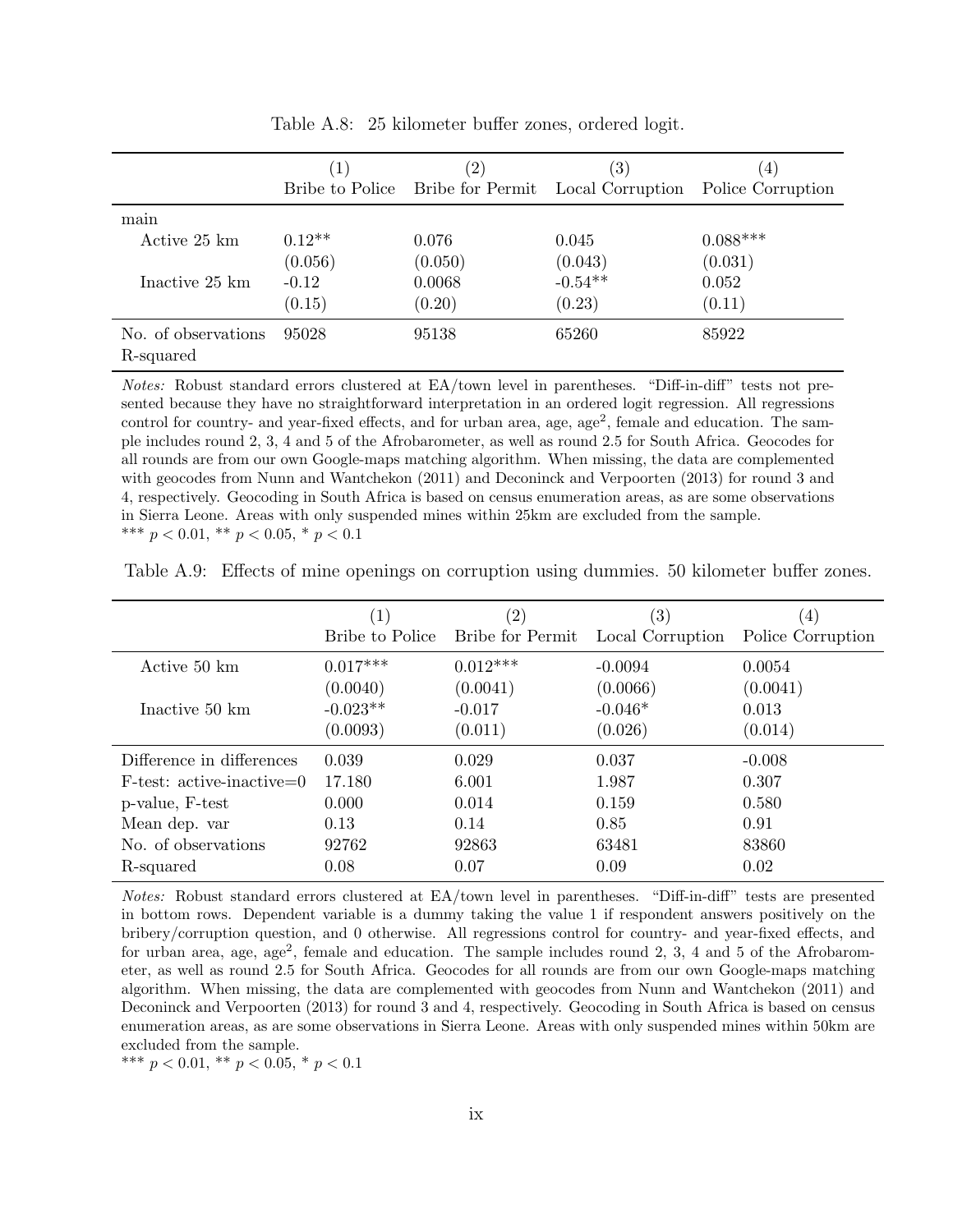|                             | (1)             | (2)              | $\left( 3\right)$ | 4)                |
|-----------------------------|-----------------|------------------|-------------------|-------------------|
|                             | Bribe to Police | Bribe for Permit | Local Corruption  | Police Corruption |
| Active 50 km                | $0.023*$        | 0.016            | 0.020             | $0.051**$         |
|                             | (0.012)         | (0.013)          | (0.032)           | (0.023)           |
| Inactive 50 km              | $-0.037***$     | $-0.015$         | $-0.080$          | $0.075**$         |
|                             | (0.013)         | (0.022)          | (0.052)           | (0.034)           |
| Difference in differences   | 0.059           | 0.031            | 0.100             | $-0.025$          |
| $F-test: active-inactive=0$ | 11.864          | 1.324            | 2.804             | 0.410             |
| p-value, F-test             | 0.001           | 0.250            | 0.094             | 0.522             |
| Mean dep. var               | 0.23            | 0.23             | 1.30              | 1.61              |
| No. of observations         | 81750           | 81857            | 56351             | 73586             |
| R-squared                   | 0.08            | 0.07             | 0.10              | 0.11              |

Table A.10: Effects of mine openings on corruption: first mine opens  $+/-10$  years from interview year. 50 kilometer buffer zones.

Notes: Robust standard errors clustered at EA/town level in parentheses. "Diff-in-diff" tests are presented in bottom rows. Sample restricted to observations where the first active mine within 50 km opened within a range of –10 to 10 years from interview year. All regressions control for country- and year-fixed effects, and for urban area, age, age<sup>2</sup>, female and education. The sample includes round 2, 3, 4 and 5 of the Afrobarometer, as well as round 2.5 for South Africa. Geocodes for all rounds are from our own Google-maps matching algorithm. When missing, the data are complemented with geocodes from [Nunn and Wantchekon](#page-32-0) [\(2011\)](#page-32-0) and [Deconinck and Ver](#page-30-9)[poorten](#page-30-9) [\(2013\)](#page-30-9) for round 3 and 4, respectively. Geocoding in South Africa is based on census enumeration areas, as are some observations in Sierra Leone. Areas with only suspended mines within 50km are excluded from the sample.

\*\*\*  $p < 0.01$ , \*\*  $p < 0.05$ , \*  $p < 0.1$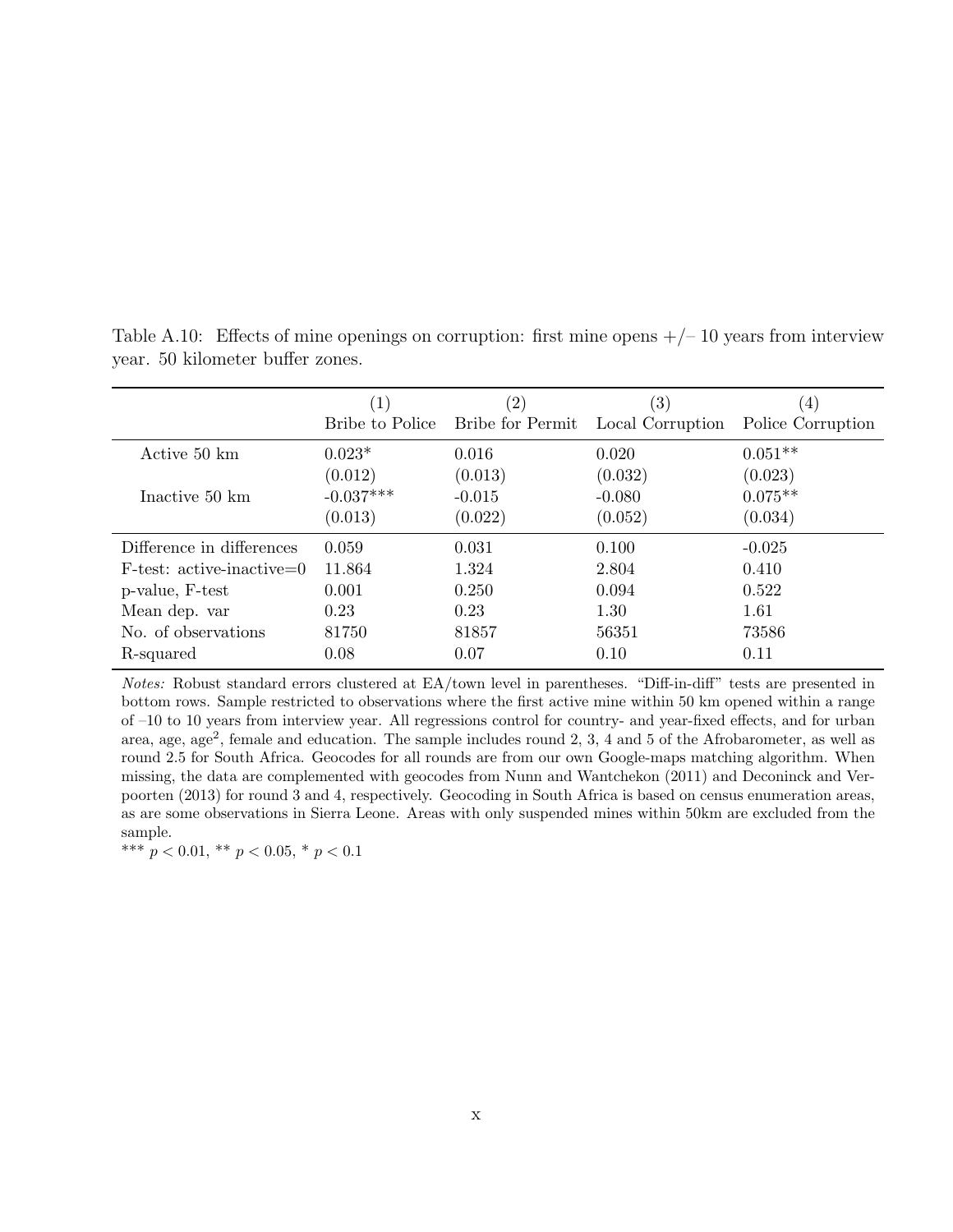## A.2 Robustness checks for the South Africa sample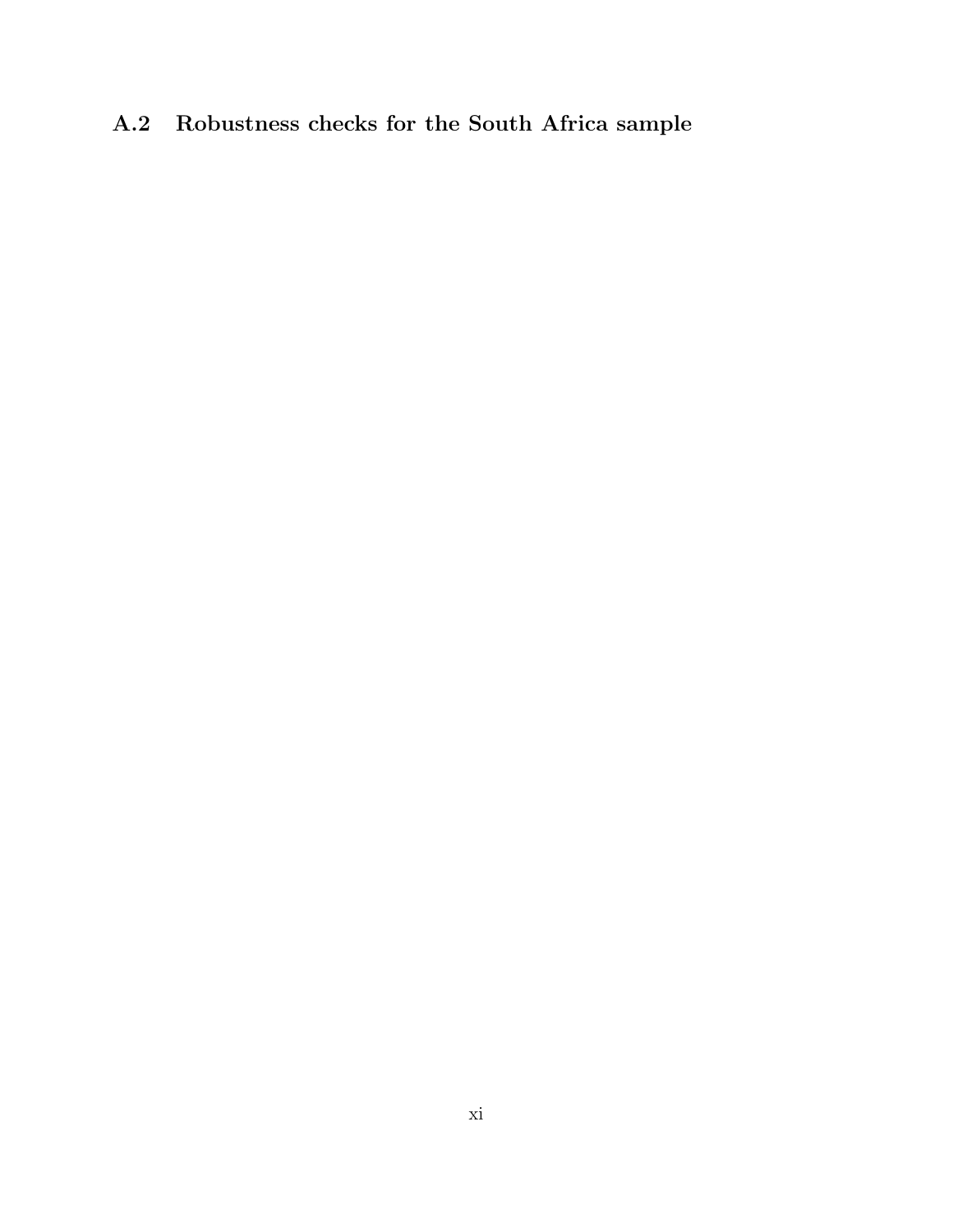|                             | $\lfloor$       | $\left( 2\right)$ | $\left( 3\right)$ | $\left(4\right)$  |
|-----------------------------|-----------------|-------------------|-------------------|-------------------|
|                             | Bribe to Police | Bribe for Permit  | Local Corruption  | Police Corruption |
| Active 50 km                | $0.087***$      | $0.054***$        | $0.13***$         | $0.14***$         |
|                             | (0.014)         | (0.013)           | (0.038)           | (0.024)           |
| Inactive 50 km              | $-0.0092$       | 0.00077           | $-0.024$          | $0.11***$         |
|                             | (0.011)         | (0.0085)          | (0.068)           | (0.040)           |
| Difference in differences   | 0.096           | 0.053             | 0.149             | 0.025             |
| $F-test: active-inactive=0$ | 46.901          | 13.805            | 5.332             | 0.587             |
| p-value, F-test             | 0.000           | 0.000             | 0.022             | 0.444             |
| Mean dep. var               | 0.11            | 0.10              | 1.49              | 1.47              |
| No. of observations         | 10566           | 10574             | 5818              | 10020             |
| R-squared                   | 0.02            | 0.01              | 0.02              | 0.03              |

Table B.1: The baseline estimation in South Africa with standard errors clustered at closest mine.

Notes: Robust standard errors clustered at closest mine in parentheses. "Diff-in-diff" tests are presented in bottom rows. All regressions control for year-fixed effects, and for urban area, age, age<sup>2</sup>, female and education. The sample includes round 2, 2.5, 3, 4 and 5 of the Afrobarometer for South Africa. Geocoding in South Africa is based on census enumeration areas. Areas with only suspended mines within 50km are excluded from the sample. \*\*\*  $p < 0.01$ , \*\*  $p < 0.05$ , \*  $p < 0.1$ 

Table B.2: Effects of mine openings on corruption South Africa. Robustness testing when excluding education as control.

|                             | $\left( 1\right)$ | $\left( 2\right)$       | $\left( 3\right)$ | $\left(4\right)$  |
|-----------------------------|-------------------|-------------------------|-------------------|-------------------|
|                             | Bribe to Police   | <b>Bribe for Permit</b> | Local Corruption  | Police Corruption |
| Active 50 km                | $0.088***$        | $0.055***$              | $0.12***$         | $0.14***$         |
|                             | (0.0097)          | (0.0088)                | (0.027)           | (0.019)           |
| Inactive 50 km              | $-0.0094$         | 0.00047                 | $-0.019$          | $0.11***$         |
|                             | (0.014)           | (0.014)                 | (0.086)           | (0.040)           |
| Difference in differences   | 0.097             | 0.054                   | 0.144             | 0.026             |
| $F-test: active-inactive=0$ | 39.342            | 13.560                  | 2.870             | 0.462             |
| p-value, F-test             | 0.000             | 0.000                   | 0.090             | 0.497             |
| Mean dep. var               | 0.11              | 0.10                    | 1.49              | 1.47              |
| No. of observations         | 10580             | 10588                   | 5823              | 10029             |
| R-squared                   | 0.02              | 0.01                    | 0.02              | 0.03              |

Notes: Robust standard errors clustered at EA/town level in parentheses. "Diff-in-diff" tests are presented in bottom rows. All regressions control for year-fixed effects, and for urban area, age, age<sup>2</sup>, and female. The sample includes round 2, 2.5, 3, 4 and 5 of the Afrobarometer for South Africa. Geocoding in South Africa is based on census enumeration areas. Areas with only suspended mines within 50km are excluded from the sample. \*\*\*  $p < 0.01$ , \*\*  $p < 0.05$ , \*  $p < 0.1$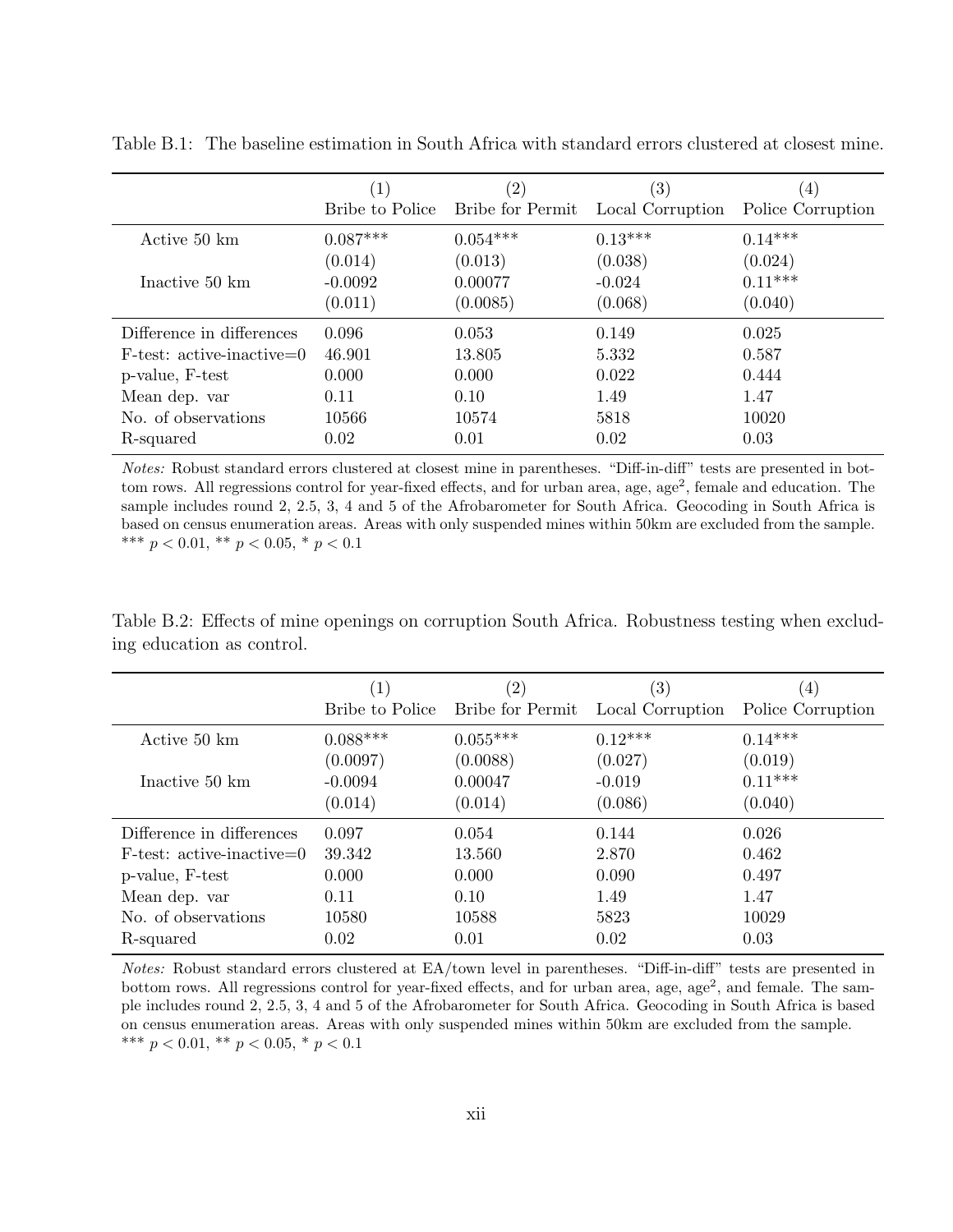|                             | $\left( 1\right)$ | $\left( 2\right)$ | $\left( 3\right)$ | $\left(4\right)$  |
|-----------------------------|-------------------|-------------------|-------------------|-------------------|
|                             | Bribe to Police   | Bribe for Permit  | Local Corruption  | Police Corruption |
| Active 50 km                | $0.084***$        | $0.051***$        | $0.13***$         | $0.15***$         |
|                             | (0.0097)          | (0.0090)          | (0.027)           | (0.019)           |
| Inactive 50 km              | $-0.020$          | $-0.0088$         | $-0.0075$         | $0.13***$         |
|                             | (0.014)           | (0.014)           | (0.086)           | (0.040)           |
| Difference in differences   | 0.103             | 0.060             | 0.136             | 0.011             |
| $F-test: active-inactive=0$ | 44.955            | 16.675            | 2.561             | 0.080             |
| p-value, F-test             | 0.000             | 0.000             | 0.110             | 0.777             |
| Mean dep. var               | 0.11              | 0.10              | 1.49              | 1.47              |
| No. of observations         | 10580             | 10588             | 5823              | 10029             |
| R-squared                   | 0.02              | 0.01              | 0.02              | 0.02              |

Table B.3: Effects of mine openings on corruption in South Africa. Robustness testing when excluding education and urban as controls.

Notes: Robust standard errors clustered at EA/town level in parentheses. "Diff-in-diff" tests are presented in bottom rows. All regressions control for year-fixed effects, and for age, age<sup>2</sup> and female. The sample includes round 2, 2.5, 3, 4 and 5 of the Afrobarometer for South Africa. Geocoding in South Africa is based on census enumeration areas. Areas with only suspended mines within 50km are excluded from the sample. \*\*\*  $p < 0.01$ , \*\*  $p < 0.05$ , \*  $p < 0.1$ 

Table B.4: Effects of mine openings on corruption in South Africa. Robustness testing when excluding all individual level controls.

|                             | $\left(1\right)$ | $\left( 2\right)$ | $\left( 3\right)$ | $\left(4\right)$  |
|-----------------------------|------------------|-------------------|-------------------|-------------------|
|                             | Bribe to Police  | Bribe for Permit  | Local Corruption  | Police Corruption |
| Active 50 km                | $0.085***$       | $0.052***$        | $0.13***$         | $0.15***$         |
|                             | (0.0099)         | (0.0090)          | (0.027)           | (0.019)           |
| Inactive 50 km              | $-0.018$         | $-0.0083$         | 0.0025            | $0.14***$         |
|                             | (0.014)          | (0.014)           | (0.086)           | (0.040)           |
| Difference in differences   | 0.104            | 0.060             | 0.132             | 0.013             |
| $F-test: active-inactive=0$ | 43.875           | 17.049            | 2.387             | 0.105             |
| p-value, F-test             | 0.000            | 0.000             | 0.123             | 0.746             |
| Mean dep. var               | 0.11             | 0.10              | 1.49              | 1.47              |
| No. of observations         | 10710            | 10719             | 5880              | 10143             |
| R-squared                   | 0.01             | 0.01              | 0.02              | 0.02              |

Notes: Robust standard errors clustered at EA/town level in parentheses. "Diff-in-diff" tests are presented in bottom rows. All regressions control for year-fixed effects. The sample includes round 2, 2.5, 3, 4 and 5 of the Afrobarometer for South Africa. Geocoding in South Africa is based on census enumeration areas. Areas with only suspended mines within 50km are excluded from the sample.

\*\*\*  $p < 0.01$ , \*\*  $p < 0.05$ , \*  $p < 0.1$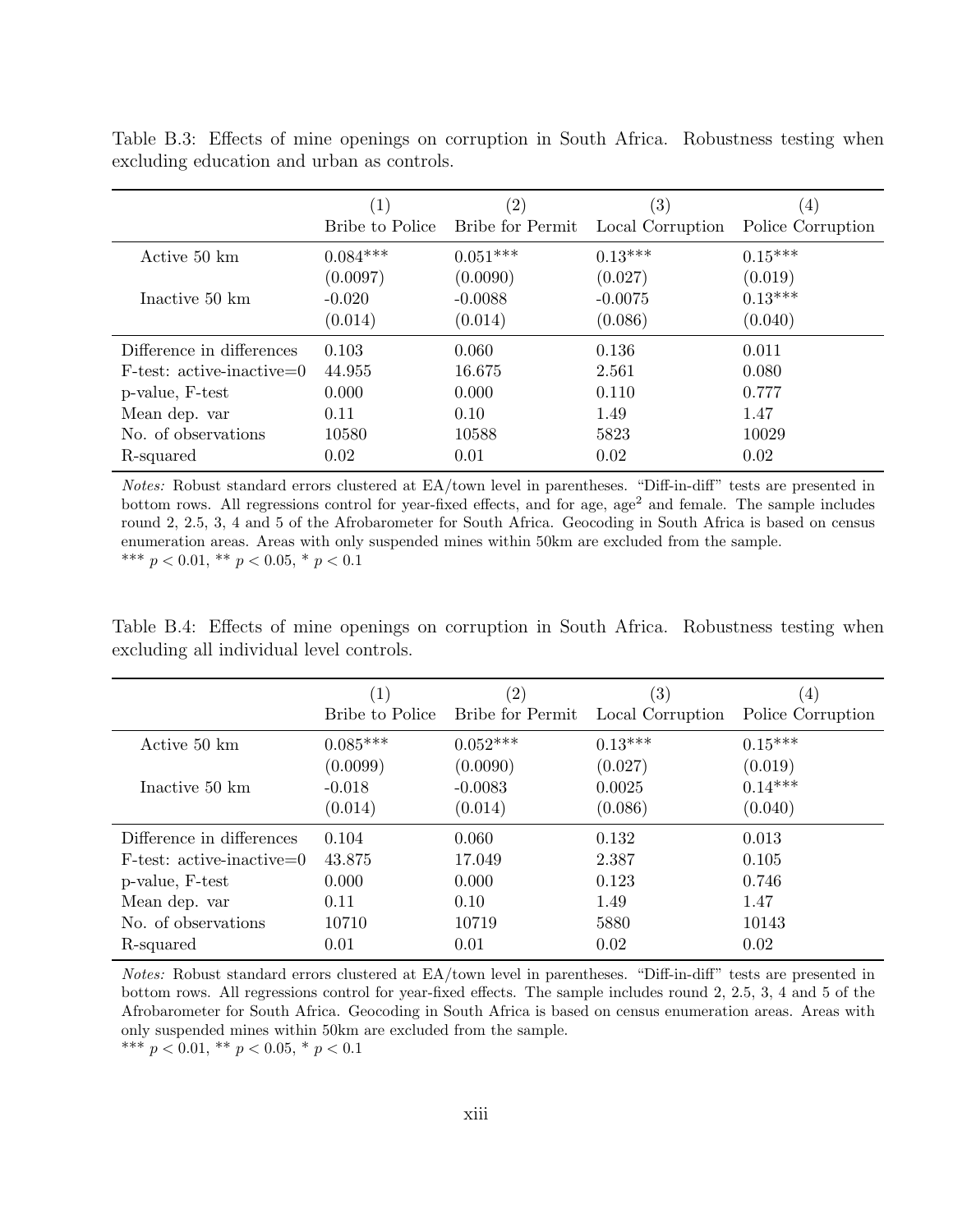|                             | $\left( 1\right)$ | $^{\prime}2)$    | $\left( 3\right)$ | $\left(4\right)$  |
|-----------------------------|-------------------|------------------|-------------------|-------------------|
|                             | Bribe to Police   | Bribe for Permit | Local Corruption  | Police Corruption |
| Active 25 km                | $0.063***$        | $0.041***$       | $0.091***$        | $0.062***$        |
|                             | (0.011)           | (0.010)          | (0.029)           | (0.020)           |
| Inactive 25 km              | 0.022             | 0.025            | 0.0057            | $0.16***$         |
|                             | (0.031)           | (0.031)          | (0.11)            | (0.060)           |
| Difference in differences   | 0.041             | 0.016            | 0.086             | $-0.098$          |
| $F-test: active-inactive=0$ | 1.664             | 0.244            | 0.568             | 2.533             |
| p-value, F-test             | 0.197             | 0.621            | 0.451             | 0.112             |
| Mean dep. var               | 0.11              | 0.10             | 1.51              | 1.48              |
| No. of observations         | 10914             | 10925            | 6109              | 10366             |
| R-squared                   | 0.01              | 0.01             | 0.02              | 0.02              |

Table B.5: Effects of mine openings on corruption in South Africa. Robustness testing with 25 kilometer buffer zones.

Notes: Robust standard errors clustered at EA level in parentheses. "Diff-in-diff" tests are presented in bottom rows. All regressions control for year-fixed effects, and for urban area, age, age<sup>2</sup>, female and education. The sample includes round 2, 2.5, 3, 4 and 5 of the Afrobarometer. Geocoding in South Africa is based on census enumeration areas. Areas with only suspended mines within 50km are excluded from the sample. \*\*\*  $p < 0.01$ , \*\*  $p < 0.05$ , \*  $p < 0.1$ 

|                                         | (1)                                        | $\left( 2\right)$<br>Bribe to Police Bribe for Permit | $\left( 3\right)$<br>Local Corruption      | $\left(4\right)$<br>Police Corruption       |
|-----------------------------------------|--------------------------------------------|-------------------------------------------------------|--------------------------------------------|---------------------------------------------|
| Active 50 km<br>Inactive 50 km          | $0.94***$<br>(0.100)<br>$-0.098$<br>(0.24) | $0.66***$<br>(0.096)<br>0.13<br>(0.19)                | $0.29***$<br>(0.060)<br>$-0.075$<br>(0.19) | $0.34***$<br>(0.046)<br>$0.25**$<br>(0.096) |
| No. of observations<br>Pseudo R-squared | 10566<br>0.03                              | 10574<br>0.02                                         | 5818<br>0.01                               | 10020<br>0.01                               |

Table B.6: 50 kilometer buffer zones, ordered logit.

Notes: Robust standard errors clustered at EA/town level in parentheses. "Diff-in-diff" tests not presented because they have no straightforward interpretation in an ordered logit regression. All regressions control for year-fixed effects, and for urban area, age, age<sup>2</sup>, female and education. The sample includes round 2, 2.5, 3, 4 and 5 of the Afrobarometer for South Africa. Geocoding in South Africa is based on census enumeration areas. Areas with only suspended mines within 50km are excluded from the sample. \*\*\*  $p < 0.01$ , \*\*  $p < 0.05$ , \*  $p < 0.1$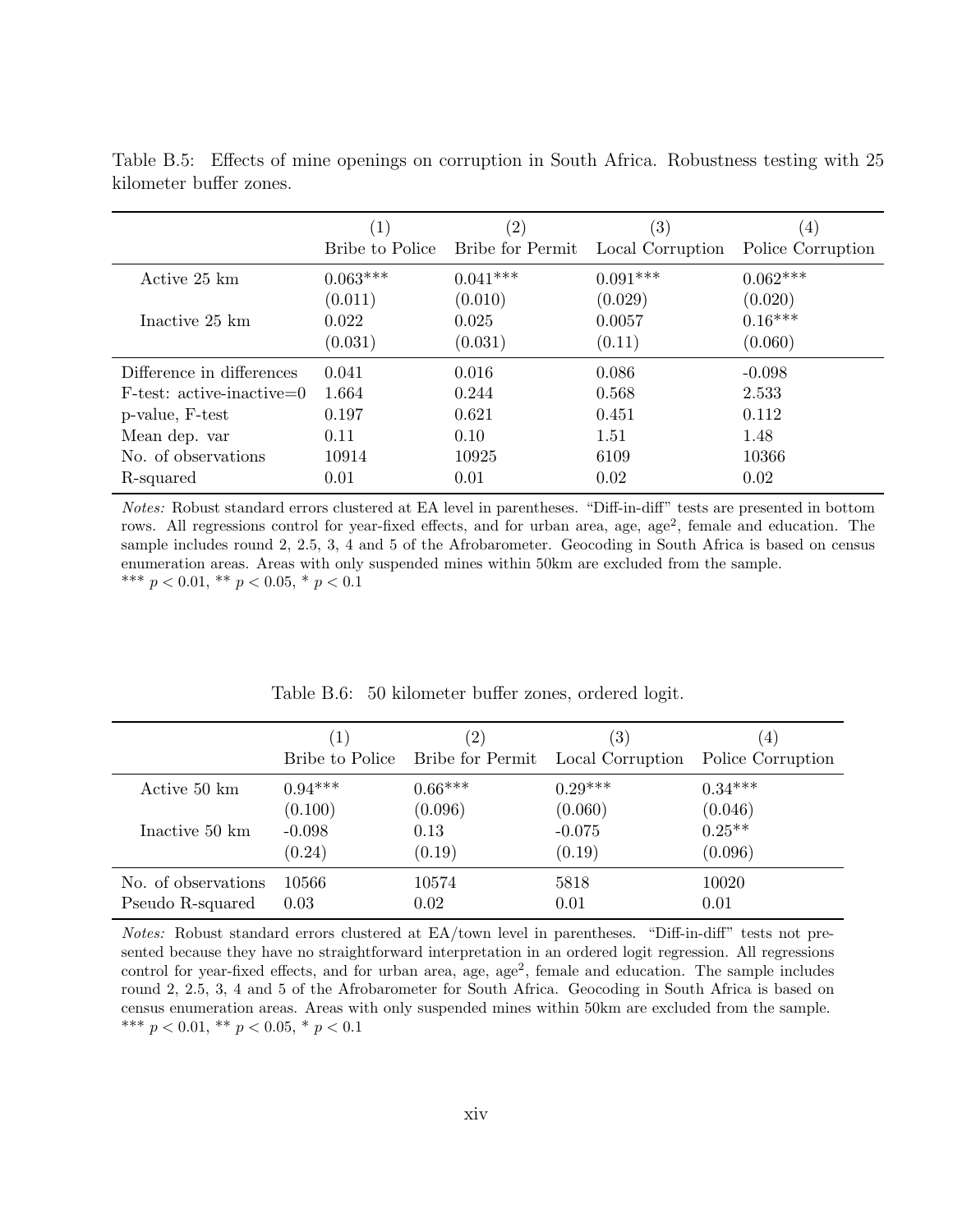|                                  | $\left  \right $ | $\left(2\right)$ | $^{\prime}3)$                                     | $\left(4\right)$  |
|----------------------------------|------------------|------------------|---------------------------------------------------|-------------------|
|                                  |                  |                  | Bribe to Police Bribe for Permit Local Corruption | Police Corruption |
| Active 25 km                     | $0.66***$        | $0.44***$        | $0.21***$                                         | $0.16***$         |
|                                  | (0.088)          | (0.091)          | (0.062)                                           | (0.048)           |
| Inactive 25 km                   | $-0.031$         | 0.14             | 0.021                                             | $0.41***$         |
|                                  | (0.29)           | (0.28)           | (0.24)                                            | (0.15)            |
| No. of observations<br>R-squared | 10914            | 10925            | 6109                                              | 10366             |

Table B.7: 25 kilometer buffer zones, ordered logit.

Notes: Robust standard errors clustered at EA/town level in parentheses. "Diff-in-diff" tests not presented because they have no straightforward interpretation in an ordered logit regression. All regressions control for year-fixed effects, and for urban area, age, age<sup>2</sup>, female and education. The sample includes round 2, 2.5, 3, 4 and 5 of the Afrobarometer for South Africa. Geocoding in South Africa is based on census enumeration areas. Areas with only suspended mines within 50km are excluded from the sample. \*\*\*  $p < 0.01$ , \*\*  $p < 0.05$ , \*  $p < 0.1$ 

|                             | $\left(1\right)$ | $^{\prime}2)$    | $\left(3\right)$ | $\left( 4\right)$ |
|-----------------------------|------------------|------------------|------------------|-------------------|
|                             | Bribe to Police  | Bribe for Permit | Local Corruption | Police Corruption |
| Active 50 km                | $0.060***$       | $0.041***$       | 0.0078           | $0.011*$          |
|                             | (0.0058)         | (0.0057)         | (0.0094)         | (0.0064)          |
| Inactive 50 km              | $-0.0044$        | 0.0057           | $-0.0083$        | $0.022*$          |
|                             | (0.0095)         | (0.0100)         | (0.032)          | (0.012)           |
| Difference in differences   | 0.064            | 0.035            | 0.016            | $-0.011$          |
| $F-test: active-inactive=0$ | 39.920           | 11.257           | 0.268            | 0.855             |
| p-value, F-test             | 0.000            | 0.001            | 0.605            | 0.355             |
| Mean dep. var               | 0.07             | 0.07             | 0.90             | 0.92              |
| No. of observations         | 10566            | 10574            | 5818             | 10020             |
| R-squared                   | 0.02             | 0.01             | 0.02             | 0.02              |

Table B.8: Effects of mine openings on corruption using dummies. 50 kilometer buffer zones.

Notes: Robust standard errors clustered at EA/town level in parentheses. "Diff-in-diff" tests are presented in bottom rows. Dependent variable is a dummy taking the value 1 if respondent answers positively on the bribery/corruption question, and 0 otherwise. All regressions control for year-fixed effects, and for urban area, age, age<sup>2</sup>, female and education. The sample includes round 2, 2.5, 3, 4 and 5 of the Afrobarometer for South Africa. Geocoding in South Africa is based on census enumeration areas. Areas with only suspended mines within 50km are excluded from the sample.

\*\*\*  $p < 0.01$ , \*\*  $p < 0.05$ , \*  $p < 0.1$